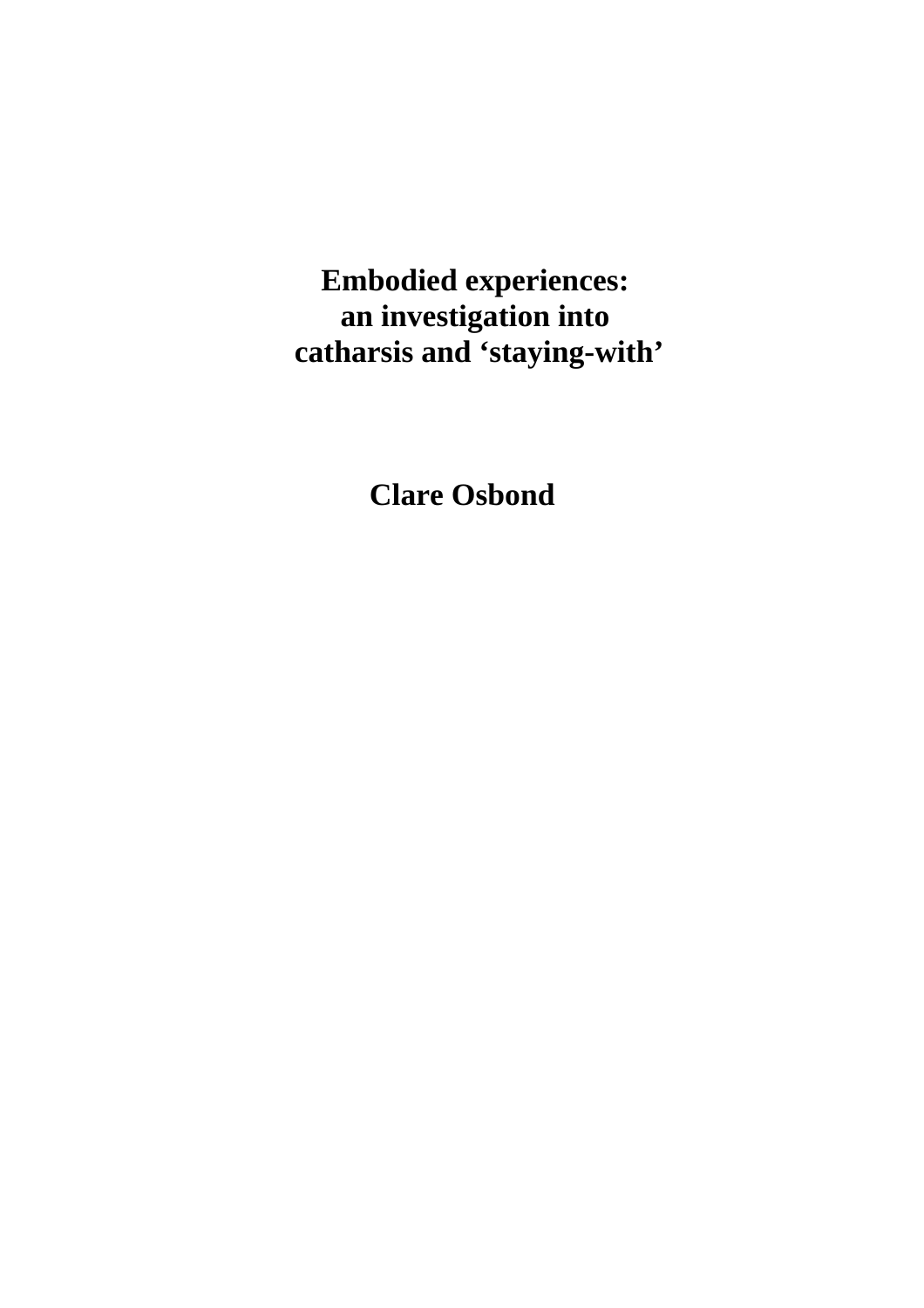# **Abstract**

This is a phenomenological investigation into the nature of emotional catharsis and 'staying-with' (a technique similar to an embodied mindfulness), as two ways in which we can process embodied experience in dance movement psychotherapy. It is both a subjective and inter-subjective study into the meaning of these two experiences and of the relationship that exists between them. The researcher was an active participant in the research study, both by contributing her own direct experience of the phenomena under investigation, and by the hermeneutical methodology underpinning the research process. The researcher's position shifted reflexively during the processes of data gathering, data analysis and through recording her embodied response in a research log, towards an inter-subjective understanding of the phenomena under investigation.

The research discovered that the relationship between staying-with and catharsis was a valuable basis for discussion between participants, being mapped in slightly different ways, but linked by common themes. For catharsis to be an integrated experience, the role of an 'internal observer' is significant. There may a staying-with component prior to, during, or following a cathartic experience, which gave an internal witnessing element to the experience and formed the basis for self-reflection.

The researcher reflects on her own journey, its significance for dance movement psychotherapists, and makes suggestions for further research into the therapeutic application of cathartic and staying-with techniques. The findings and theory are set in the wider context of research in dance movement psychotherapy and body psychotherapy.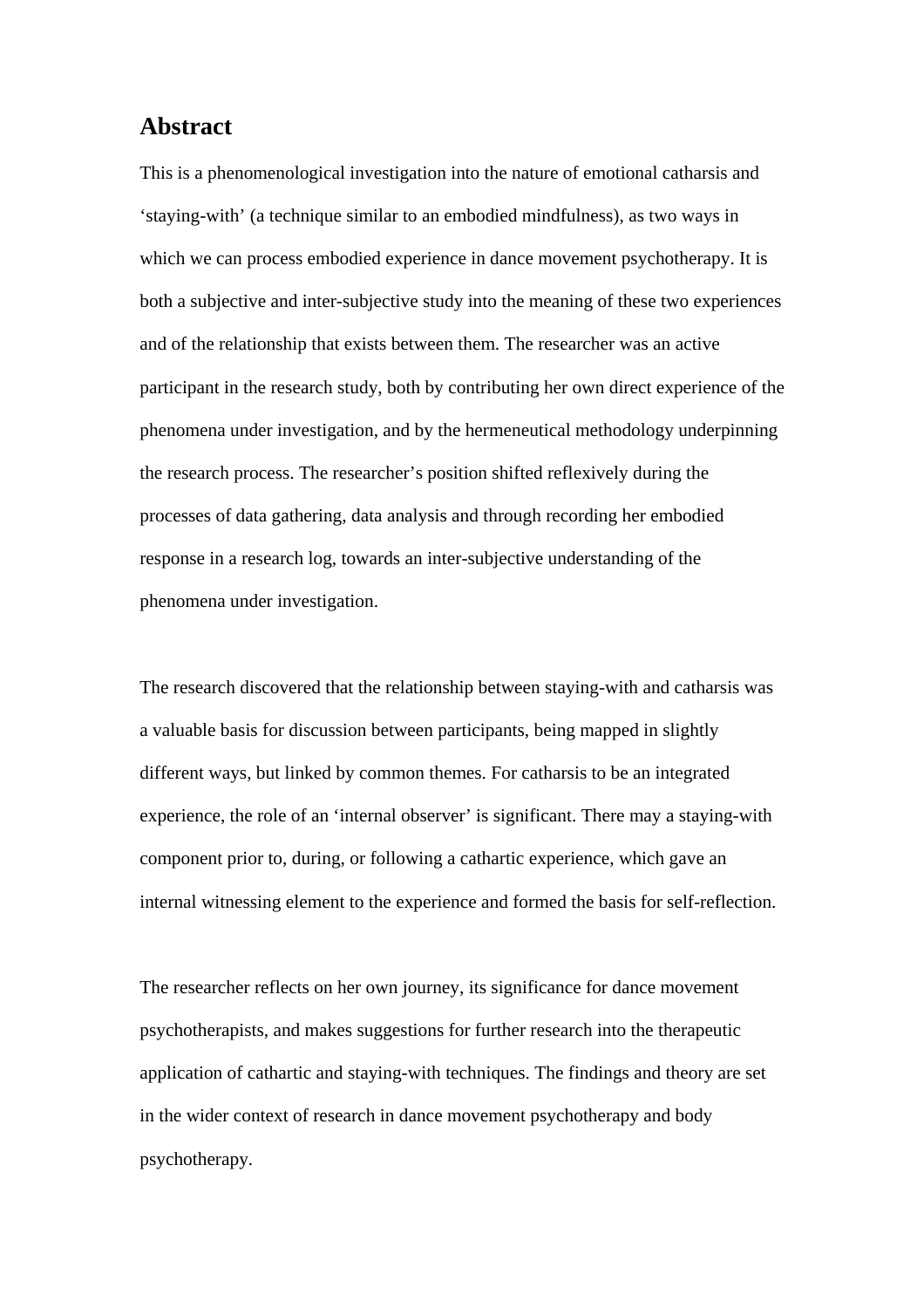# **Table of Contents**

| 1<br>1.1<br>1.2 | <b>Introduction</b><br>The beginning<br>The background          | $\mathbf{1}$<br>$\overline{2}$ |
|-----------------|-----------------------------------------------------------------|--------------------------------|
| 1.3             | The aim                                                         | $\overline{4}$                 |
| 2<br>2.1        | <b>Literature Review</b>                                        |                                |
| 2.2             | Introduction                                                    | 6<br>7                         |
| 2.3             | <b>Embodied experiences</b><br>Catharsis as embodied experience | 9                              |
| 2.4             | Staying-with as embodied experience                             | 12                             |
| 2.5             | DMP on catharsis and staying-with                               | 17                             |
| 2.6             | A developmental perspective                                     | 20                             |
| 2.7             | Summary of literature review                                    | 23                             |
| 3               | <b>Research Methodology</b>                                     | 25                             |
| 4               | <b>Research Methods and Procedures</b>                          |                                |
| 4.1             | Methods approach                                                | 30                             |
| 4.2             | Data Generation                                                 | 31                             |
| 4.2.1           | Data Gathering                                                  | 32                             |
| 4.2.2           | <b>Research Participants</b>                                    | 32                             |
| 4.2.3           | <b>Ethical Considerations</b>                                   | 34                             |
| 4.2.4           | Data Analysis                                                   | 34                             |
| 4.2.5           | Capturing my embodied response                                  | 35                             |
| 4.3             | Validation                                                      | 36                             |
|                 | 4.3.1 Person Positioning                                        | 36                             |
| 4.3.2           | Reflexivity                                                     | 37                             |
| 5               | <b>Findings and Discussion</b>                                  |                                |
| 5.1             | Introduction                                                    | 38                             |
| 5.2             | What is staying-with?                                           | 39                             |
| 5.3             | Exploring staying-with                                          | 41                             |
| 5.4             | What is Catharsis?                                              | 44                             |
| 5.5             | <b>Exploring Catharsis</b>                                      | 44                             |
| 5.6             | <b>Connection and Catharsis</b>                                 | 47                             |
| 5.7             | <b>Reflection and Catharsis</b>                                 | 48                             |
| 5.8             | <b>Staying-with Catharsis</b>                                   | 49                             |
| 5.9             | The Internal Witness<br>Consciousness moves                     | 52                             |
| 5.10<br>5.11    | Findings and Discussion Summary                                 | 54<br>55                       |
|                 |                                                                 |                                |
| 6               | <b>Conclusion</b>                                               | 60                             |
| <b>Boxes</b>    |                                                                 | 66                             |
| References      |                                                                 | 69                             |
| Appendices      |                                                                 | 73-74                          |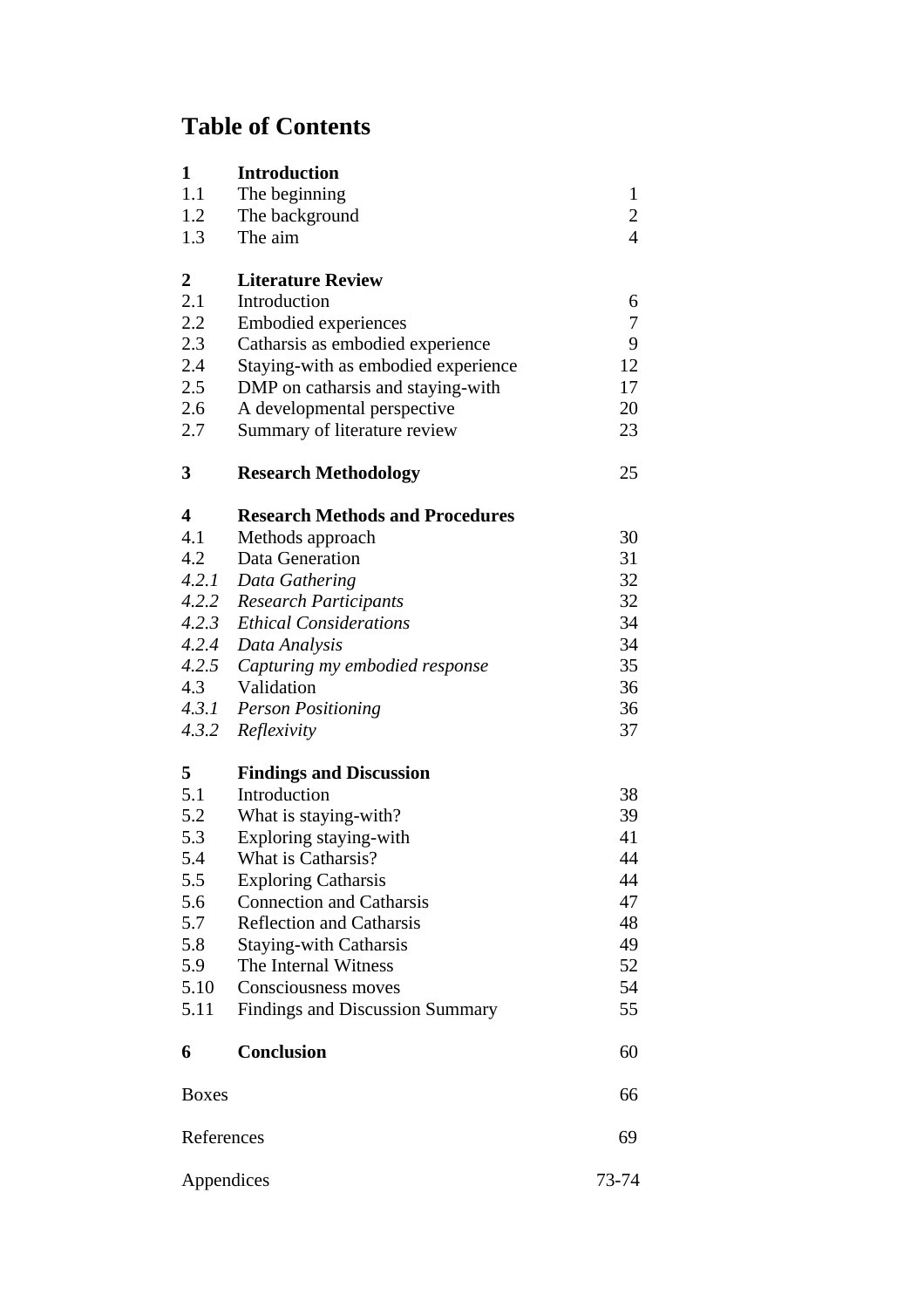# **1. Introduction**

# **1.1 The beginning**

As a dance movement psychotherapist, it has become clear to me that a selfdirective, imaginative movement process takes people directly into deep feelings. Looking at my own psychotherapeutic process, I used to be attracted to what I will call 'emotional catharsis'. It was what my body seemed to need to do for healing to happen. And it probably was - once. Many people would agree that the cathartic process helps to release tension and that it makes them feel better afterwards. But what was I doing with these experiences – how was I relating to them? After several years of working in this way in primal integration therapy, I became aware that I might be habitually 'going into' catharsis without asking myself why. Yes, it would temporarily relieve tension, and yes, it gave me a sense of self by identifying with the familiarity of my own process. Of "purging", Chodorow (1991: 134) asks "Is it possible that we simply get to be good at it"? She describes another way of working therapeutically with our bodies:

*For years I fostered cathartic release over suppression as if they were the only choices. But gradually, the image of containment became clear as a third option. To contain the affects is not to suppress or deny it. And it's not to get rid of it through a cathartic purge. To contain is to feel deeply what is in us, bear the terrible discomfort, and find a way to express it symbolically. Symbolic expression holds the tension of the opposites. We maintain the full impact while at the same time maintaining a bit of observing ego. Development occurs when we contain the affect,; the therapeutic relationship is at once container and process. (Chodorow, 1991: 37)* 

Chodorow suggests that there are times when feelings of primordial intensity surface which can be processed in a contained way instead of by cathartic release. She describes how, with her "third option", movement and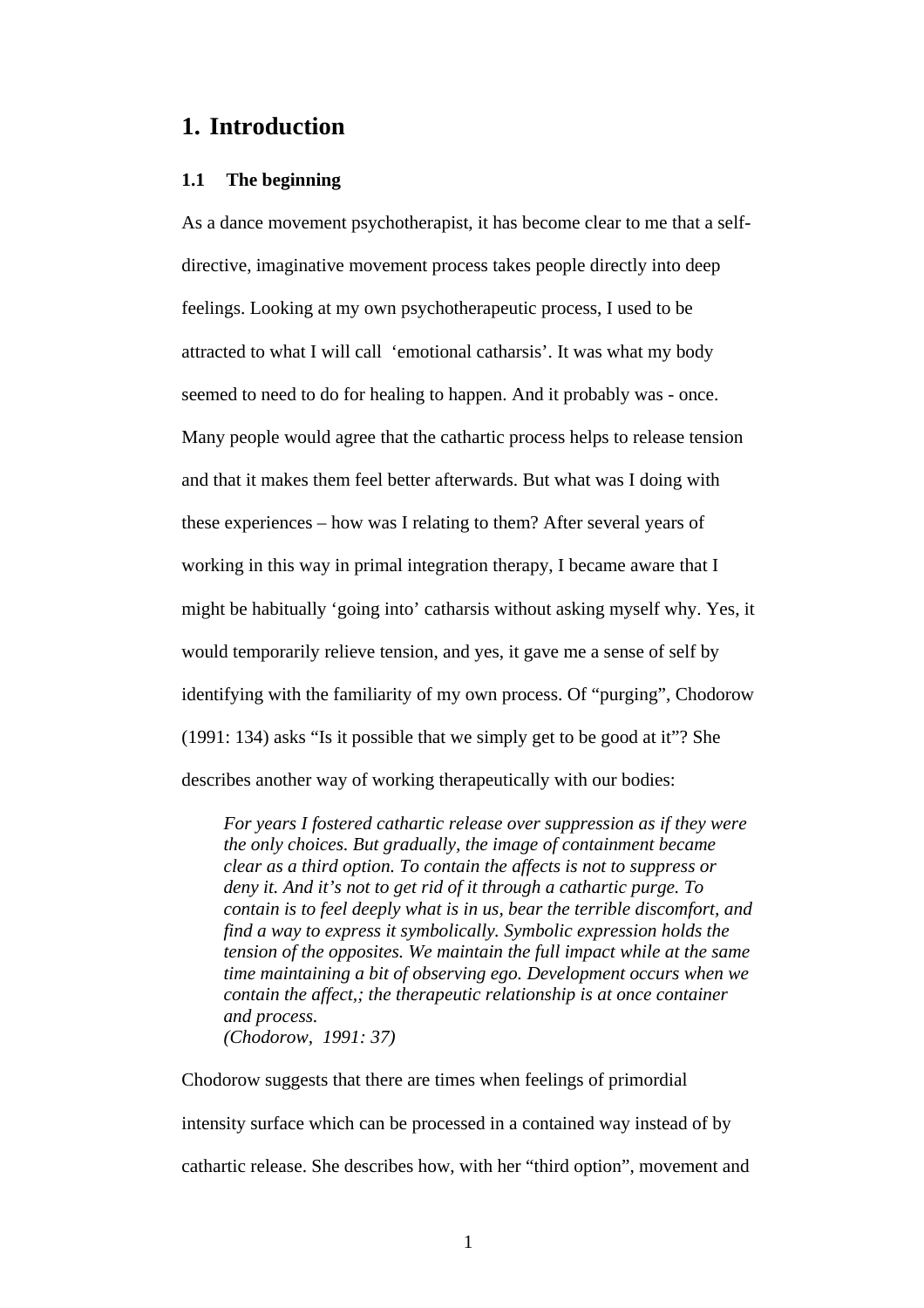sound are minimal although there may be subtle but deeply felt physiological changes such as muscle tension, breath and temperature. However by staying-with<sup>1</sup> the experience, and becoming directly conscious of body sensations, feelings and images, there may at some point be a body shift or an impulse to move which, when followed, may lead to a spontaneous release in the body.

## **1.2 The background**

 $\overline{a}$ 

During my exploration in primal integration therapy, I became aware that cathartic release could have been used as an avoidance to staying aware of my feelings, particularly on an embodied level. I realised that what I was 'letting out' was more of an external expression than an internal feeling. There may have been an apparent full expression of grief or fear but there were times when I wondered whether I was bringing my whole self in to the expression. For instance, was I acting, or giving shape and movement to 'fear' for instance, but not feeling fear in my body? I have no doubt that at that time in my life the process was healing. My body needed to purge itself of emotional material. It brought all sorts of patterns and traits in to conscious awareness that helped to bring about transformation and change in my life. These expressions may have represented difficult or painful experiences from a pre-verbal, pre-symbolic developmental period of my infancy. The primal experience was easy to access from my body-held memory; and hence the body knew what it needed to do. But there was a sense of detaching from the original experience. But I wonder if

 $<sup>1</sup>$  I have coined the term staying-with to paraphrase a bodily containment process described</sup> by Chodorow.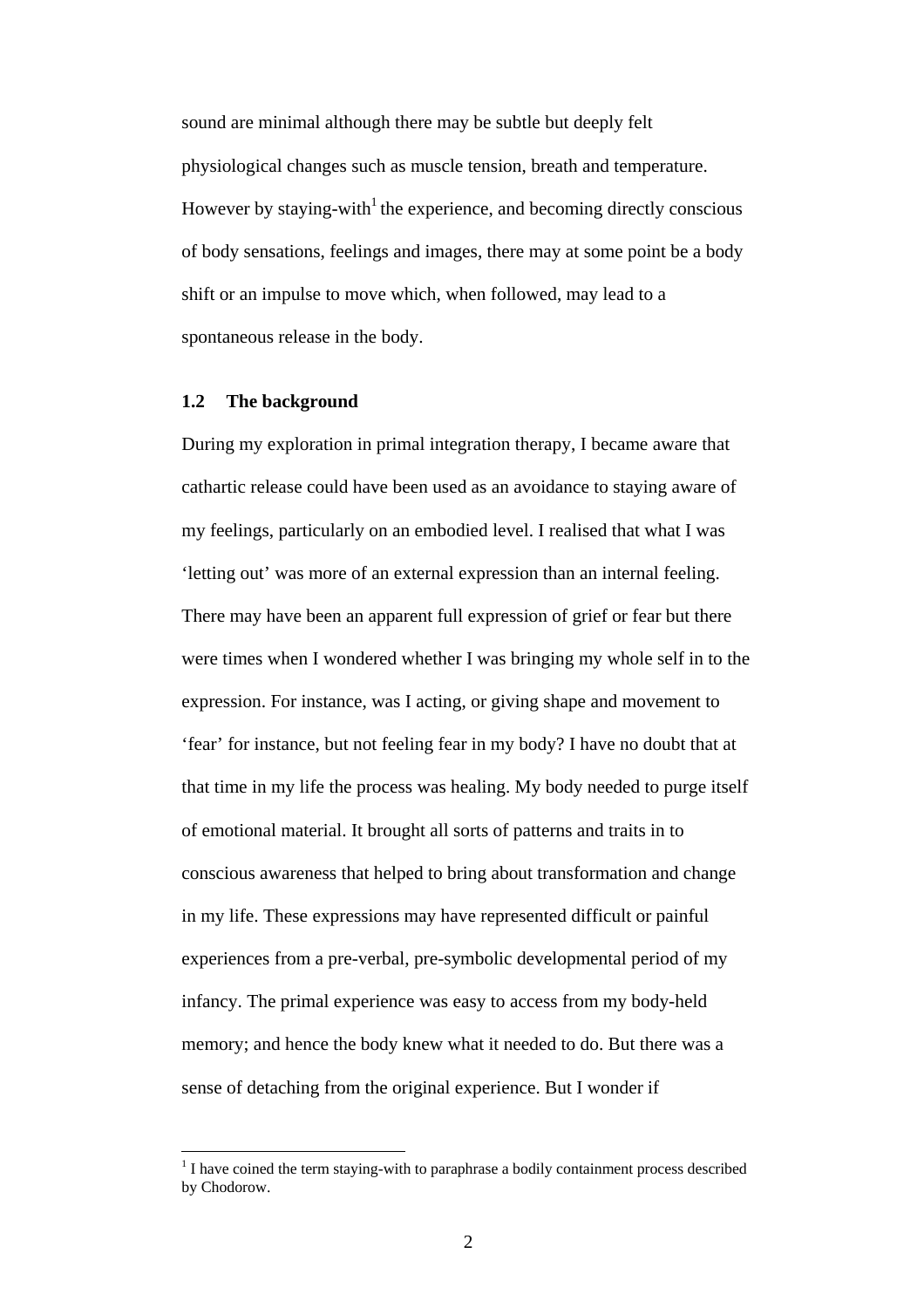inadvertently it reinforced these same patterns and traits, by repeating but without reflecting on the process?

Since my primal integration days, I am beginning to find a very different embodied approach of using sensory awareness to bring me into my body in an anchored and centred way. I practise trying to stay present 'here' and 'now' in my body by consciously putting my attention into say, the stiffness at the back of my head, or the knot in my stomach. This led to experimenting with embodying emotional states of being. Can I use sensing my body to get to know my feelings, to feel them fully and directly – perhaps even feeling my resistance to feeling? This completely different way of experiencing myself has begun a journey inwards; of witnessing through my body the inner landscape of my very being. Am I now describing a way of experiencing myself analogous to Chodorow's third option – what I refer to as staying-with?

This discovery led me to turn my attention to how I view the relationship between catharsis and staying-with. At the start of my research I mapped this as a polarity: at that time it felt like they were two completely different and opposite ways of embodying my experience. I perceive a certain synchronicity here between my positioning and how I refer to my early cathartic experiences. Perhaps there was a tendency to see experience in allor-nothing terms and miss the varied shades in between? Positioning myself in this way with a starting point does not negate what will later become an inter-subjective study of others' experiences. My intention is not to adhere to it – to hold on to it – as to a well worn belief. Rather it highlights how as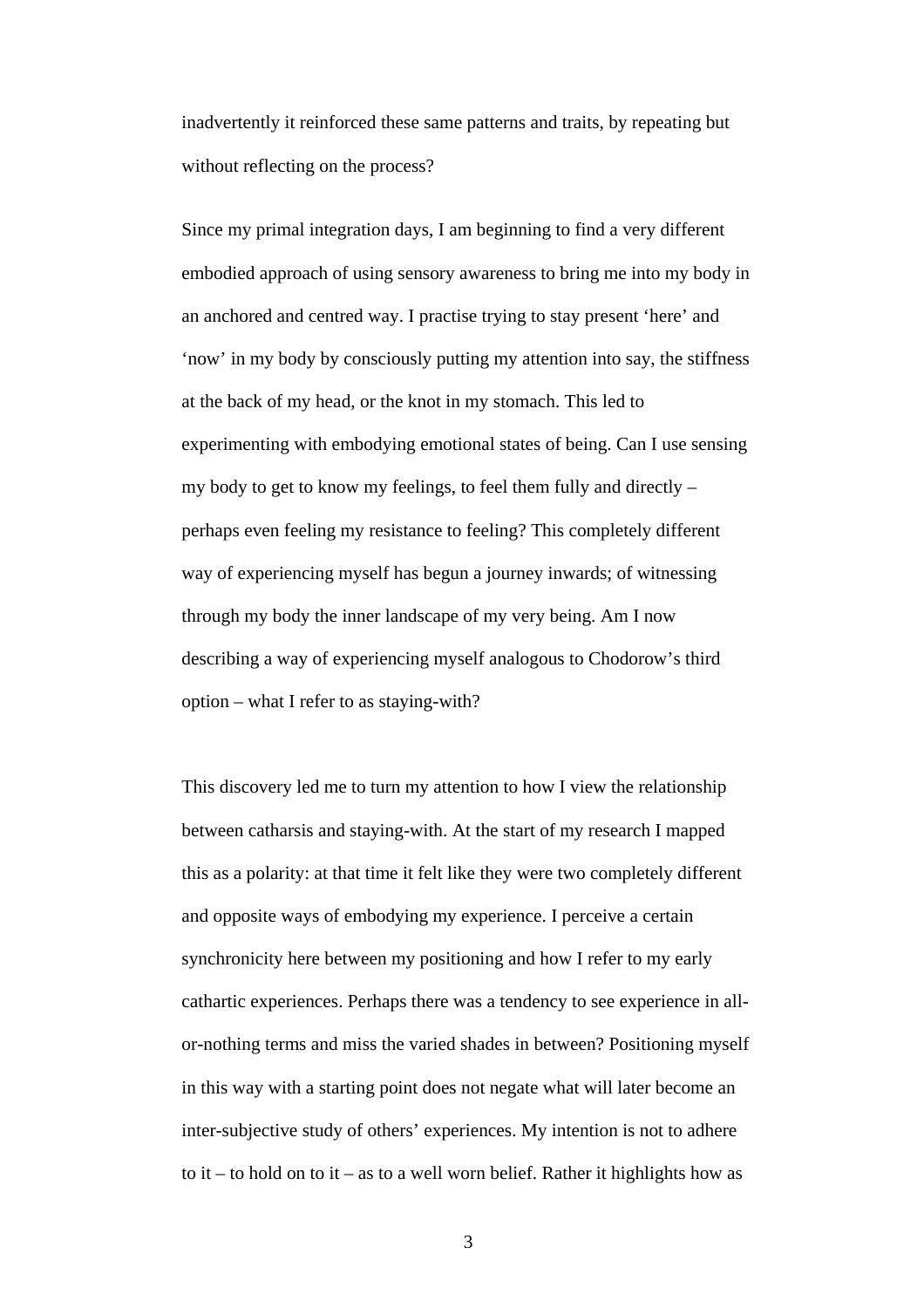a DMP practitioner, I learnt to reflect on a preformed idea by revising and revisiting it again and again over the course of my research. I view this transparency as essential to the nature of the investigation. My approach will become more apparent from the methodology selected and from the findings, discussion and conclusion where I explore how my position shifts throughout the study.

## **1.3 The aim**

I aim to investigate the phenomenological nature of emotional catharsis and staying-with as two ways in which we process our experiences in an embodied way. I will explore others' stories of how they describe and relate to these two experiences, working towards developing an inter-subjective understanding of their nature and of any relationship existing between them.

The starting point of my investigation is my subjective embodied response of the relationship between emotional catharsis and staying-with which I currently map as a polarity. "Research is a process of continually refining knowledge and understanding by seeking information that does and does not confirm the researchers' hypotheses" (Cruz and Berrol 2004: 14). I wonder whether my hypothesis of mapping the relationship between the two experiences as a polarity will shift by dialoguing with others?

The contribution I believe this research will make to DMP is twofold. Firstly, as a DMP practitioner, I believe that we limit our service to our clients if we work only from the knowledge base of our personal experience: a diversity of epistemologies is healthy within any profession. As dance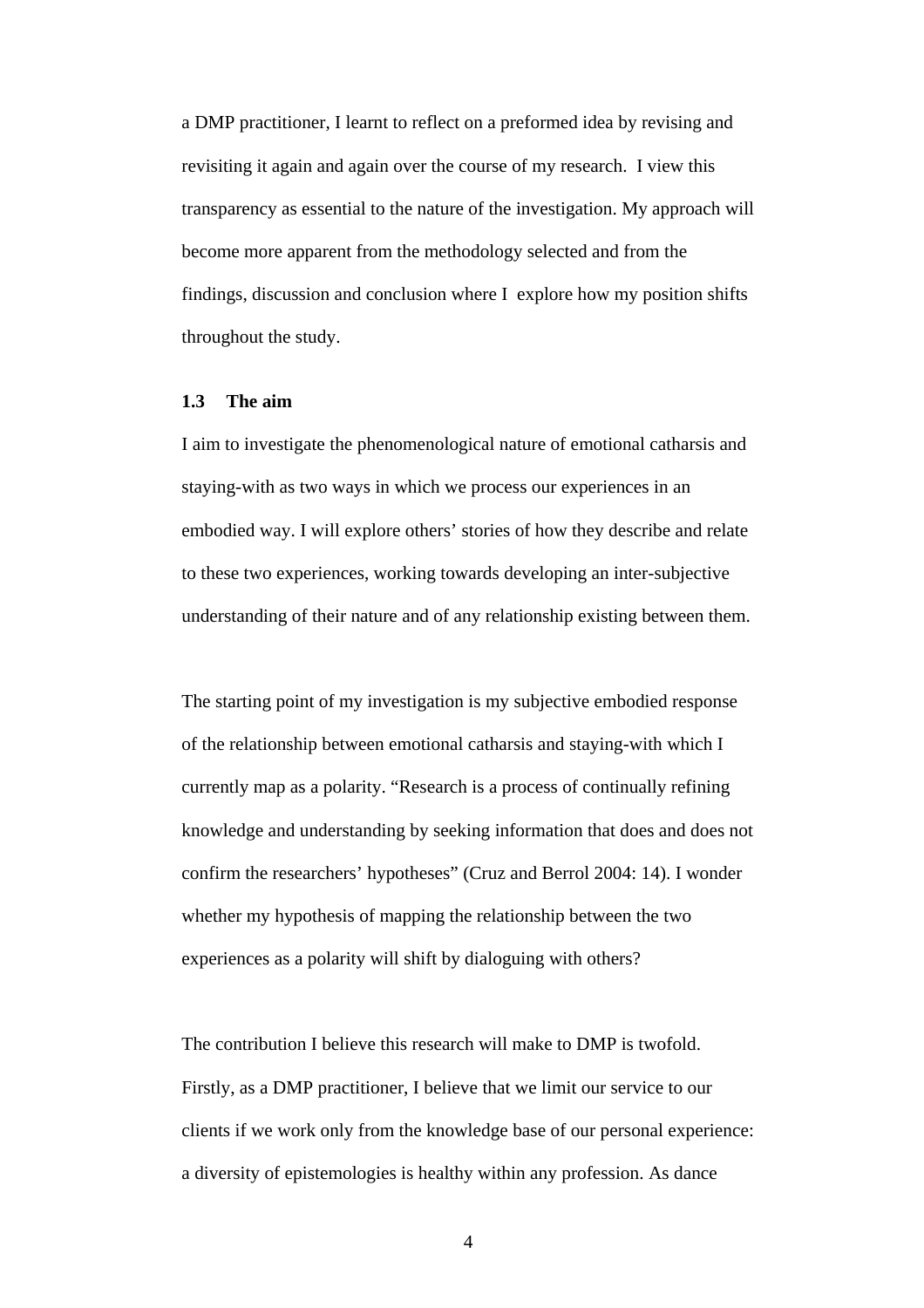movement psychotherapist researchers Cruz and Berrol (2004) say, it is important for those engaged in clinical practice to have an understanding of their criteria for what constitutes knowledge and how this understanding develops or changes. Therefore my hope is to define, extend and share my knowledge gained in this research with other dance movement psychotherapists. Secondly, I hope that this research will inform my clinical practice. I anticipate that the process of this investigation will help me to further reflect on whether, when and how to use these two embodied experiences in a group DMP session which will in turn shape my overall practice as a dance movement psychotherapist.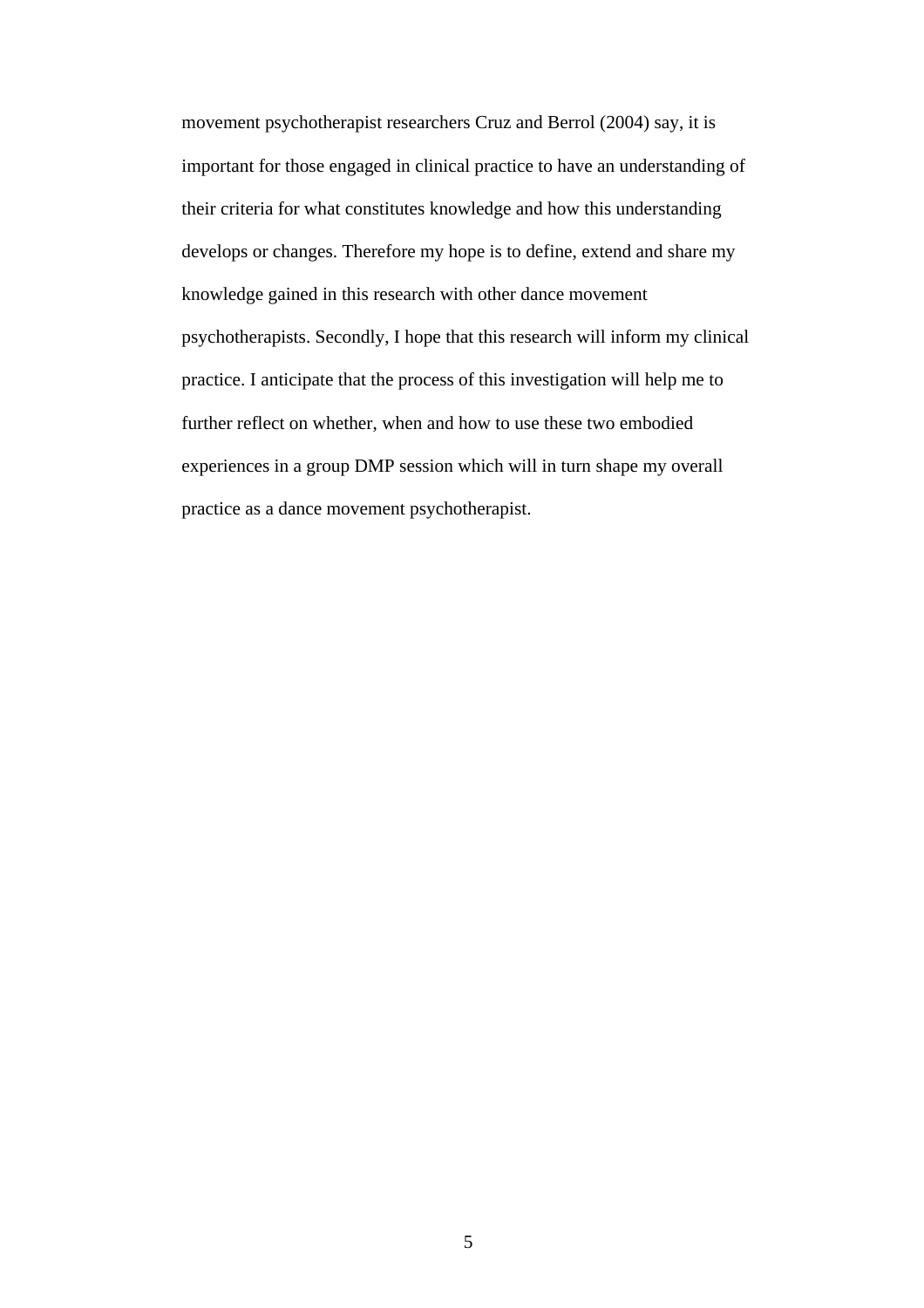# **2. Literature Review**

#### **2.1. Introduction**

 $\overline{a}$ 

My research question incorporates both a subjective and inter-subjective<sup>2</sup> study. As well as critically analysing the literature, I will endeavour to make meaning of my subjective experience. Bringing my subjective reflections in to this section is considered to be an integral part of the study, and further explained in section 1.2. How the literature review relates to my intersubjective experiences and others' experiences will be addressed in the findings and discussion section**.** 

This literature review will consider the following five themes. Firstly I review literature on the role of the body as a source of human experience, including how I define "embodied experience". The next two sections are devoted to reviewing literature on the conceptual framework of catharsis and staying-with respectively, relating them to the research aim. In both sections, I focus on the history of working psychotherapeutically with trauma. I define trauma as a life threatening experience, or pattern of experiences, with the specific impact on the body-mind system of overwhelming one's coping mechanisms. Trauma work provides a useful framework for relating the two embodied experiences under investigation, both in the literature review and later in the discussion of findings. As a DMP practitioner, I then include a section on the DMP literature relevant to catharsis and staying-with. By using movement as the entry point for a

 $2$  Thomas Scheff defines inter-subjectivity as "the sharing of subjective states by two or more individuals."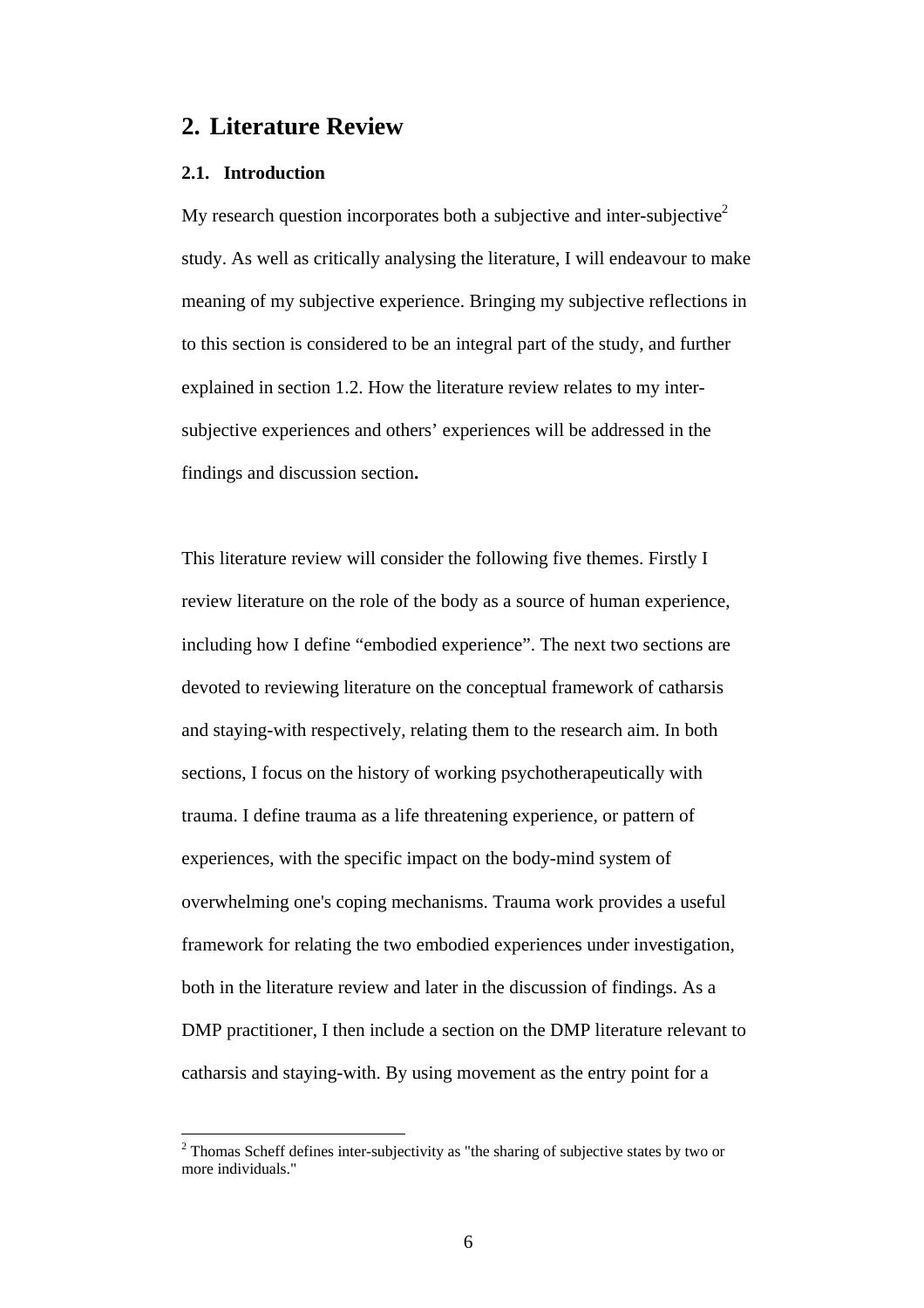meeting of self with 'other', DMP is of paticular relevance as it can incorporate processes of both catharsis and staying-with within a group session. I conclude with a review of literature on the psychological and spititual developmental perspective for framing the embodied experiences under investigation.

#### **2.2 Embodied experiences**

There is a tendency, particularly in western culture, to treat the body and the mind as separate. This can leave us as individuals, without a sense of ourselves - of being embodied (Hartley 2005). Stern (1985) describes the primary task of the infant as developing a sense of core self. Stern's emphasis on the sense of self focuses on the realm of the body, and out of the realm of mental construct. He describes how the sense of self develops out of somatic experience, bodily sensation, feeling, and expression - which of course involves movement. The infant learns about herself and the world around her through the body, through direct embodied experience. (Hartley 2005). There is a natural sequence of perceptual and movement patterns and repertoires that emerge during our development. When disruptions have occurred in an early stage of infant development, certain movement qualities or mind states may predominate over others leaving the individual with less choice in movement and perceptual awareness. A body oriented therapy, such as DMP, can provide an opportunity for increasing the core sense of self. Embodying and clarifying early movement patterns using movement, sensory awareness and pre-verbal expression strengthens sensorimotor functioning (Hartley 2005).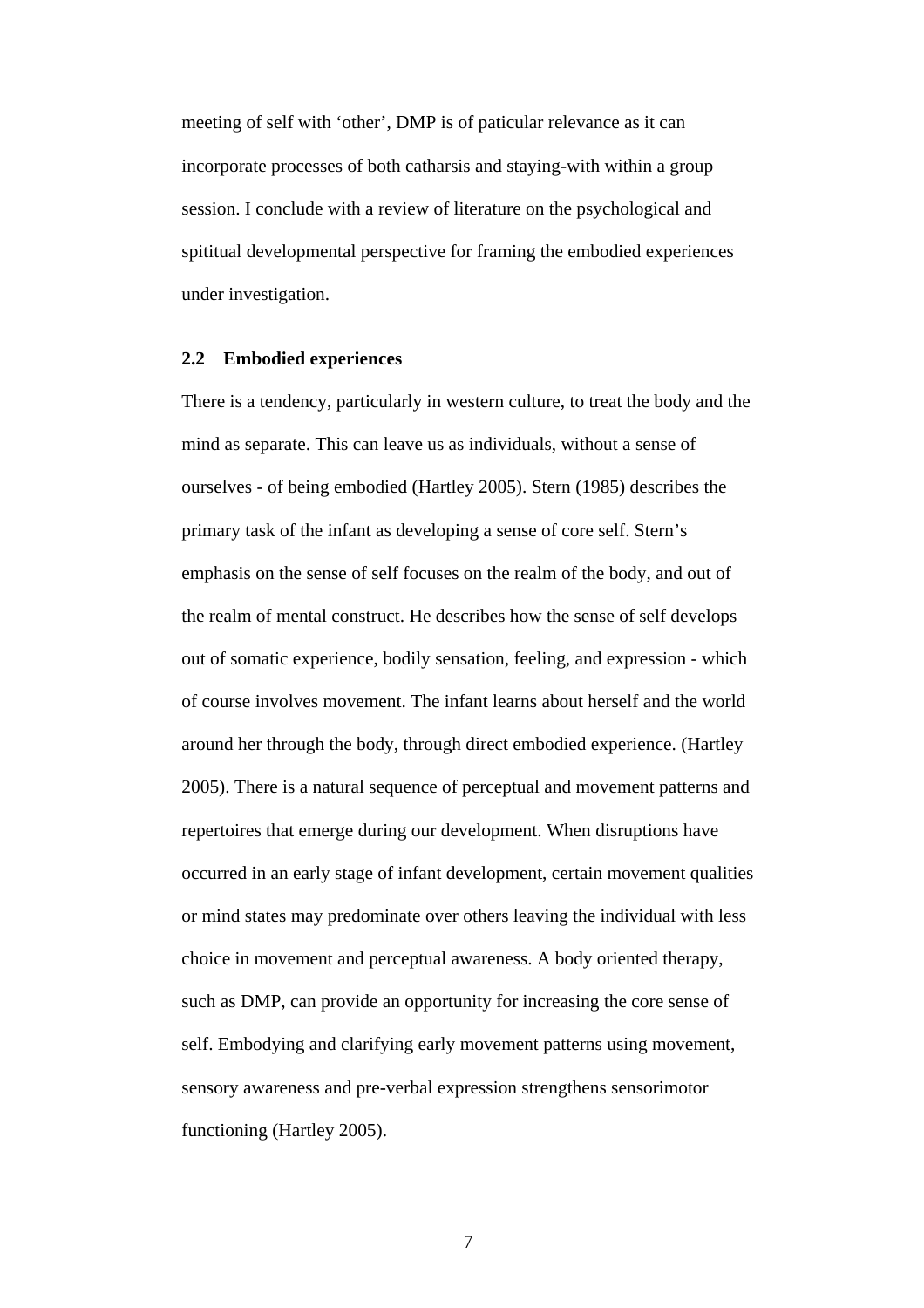Merleau-Ponty (1996) provokes a similar divide by proposing that embodiment is an essential element of human existence, which we can only comprehend through an understanding of existential behaviour. He distinguishes between the objective body, which is the body regarded as a physiological entity, and the phenomenal body, which is my body as I experience it, or your body as you experience it. I can examine the physiology of my body; the nervous system, the muscular-skeletal structure, etc, but by doing so, I will have failed to capture my embodied experience, my lived body, and instead captured my body as an assemblage of physical parts - the body as an object. Without my body as the place from which I encounter other objects in the world, I would be unable to perceive or conceptualise them. This means that my body is not an object of perception in the way a physical object is, since it precedes and upholds all my other particular experiences. Our primal engagement with the world must be through our embodied self, that which determines our later relationships with things in the world, with ourselves, and with others.

Following Merleau-Ponty's critique, to define "experience" must mean to define "embodied experience" since how can we perceive our environment before we have become aware of our body – our own physicality? This leads me to define "embodied experience" ontologically as "how we construct through our senses our own perception of reality based on our interaction with the environment". If we take Merleau-Ponty's rationale a step further, it follows that I must have a sense of myself as embodied and in the world before I can comprehend the other. More recently Welsh (2007) follows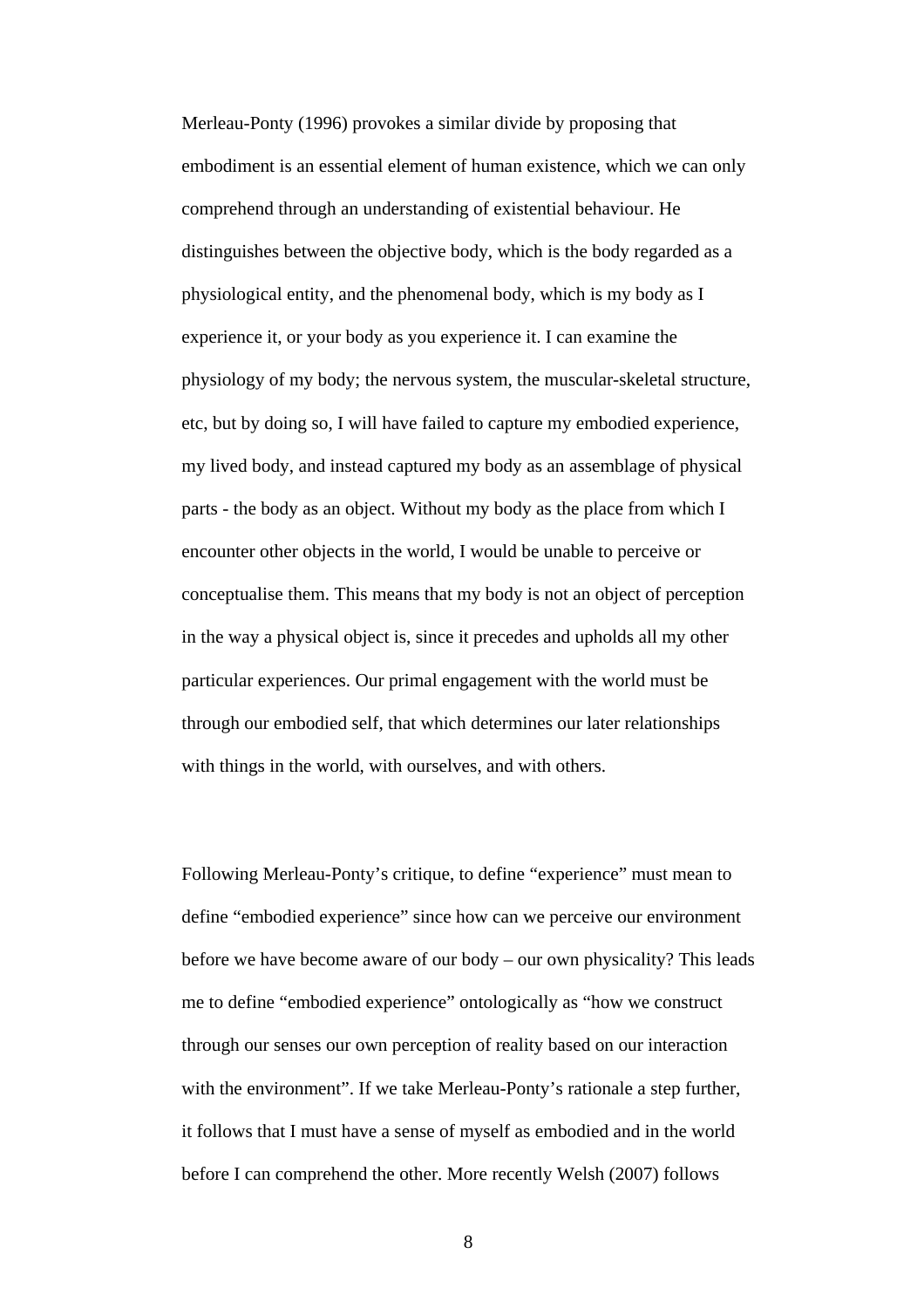Merleau-Ponty's tradition in believing that embodiment and intersubjectivity are two aspects of the same essential being-in-the-world. "Why not just assert an intersubjective embodied self is the primal self?" (Welsh 2007). She poses the question of how much the self is determined by acquired dispositions such as upbringing, class, history and culture and how much of our sense of self comes from an innate embodied condition, essential to our being-in-the-world. This is a 21st century debate between phenomenological approaches which maintain the centrality of subjectivity and inter-subjectivity, and those of post-modernism which see the subject as a creation of particular linguistic, philosophical, and cultural traditions. The latter approach is exemplified by dance movement psychotherapist, Allegranti (2009) who offers a post-modernist view of how we embody sexuality and gender in terms of the 'autobiographical', the 'relational' and the 'political' body.

Contemporary empirical research is now of the opinion that a multidisciplinary approach is necessary to understanding the role that embodiment plays in the structuring of consciousness. Gallagher (2000) believes we need to start with phenomenology and test that out by empirical studies encompassing disciplines of both psychology and neuroscience.

## **2.3 Catharsis as embodied experience**

The roots of catharsis lie in ancient Greek theatre, where *katharsis*  represented the "purification or purgation of the emotions of the spectator of tragedy through his experience of pity and terror" (Campbell 1949: 26).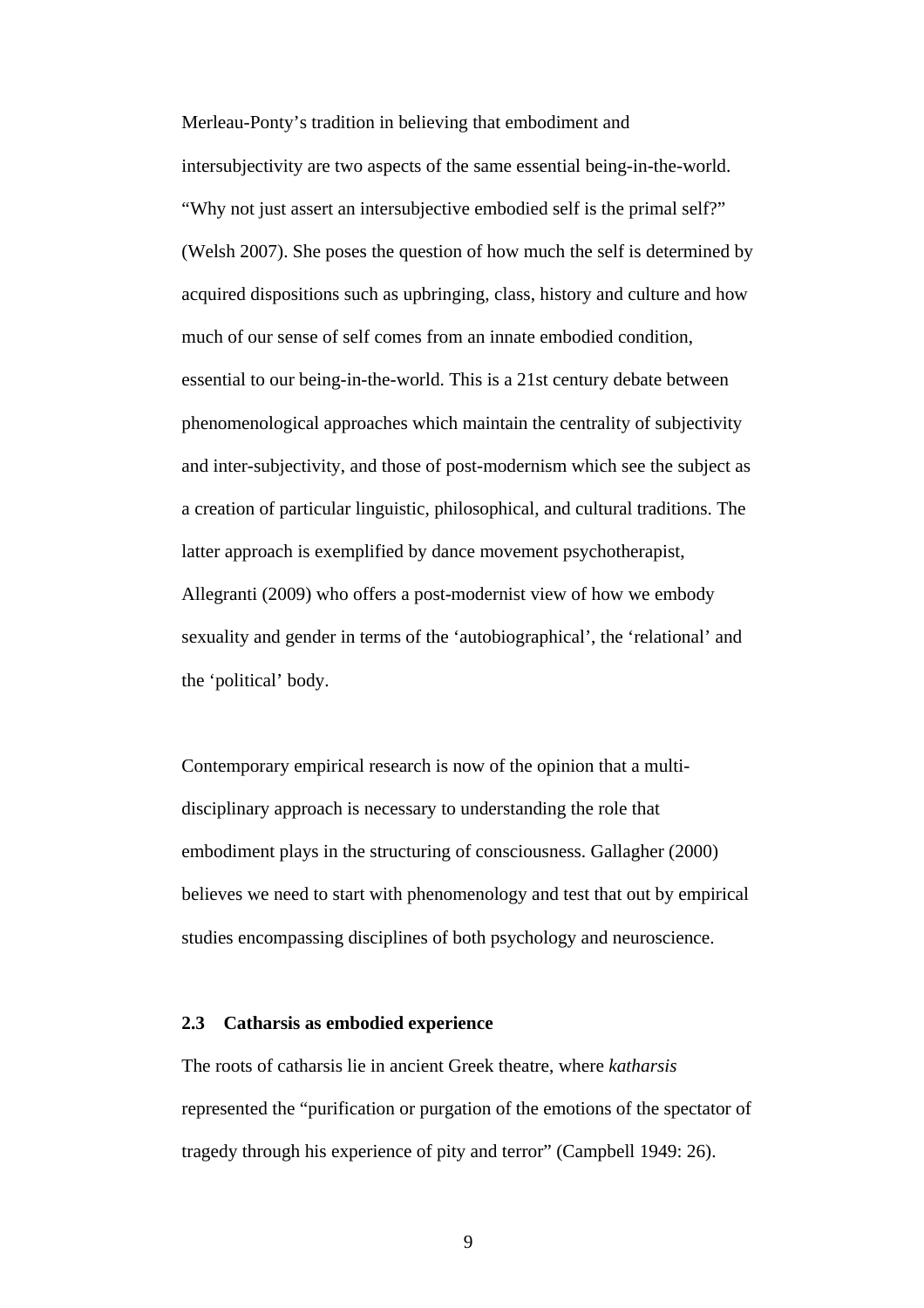There is a certain amount of confusion and misunderstanding about the definition and interpretation of catharsis. Some researchers equate it with the behaviour of expressing strong emotions, whilst others (eg. Greenberg 2004) emphasise the cognitive aspect and the new awareness that emerges after reliving traumatic events from the past. Modern research on the subject is limited and presents contradicting data about the effectiveness of cathartic techniques in psychotherapy practice. From a humanistic psychology perspective, Rowan (2001) describes it as the vigorous expression of feelings about experiences which have been previously unavailable to consciousness. The goal of primal integration therapy is "to contact and release the real self" (Rowan 2001: 103). Rowan describes how in a primal integration group, there is an emphasis upon early trauma as being the basic cause that interrupts development from childhood, birth or before. Participants are given the opportunity to regress back to the time of the early trauma and to re-live it; often by using catharsis.

From a psycho-analytic perspective Smith (2004) postulates that catharsis is one of two fundamental mechanisms that produce change in psychotherapy. On reviewing the clinical experience of cathartic healing of trauma, he suggests that healing is rapid and largely nonverbal. This leads him to conclude that catharsis is an emotional process, not a cognitive one: emotional whereby painful and frightening experiences are reactivated for healing to take place.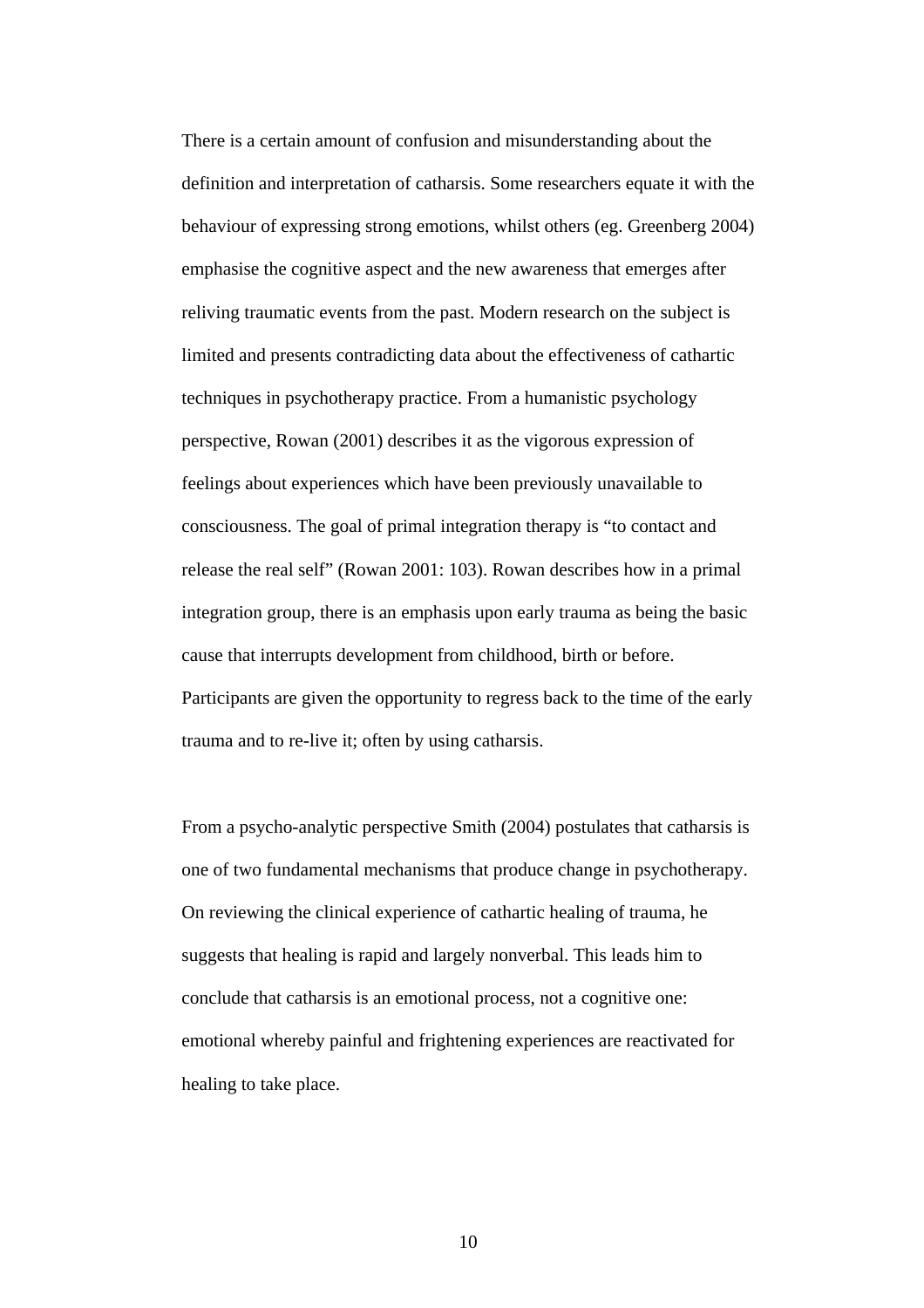The psychoanalytic theory of catharsis began in 1880 with Breuer's treatment of the hysterical symptoms of Anna O. Freud and Breuer found that a vivid reliving of traumatic events combined with the associated affects led to the resolution of her symptoms. Their technique emphasised bringing the pathogenic symptoms into conscious awareness, verbalising the distressing emotions related to those events and discharging those emotions in a process they termed "catharsis" (Scheff 1979). More recent clinical reports by Symonds (1954) and later by Scheff (1979), and Smith (2004), suggest that catharsis may be the main cause of success in psychotherapy. Scheff devised a formula where he expresses improvement in the state of feeling over a given period of time as proportional to the amount of catharsis and inversely proportional to the level of repressed emotion. In sharp contrast to this quantitative approach to experiencing oneself, Smith (2004) concludes that it is empathic resonance that may be responsible for the success of catharsis in the psychotherapeutic treatment of trauma. What differentiates simple re-experiencing of the trauma to psychotherapy is the empathically attuned presence of the therapist. Human contact draws us out of the state of lost perspective, putting the experience in context within time and space. From a personal and practitioner perspective, I concur with Smith that the presence of the therapist provides a containing environment where one can re-live painful experiences with the support and compassion of an other.

Catharsis has not always considered to be the most suitable way of working with trauma. It was Janet (in van der Kolk 1996) who first noted in 1889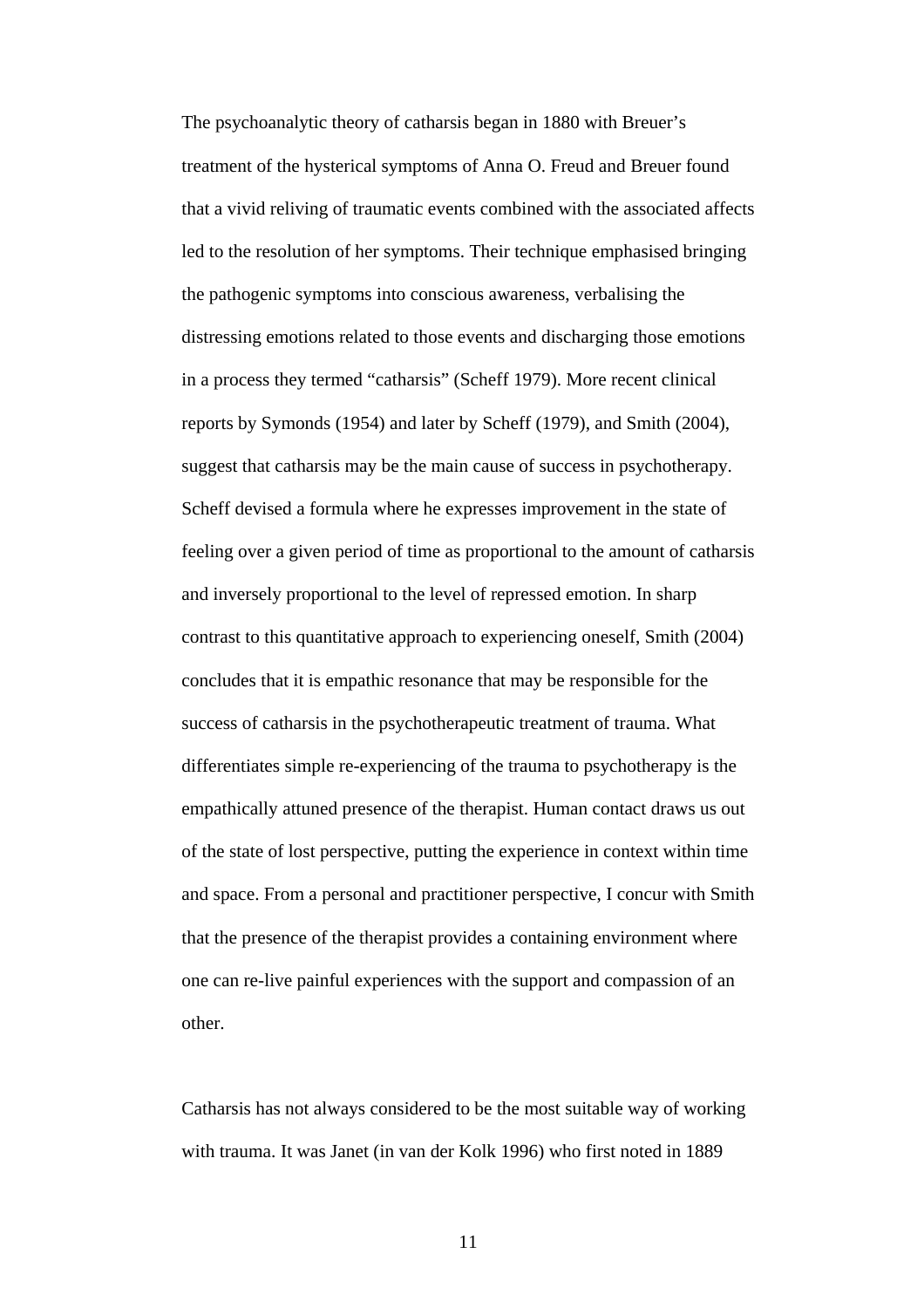that somatosensory elements of a trauma may come back into consciousness when a person is confronted with reminders of that trauma. In a person's psyche, an ordinary event is recalled as a complete whole; the feelings, images, sensations, thoughts and overall meaning of the event being integrated and placed in a historical context. With a traumatic event, these elements often exist as unintegrated and dissociated elements, rather than as a complete memory. More recently, van der Kolk (1996) confirms that many patients regularly enter states in which they partially or completely re-experience the trauma without any resolution whatsoever, and so he promotes controlling dissociation and integrating the traumatic experience. "Effective treatment should minimize the time spent re-living the past and its concomitant emotional devastation" (van der Kolk 2002). Other recent work, including Levine's (1997) important contribution to the healing of trauma, specifically states that some cathartic methods which encourage intense reliving of trauma to be potentially harmful.

## **2.4. Staying-with as embodied experience**

As I have coined the term staying-with, I will initially define it as meaning the development of a sense of self which witnesses one's own embodied process dispassionately, noticing the distance between the experiencer and the experience.

My staying-with approach may have evolved as a natural response to integrating traumatic experiences that may not have become fully integrated in catharsis. From the literature, I perceive a parallel between my staying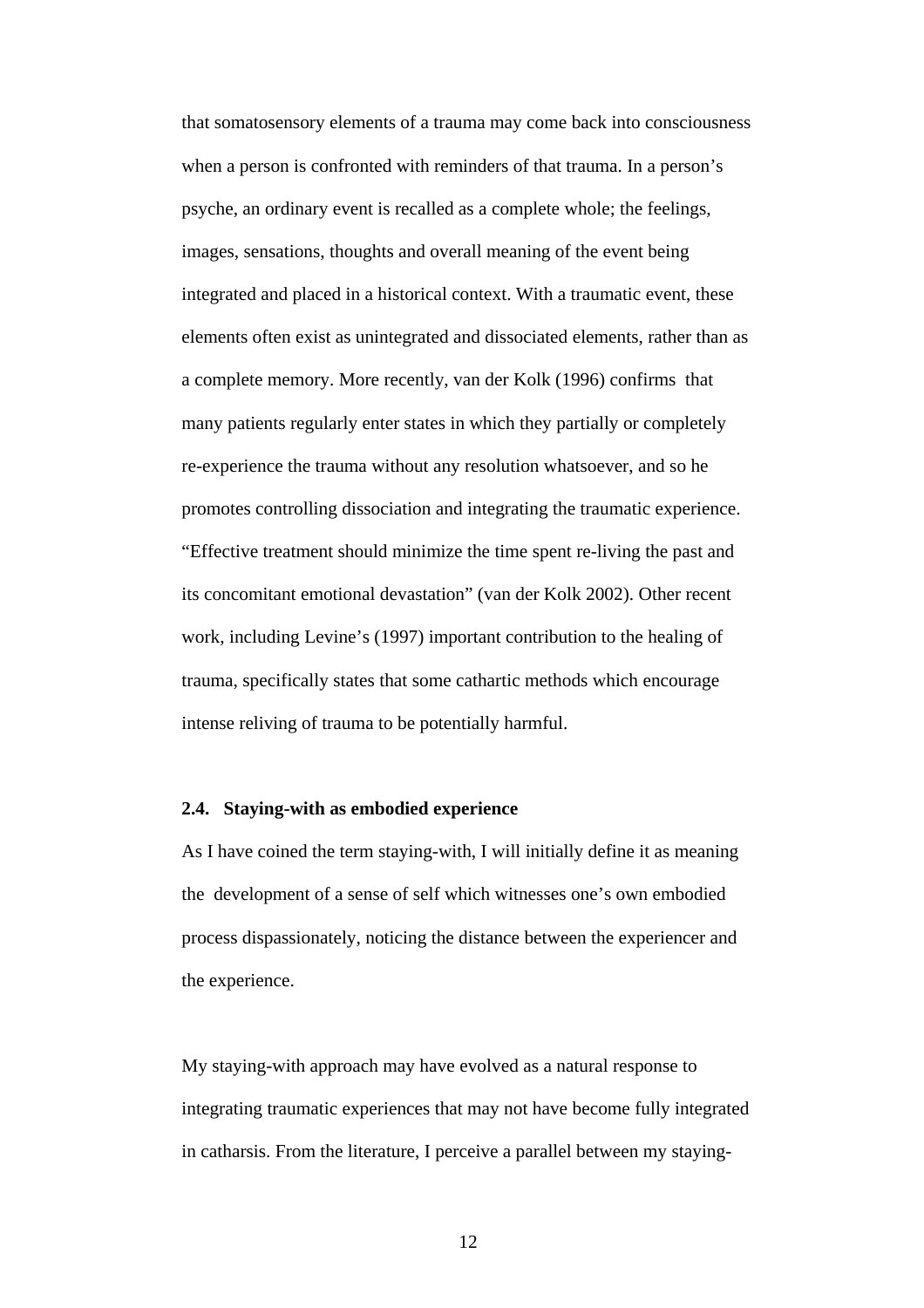with and modern trauma theory which advocates a gentle and gradual approach to working with trauma that avoids any "retraumatisation" (Totton 2003). Drawing on Janet's early work, it has been well documented that traumatisation is often accompanied by disturbing body symptoms (Rothschild 2000), so interventions that use the body as a primary entry point have been found to be effective in trauma treatment. Sensory memory is central to understanding how the memory of traumatic events are laid down in the body – how, as van der Kolk (1994) puts it, "The Body Keeps the Score".

There are several documented body centred approaches for working with trauma that resemble staying-with. One such approach is Sensorimotor Processing, described by Ogden and Minton (2000) which uses a process of consciously tracking sequential physical movements and sensations in the body - such as motor impulses, muscular tension, trembling and changes in posture, breathing and heart rate. The client learns to observe and follow unassimilated sensorimotor reactions that were activated at the time of the trauma. Ogden and Minton believe in integrating sensorimotor processing with cognitive and emotional processing. They summise that as all three levels of processing interact and depend upon each other, they must be integrated for recovery to occur. Rothschild (2000) has of a similar opinion by re-iterating that bringing meaning into the experience facilitates the process of integration.

*One of the goals of trauma therapy is to help those individuals to understand their bodily sensations. They must first feel and identify them on the body level. Then they must use language to name and describe them, narrating what meaning the sensations have for them*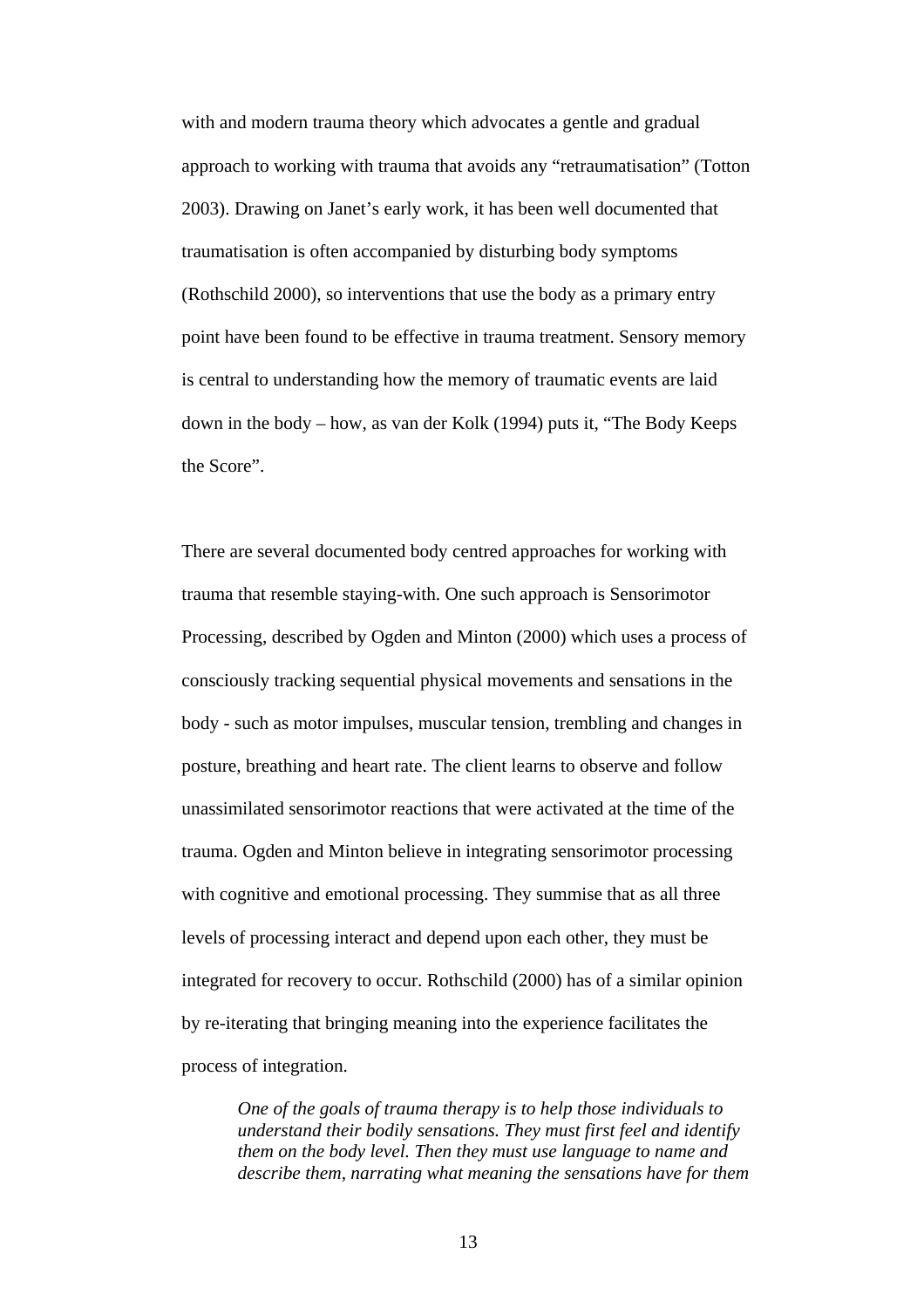*in their current life. At times, though not always, it then becomes possible to clarify the relationship of the sensations to past trauma. (Rothschild, 2000: 44-45).* 

I can relate to of the significance of integrating the cognitive component by reference to my early cathartic work, where emotional processing was asynchronous with embodied expression. By applying Ogden and Minton's model or the above quote by Rothschild, it has become apparent that the cognitive level may also have been partly missing as I was frequently unable to verbalise my experience.

Peter Levine's SIBAM dissociation model (1992) is based on the assumption that any experience is comprised of several elements. Complete memory of an experience involves integrated recall of different elements of the experience. These are identified by Levine as: Sensation, Image, Behaviour, Affect and Meaning (SIBAM being the acronym). He postulates that during some episodes of traumatic stress, elements of the experience become disconnected or dissociated from one another. By applying this model (Figure 1) to my previously disconnected cathartic experiences, it appears that dissociation may have occurred. The dark line indicates the elements I believe to be associated; the lighter lines, elements that may be dissociated. For instance, when re-experiencing a panic attack, I was able to move in a way that gave a sense of release in my body (Behaviour) and I was able to sense physical sensations such as a constriction of the belly (Sensation). I was not however able to put the memory into context (Meaning) or associate the feeling of fear (Affect) to the experience.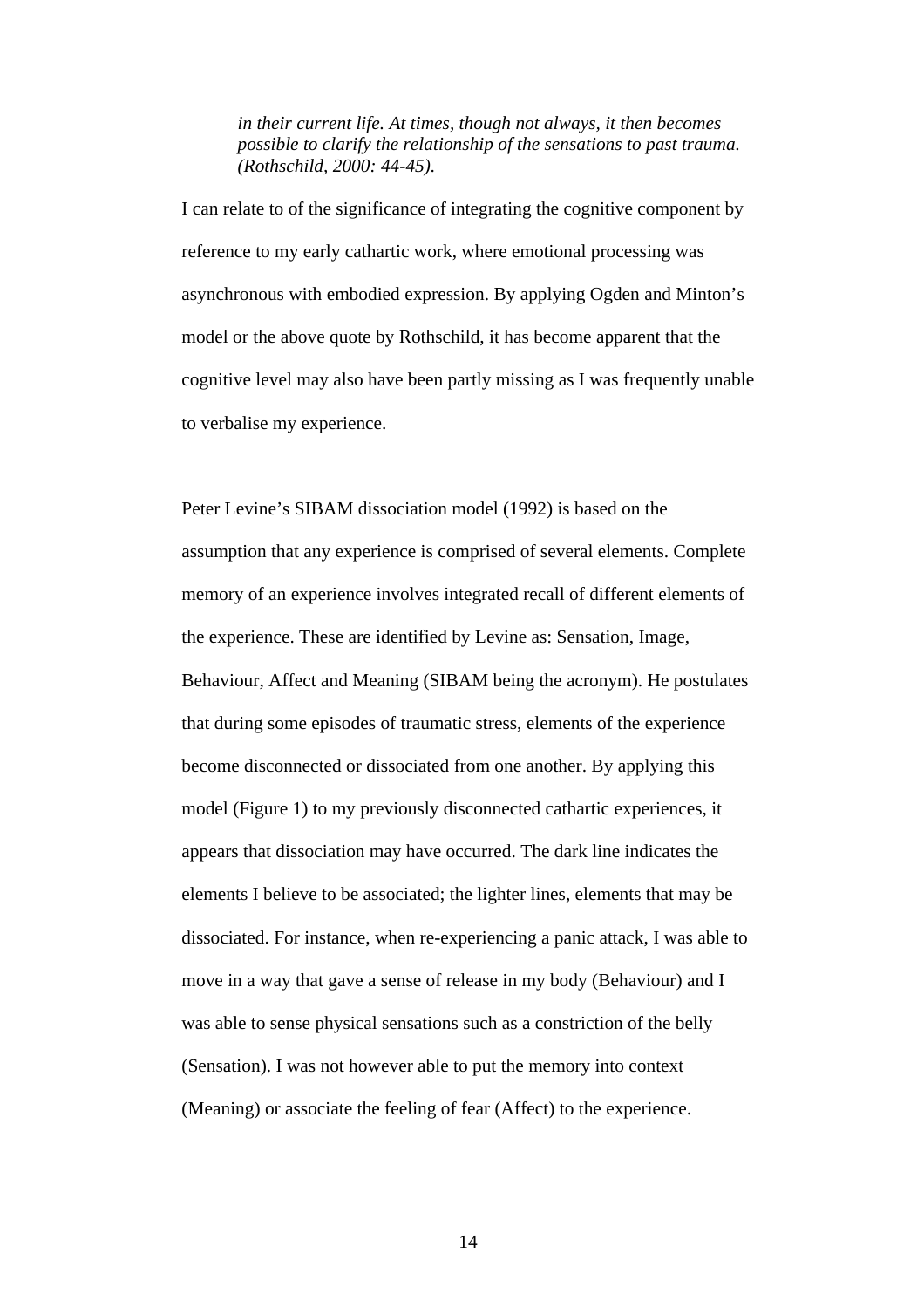

As with Ogden and Minton and Rothschild's work, Focussing is a psychotherapeutic technique that integrates physical feelings with emotional and cognitive components, which also resembles my staying-with experience. The technique consists of specific steps for getting a body sense of how one is in a particular life situation. Gendlin came to the conclusion that those who benefited most from psychotherapy had the ability to sense vague, still unformed feelings in their body and connect this sensing with words and images that described it. Gendlin noticed that during the process there would often be an opening or release in the body that he described as a "felt shift".

A Buddhist meditation practice described by Goldstein and Kornfield (1987) illustrates another staying-with experience by encouraging opening to painful sensations that have accumulated in the body and experiencing what is actually present. By paying attention and becoming more inwardly silent, there is a growing awareness of these feelings. The tendency of the mind is to resist, but instead of closing off we can choose to soften, becoming more receptive and allowing. When the mind is open, we are able to go from the level of "my back hurts", for instance which is a concept, to the level of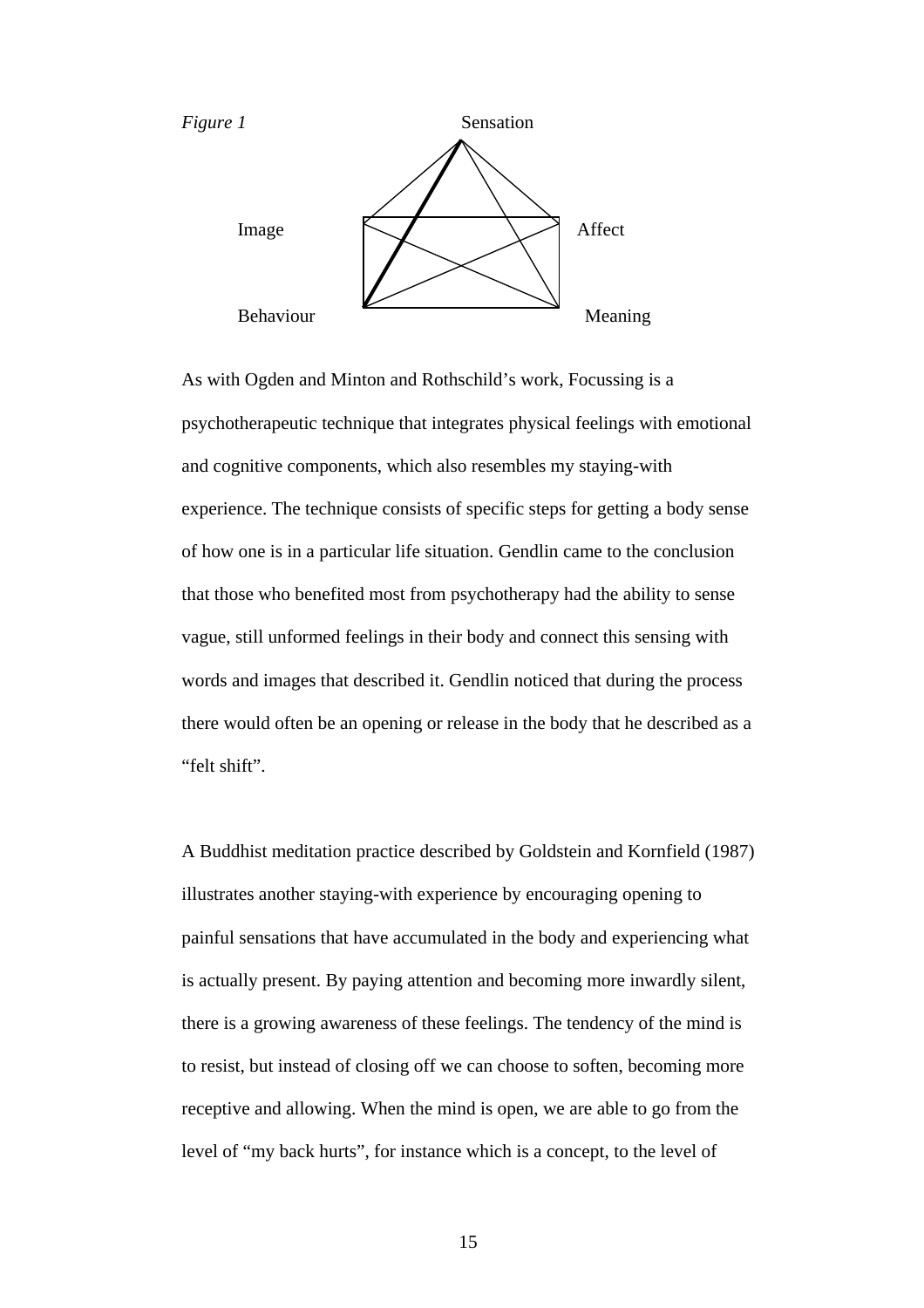what is really happening, noticing certain sensations just arising and passing.

Mindfulness meditation has drawn on this traditional practice and is now taught to people suffering from trauma, anxiety and depression in a clinical context. At the University of Massachusetts Medical School the mindfulness programme (Kabat-Zinn 1996) uses techniques such as "body-scanning" to assist pain and stress reduction. As it requires a deliberate, non-judgemental focus on the self as experienced from moment to moment, it helps clients to develop a degree of self-awareness, self-acceptance and a sense of control over their feelings.

Weiss (2009) notes how body psychotherapy and the mindfulness tradition share common goals. I identify one phenomenon, that of the internal observer, as being of particular interest to this literature review. By observing oneself, a distance can be created between the observer and the observed. One becomes more detached from the ego state; that is, anything that seems to be part of the 'I', such as emotions, thoughts, memories, sensations etc. This allows oneself to cease being so merged with, for instance, a particular emotional state and instead allowing that emotion just to come and go from a position of compassionate observation. It is of relevance to note here that Scheff (1979), in his research on catharsis alludes to a similar observing presence when he talks about the need for clients to be optimally distanced from their feelings whilst experiencing traumatic events; then they can be both participants in, and observers of their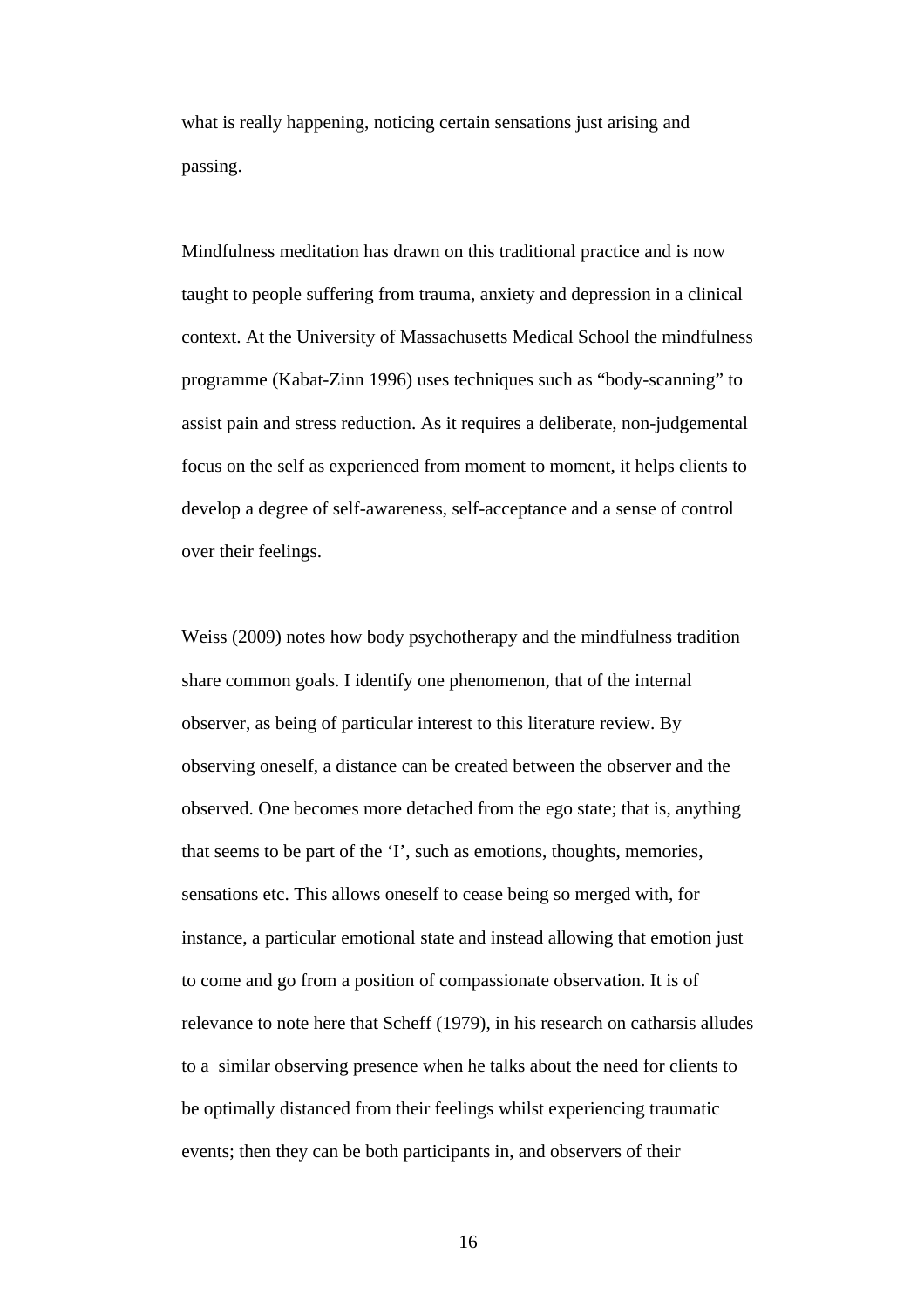experience. Interestingly this takes us round in a full circle – back to catharsis!

## **2.5 DMP on catharsis and staying-with**

Dance Movement Psychotherapy is the psychotherapeutic use of movement and dance through which a person can engage creatively in a process to further their emotional, cognitive, physical and social integration (ADMP 2003). As it is founded on the principle that movement reflects an individual's patterns of thinking and feeling, catharsis is one way of working with expressive movement. Of catharsis Penfield (1992) says:

*DMP has a particular contribution to make … because movement is about the physical self and catharsis is a physical discharge of emotion or energy. Other therapies and methods may stimulate catharsis, but it is something that has been borrowed from movement work. There is a danger that catharsis is seen as the ultimate goal of therapy; that ventilating emotion can expunge it. Ventilation must, I believe, lead to integration, and I treat catharsis as a stepping stone on the path to healthy integration. (Penfield, 1992: 169)* 

I would imagine that most dance movement psychotherapists would agree with this view: it is after all their task to create a holding environment in which such feelings can be safely expressed. Bernstein (1995) is a dance movement psychotherapist who uses catharsis in dance for trauma resolution of unexpressed feelings and memories. She describes an example of how encouraging a client who had been sexually abused to express herself cathartically through movement, voice and breath, was effective in tracking and retrieving buried memories, thereby releasing the past.

Originated by Mary Starks Whitehouse and further developed by Janet Adler and Joan Chodorow (Pallaro 2006), the practice of Authentic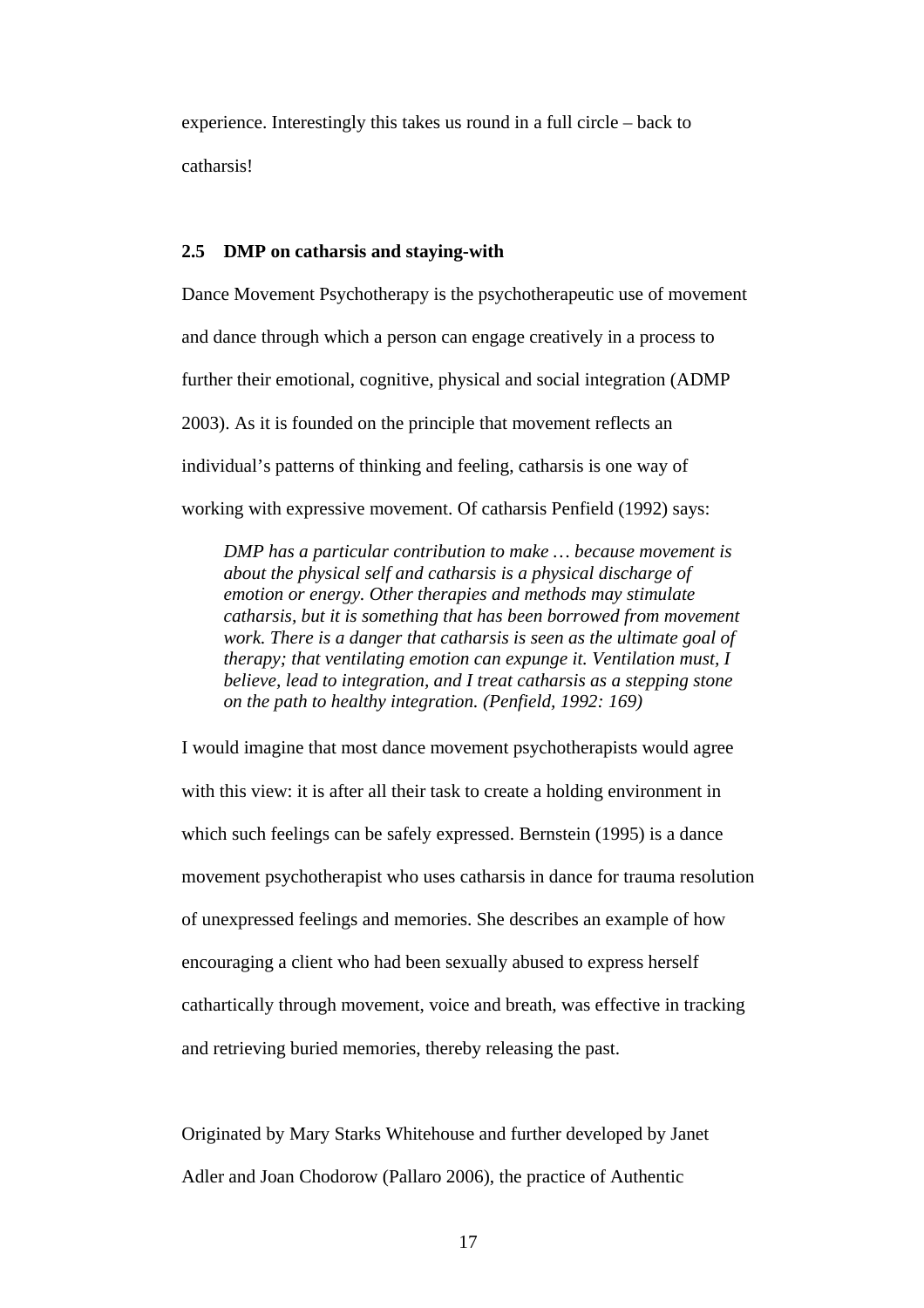Movement is a particular approach within DMP which focuses upon the relationship between a mover and a witness where attention is given to the somatic unconscious.

*(In) Authentic Movement……..it is the task of the witness to provide a safe space through her mindful presence, a container into which the mover can enter, with eyes closed, to attend to the stirrings of her inner world. An impulse to move may be felt and embodied; or it may be a sensation, an emotional feeling, an image, the mood or memory of a dream which provides the impulse to move. (Hartley, 2005: 9)* 

The witnessing process allows a client access to her unconscious; the unconscious speaks through movement and she can become conscious of what she is doing, feeling and thinking. Initially the external witness holds consciousness leaving the mover free to open to the unconscious. This allows the mover's internal witness to develop by a gradual internalisation of her external witness (Adler 1991).

The practice for mover and witness is to bring together a tracking or witnessing of their physical, mental and emotional states of being. I see a pattern beginning to emerge: several theories and practices so far reviewed have a commonality of bringing together and working with different elements of experience; all of which must be present for complete contact with the environment. To re-iterate, Authentic Movement assists integration of experience by accessing unconscious material that surfaces through movement, sensations, feelings and images. There may be an opportunity for experiencing oneself through catharsis *and/or* by staying-with, depending upon the impulses which are followed or chosen. To illustrate this, I will refer to Wyman-McGinty (1998) who describes the practice of three different hypothetical movers. The first mover is in a more regressed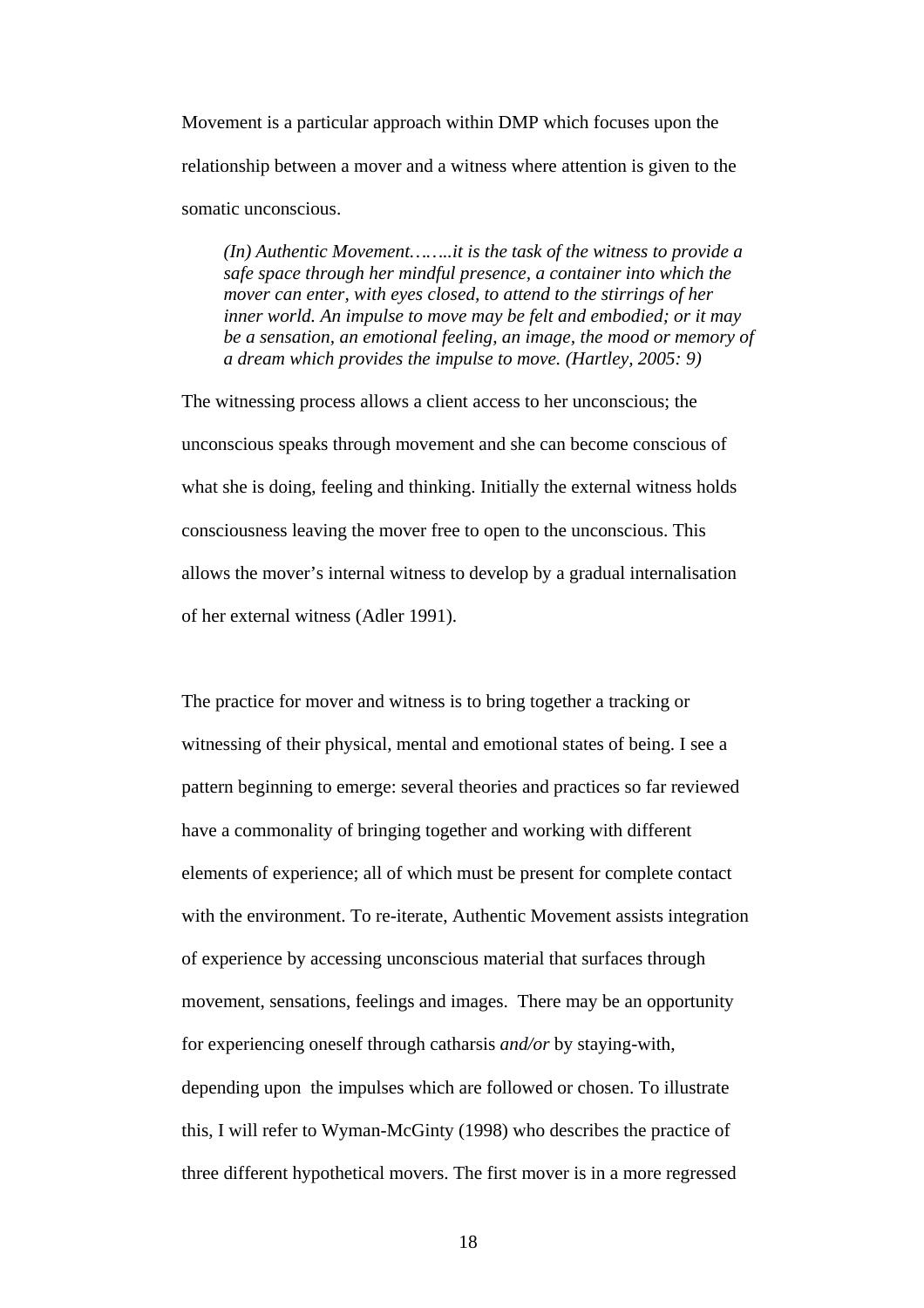state and may at first exhibit movement which appears fragmented and disconnected without an integrated sense of self. The second mover may have a tendency to intellectualise, have difficulty accessing feelings and therefore the movement may initially be without awareness of the underlying affect. The third mover may release intense feelings such as grief or rage in a cathartic way but may not initially be able to contain these affects. In all three cases, over time the movers begin to develop an observing ego which is capable of holding the feelings in their mind and body, whilst movement also appears more connected. Again by referring back to Levine's SIBAM model, elements of experience of Sensation, Image, Behaviour, Affect and Meaning are becoming integrated and are now present in a more active relationship to one other.

Other DMP approaches also appear to make use of a combination of catharsis and staying-with, often as part of a process of conscious energetic charge and discharge. For example Halprin (2003) describes a five-part dance movement process model where I infer that a catharsis phase evolves out of a staying-with phase. She compares the first phase of Identification to Gendlin's Focusing: what I equate to my understanding of staying-with. The next phase, Confrontation, involves active exploration of movement, where expression is on all three levels: physical, emotional and mental. Halprin's Release phase I equate to my understanding of catharsis, which:

*…facilitates a release of held impulses … in the form of tears, anger or any form of letting go…*  (Halprin 2003: 125)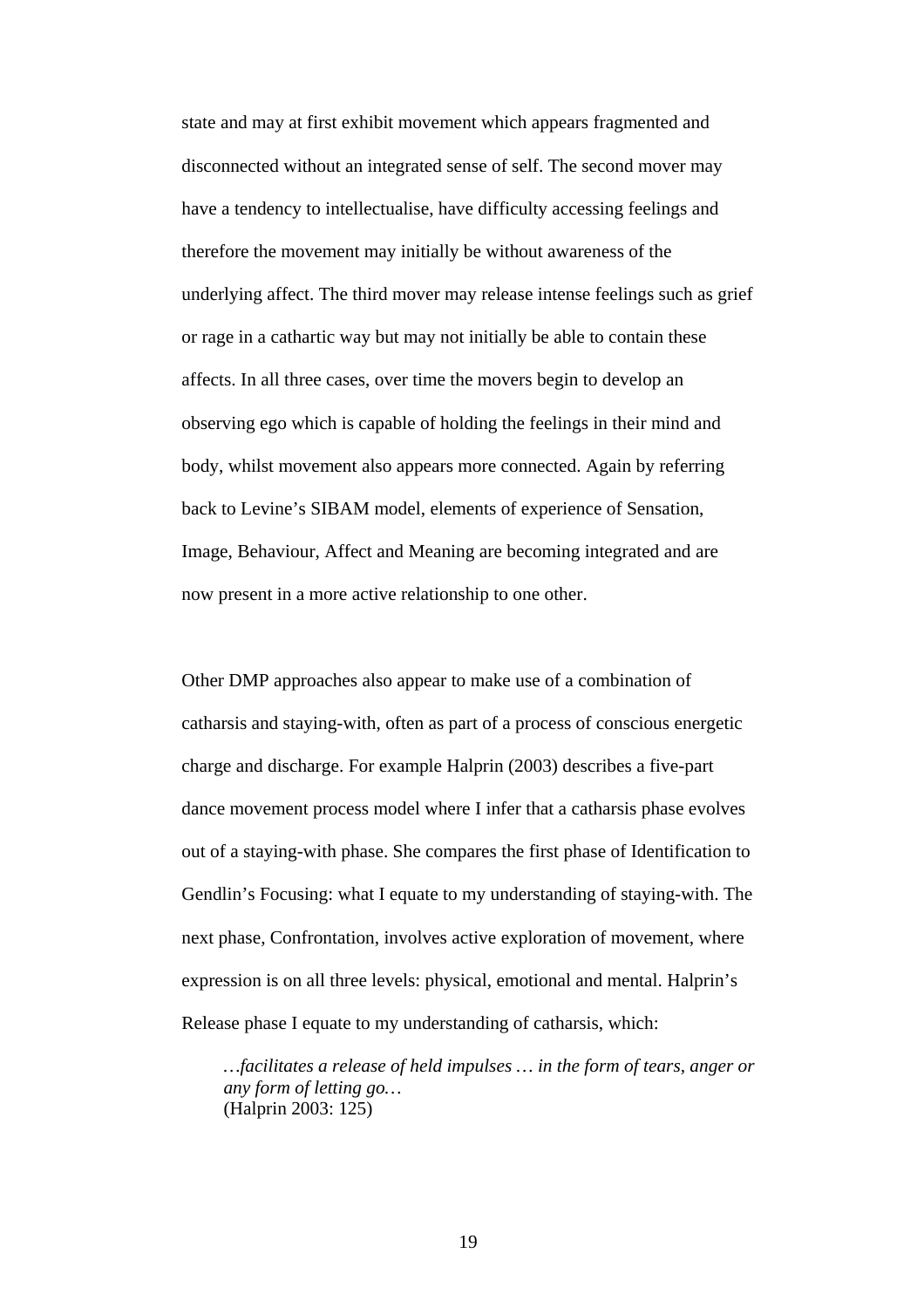Change allows for new movement and Growth involves the application of new learning to everyday life. Like Penfield (1992), Halprin recommends treading carefully when using catharsis:

*A cathartic experience or insight may prove difficult to sustain and embody on a daily basis. Growth depends on the ability of the individual to ground such insights and changes in the soil of her ongoing life interaction…(Halprin, 2003: 127)*

## **2.6 A developmental perspective**

It has been apparent since Freud that emotion is a form of experience which transgresses the supposed mind body boundary. Our feelings are both mental and somatic (Totton 2003). Goodwin (2007), in her article on Authentic Movement cites Pert's (1987) neuroscience work which privileges this perspective of holistic functioning:

*In the beginning of my work, I matter of factly presumed that emotions were in the head or the brain. Now I would say they are really in the body as well. They are expressed in the body and are part of the body. I can no longer make a strong distinction between the brain and the body. (Pert, 1987: 16)* 

This view resonates with the developmental psychology theory of Zajonc (1980), who argues that affect should not be treated (as it is by many cognitive psychologists), as post cognitive; that is, to occur only after considerable cognitive operations have been accomplished. Zajonc's experimental results on behaviour suggest that affective judgments may be fairly independent of, and precede in time, the associated perceptual and cognitive operations commonly assumed to be the basis of these affective judgments. For instance we can be afraid of something before we are aware of its presence.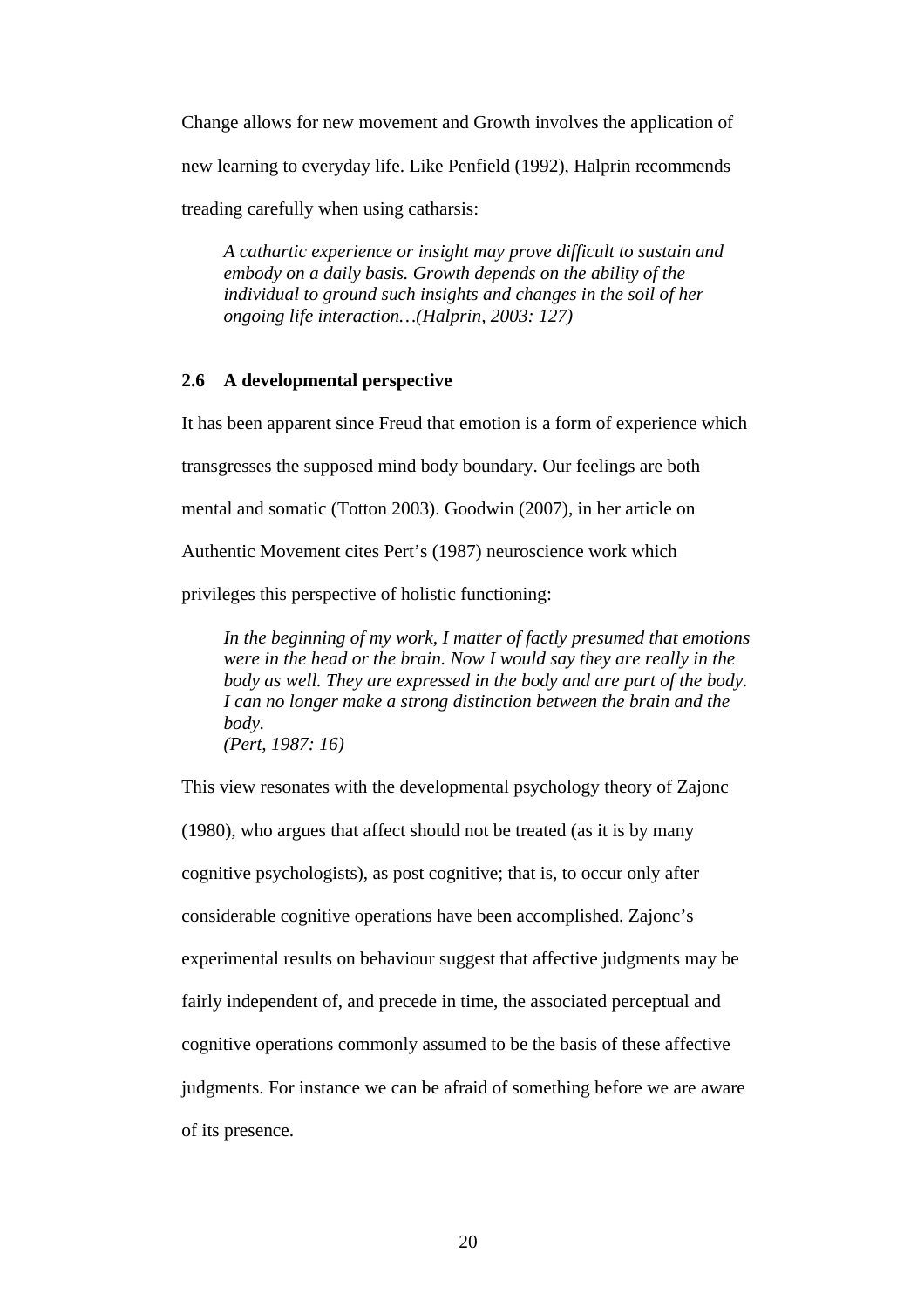This means that emotions are part of the body, but they appear before our mind learns to label and make sense of the information, as in "I am frightened" or "I am angry" etc. This theory provides a new perspective on my speculation about why I could not fully associate affect in my past cathartic experiences. I was reflecting on my experience through the lens of cognition, rather than from an embodied knowing. When we process an inner experience cathartically, the body responds intuitively with movement, gestures and shapes. I like Levine's (1997) analogy of a bird that mistakenly crashes into a window – as it begins to tremble it will show signs that it is reorienting to its surroundings. If the bird is not injured and is allowed to go through the trembling-reorienting process without interruption, it can move through its immobilization and fly away without being traumatised. However, if the trembling is interrupted, the bird might suffer serious consequences and may not recover. In the same way, my *body* knew intuitively what it needed to do to process the memory, despite my mind not being able to make sense of the experience. It may be that I had regressed to a state where precognitive affect had been accessed. To put it another way, I postulate that I may have been regressing to a pre-verbal developmental phase and that the memory associated with the affect could have been held on a somatic rather than on a cognitive level.

Wilber (1996) provides a useful map which positions this developmental phase in context. He suggests that spiritual and psychological development progresses through an arc, both for us as individuals and in evolutionary terms. During infancy and childhood, development evolves through pre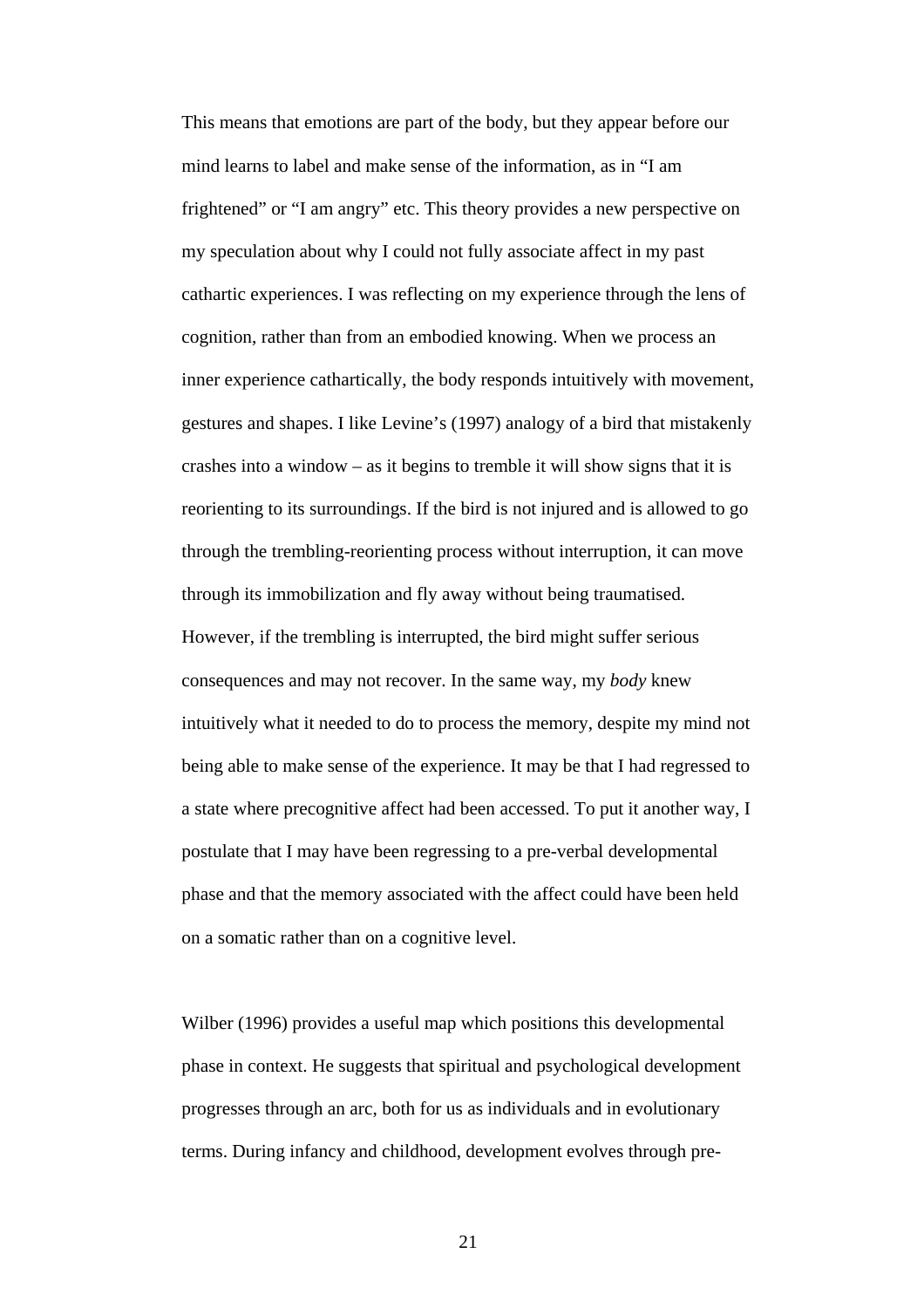personal, preverbal and ego/persona stages, to the mature ego of the adult. The cycle then moves through transverbal and transpersonal stages. Wilber says "…Many structures on the Outward Arc that are "pre" appear on the Inward Arc as "trans". That is … pre-egoic moves to egoic which moves to trans-egoic" (Wilber 1996: 49). Adler (2002) applies this developmental model to witness consciousness in Authentic Movement, moving from a pre-egoic state, where mover and witness are unconsciously merged; through an egoic phase representing individuation, where mover and witness exist in dialogic relationship; through to a trans-egoic or unitive state, where the witness is completely present with the mover in a state of non-duality. Mary Whitehouse, one of the pioneers of DMP spoke of this unitive state in 1979:

*'I move' is a clear knowledge that I, personally, am moving. I chose to move, I exert some demand on my physical organism to produce movement. The opposite of this is the sudden and astonishing moment when 'I am moved'……It is a moment when the ego gives up control, ………of unpremeditated surrender. (Whitehouse, 1979: 82)* 

Adler (1991) views 'I am moved' as a conscious process where union is

created between the moving self and the internal witness. In the quote

below, she uses the word 'superconscious' to describe a similar state of

consciousness to Wilber's trans-structures:

*One no longer sees oneself lifting one's arm, it simply lifts. This can look like a pre-egoic experience, to use Ken Wilber's framework, but, in fact, it is trans-egoic. Experience in the unconscious state can look like experience in the superconscious state. The difference is that in the unconscious state the presence of ego is not yet established, and in the superconscious state, the fully formed ego has been transcended. (Adler, 1991: 178)* 

The internal witness described by Adler and the internal observer described by Weiss are alike in that they are both observing compassionately and non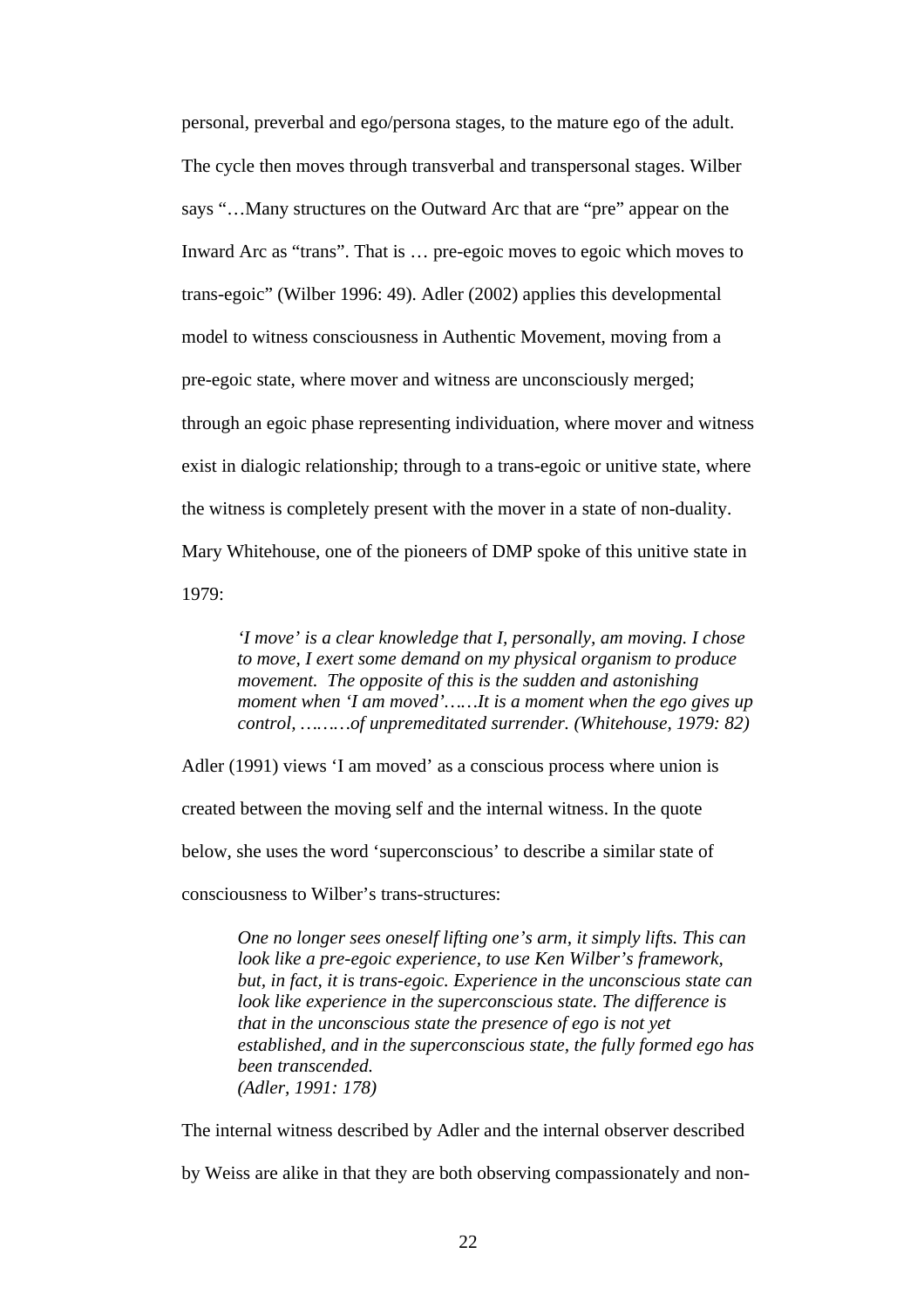judgementally our internal process from a detached position. In Authentic Movement practice, a note of caution is necessary here. In response to Adler's work in particular, Hartley (2004) emphasises the importance of identifying preverbal and pre-egoic experiences. She maintains there needs to be integration of the mature ego before safe immersion in unboundaried, mystical stages of consciousness can happen.

### **2.7 Summary of literature review**

Post-traumatic symptoms have been described as incomplete physiological responses which will persist until they are discharged and completed (Rothschild 2000). Catharsis may be one such way in which the body can discharge and complete these body-held responses; providing that dissociation doesn't occur. From the literature, it seems that my cathartic experiences in primal integration therapy may have occurred as a result of one or more elements of experience becoming disconnected or dissociated from one another. And my staying-with could have been a technique that I developed in response to this. Furthermore, there seems to be a parallel between my staying-with and contemporary approaches to working with trauma.

Another possible explanation can be understood by assuming that if cognition is not yet fully functional in early developmental phases, then regressing to this phase in therapy will access affect that cannot yet be fully understood. Yalom's rankings of therapeutic factors showed that catharsis "was necessary but in itself not sufficient" (Yalom 2005: 90) supports this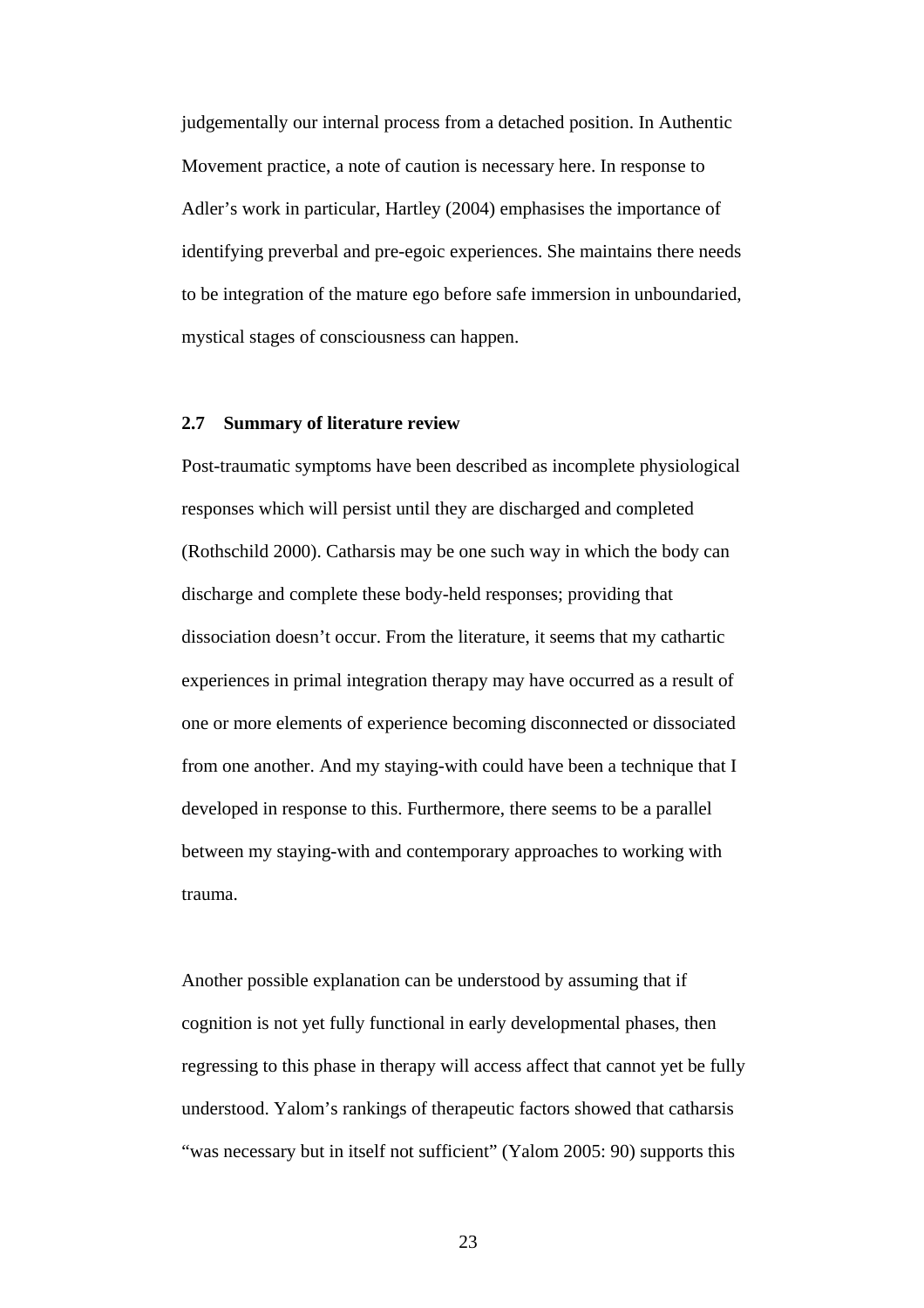by assuming that a cognitive component is required *simultaneously* to make sense of the experience.

As a dance movement psychotherapist, I am interested in how as a profession we can work in the realm of movement, sensation, feeling and cognition simultaneously with our clients. I am particularly interested in Authentic Movement as it not only allows for expression at both ends of my polarity, but it brings in consciousness. In my research, I am now interested in exploring how others relate to embodied experiences of catharsis and staying-with and how I relate to the others' experiences.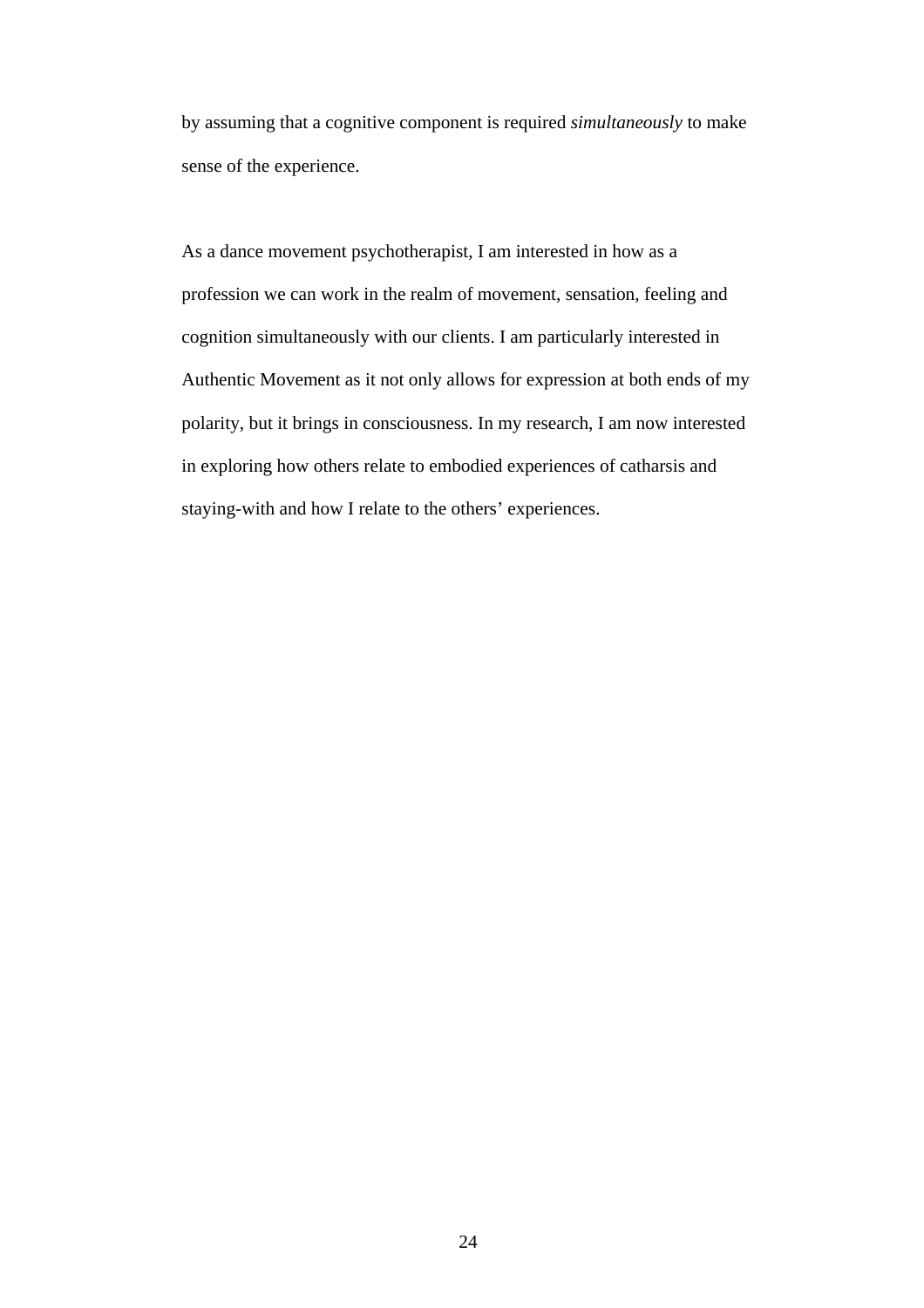# **3. Research Methodology**

*To know the world is profoundly to be in the world in a certain way. The act of researching is to become more fully part of it, or better, to become the world. (Van Manen, 1990: 5)*

Creswell (1998) describes qualitative research as an inquiry process of understanding based on distinct methodological traditions that seek to understand and explore the human condition. Qualitative researchers use methodology to build a complex, holistic picture of human phenomena and attempt to make sense of them in terms of the meaning people bring to them. These pictures are based on the research participant's perspectives and the researcher's interpretation. The researcher thus makes the world visible through interpretative material practices that turn the world into a series of representations, including conversations, interviews and photographs (Denzin and Lincoln 1994). Postpositivist researchers argue that the act of writing up data necessarily involves the process of interpretation, based on social constructions and the writer's preconceived assumptions (Cruz and Berrol 2004).

The epistemological underpinnings of my work combine existentialism and phenomenology. Phenomenology is a philosophy and also a method of inquiry based on the premise that reality consists of only that which is perceived or understood by human consciousness. Existentialism, deriving its insights from phenomenology, is the philosophical attitude that views human life as a subjective experience rather than pretending to understand it from an outside, "objective" point-of-view. By reflecting on age old philosophical questions such as "Who am I?", "Why am I here?", "How do I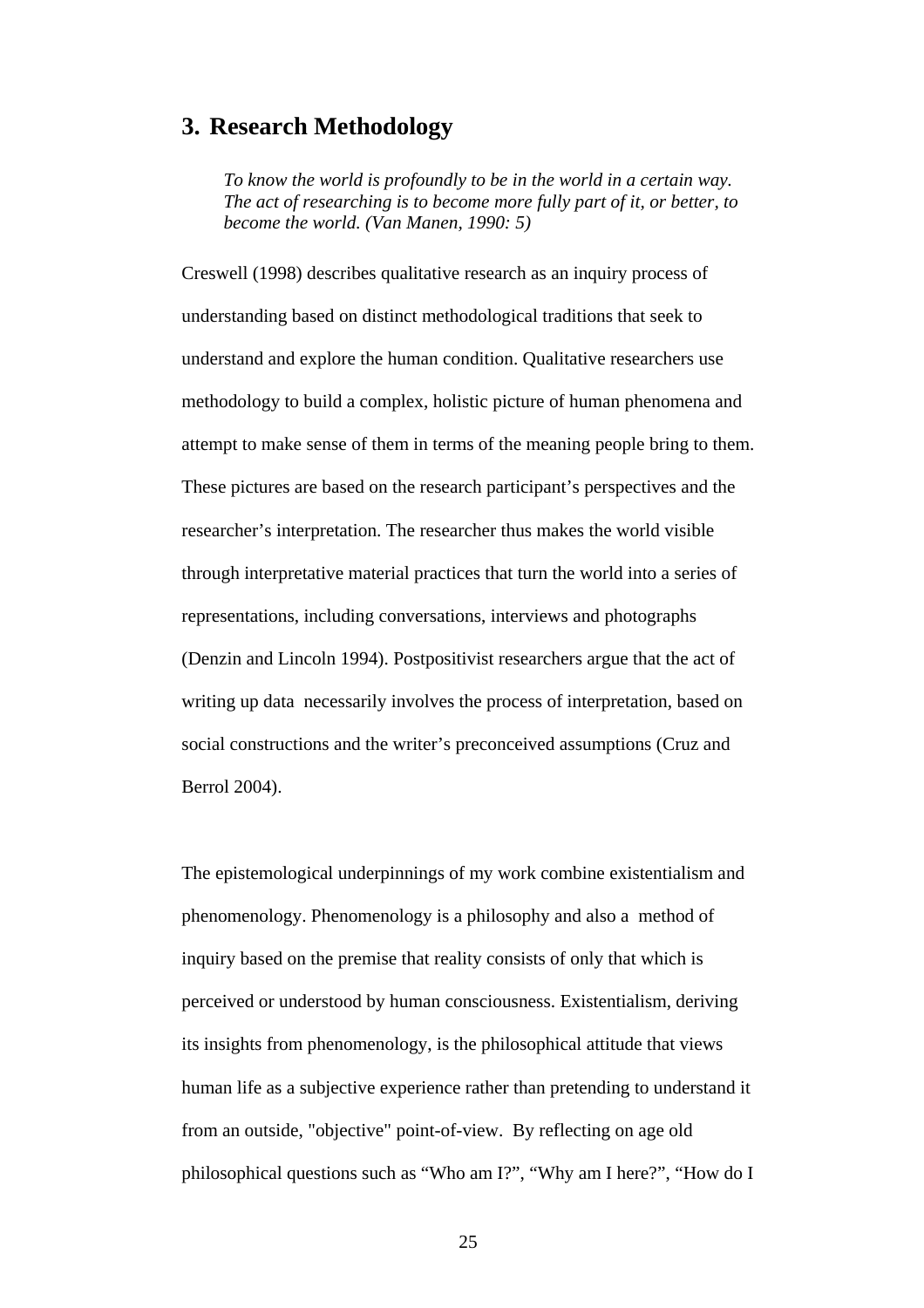live my life?", we place ourselves in a position to clarify and understand our personal values and beliefs as well as to consider what it is to find ourselves in an embodied existence. Embodied presence (Kepner 1987) supports phenomenological enquiry (Reynolds 2009), which leads to an unfolding of our deepest nature: simply experiencing whatever is emerging 'here' and 'now'. As a DMP practitioner, I work in a phenomenological way, describing and investigating the what-and-how of my clients' experience. By 'being with' my clients I get to know their existential reality; by moving with them I can experience from a second person position<sup>3</sup> what it is like to be them. I commit to my epistemology by going about my research work in the same way; attempting to describe rather than explain, acknowledging but putting aside my own beliefs, assumptions and explanations.

*Phenomenological research has as its ultimate aim, the fulfilment of our human nature: to become more fully who we are. (Van Manen, 1990: 12)* 

Phenomenology provides the overriding research methodology for this investigation, as it offers a method for accessing 'subjective' phenomena of human experience. Its focus is on a rigorous descriptive empirical approach (Giorgi 1985), positing that there is no one truth but that as perceived by the individual. Husserl (1931), deemed the founder of phenomenology, defines phenomenology as a descriptive analysis of the essence of pure consciousness. Husserl focuses on the study of the lifeworld, which is the world as immediately or directly experienced in the subjectivity of everyday life, as sharply distinguished from the objective world. I specifically draw

 $\overline{a}$ 

 $3$  When referring to person positioning I am using a social constructionist model as applied to DMP practice by Parker and Best (2004).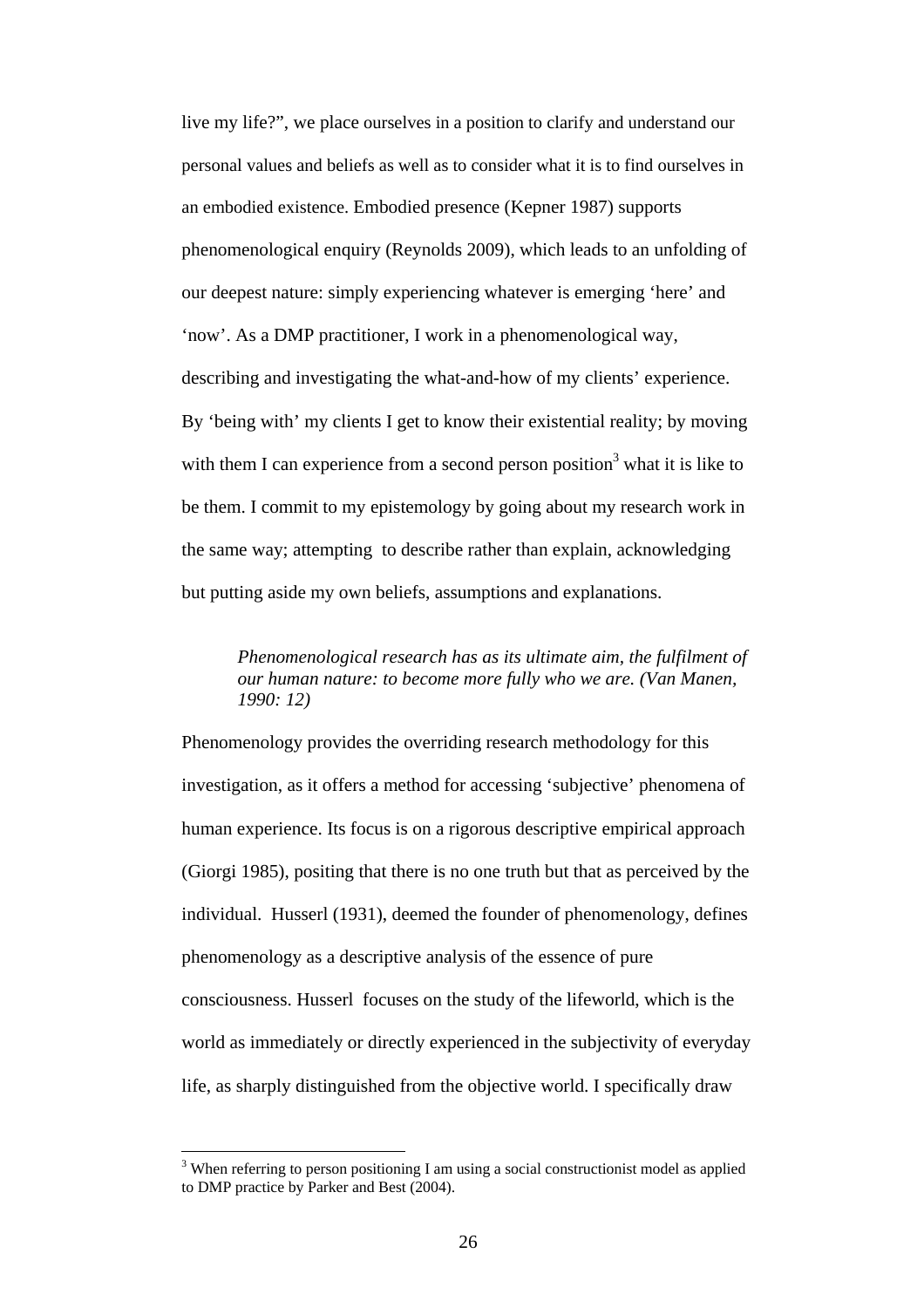on Van Manen's (1990) hermeneutical phenomenological methodology. Van Manen has developed the concept of the lifeworld to emphasise basic lived experience; the world as we immediately experience it, rather than as we conceptualise, categorise or reflect upon it. This concept illuminates and excites my research: what matters is my reality or the reality of my coresearchers as experienced: in other words whatever appears in consciousness whether real, imagined, empirically measurable or subjectively felt.

Hermeneutic phenomenology is attentive to the philosophies underpinning both hermeneutics and phenomenology. My choice of hermeneutic phenomenology as a methodology enabled the exploration of co-researchers experiences with further abstraction and interpretation by the researcher; informed by my own personal knowledge and experience of the subject.

My research also draws on the existential hermeneutic philosophy such as Gadamer (1989). Every individual's world is a "horizon" of meanings which the researcher can go into. But as we are all enmeshed in our own meaningfield, a constant alternation between merging into another's world and linking back into our own reference system is advocated. By means of this movement back and forth, an understanding of the unfamiliar reference system can be achieved which in turn leads to the gradual revising and or enriching of our own; referred to by Gadamer (1989) as a "fusion of horizons". I had a sense of a 'fit' here between my methodology and the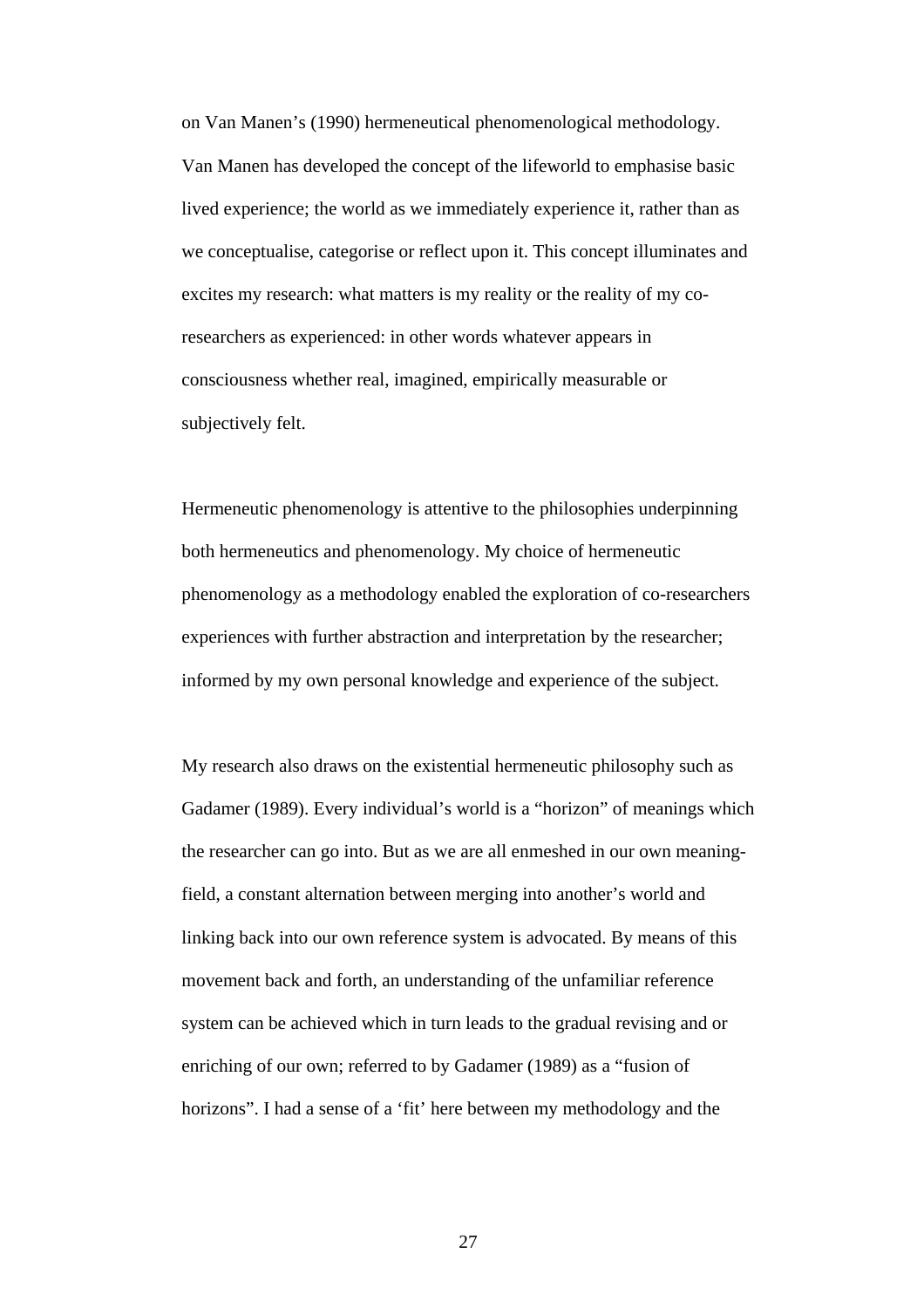alternation between subjective and inter-subjective 'horizons' incorporated into this research study.

This methodology is in contrast to another main theoretical conception of research: positivism, in which the object is uninfluenced by the researcher and the researcher is unaffected by the object. This latter approach is inappropriate to my investigation, as I am not on a quest for a fixed, single or ultimate truth. Phenomenology has brought about a shift away from a subject-object Cartesian duality to a reality of whether the object actually exists or not makes no phenomenological difference at all. When conducting my research I bear in mind that what matters is not whether each experience actually happened in exactly the way described, but that the reality of an object in consciousness exists so long as its experienced (Giorgi 1985).

Meekums and Payne (1993) looked into possible models for approaches to research in DMP. They advocated using an what has been called 'new paradigm research' based on deeper understanding of phenomena. This includes aspects of both subjectivity and participatory and holistic knowing (Reason 1988). Regarding the latter, I have endeavoured to make this a collaborative enquiry: one of deep participation (Meekums and Payne 1993), where researcher and co-researcher are interactive in constructing their personal experiences inter-subjectively through narrative, movement and expression. Of the former aspect, Reason (1988) refers to a concept of "critical subjectivity" whereby researchers are encouraged to become aware of and honour their individual experience. I demonstrate this approach by having some knowledge of the phenomena under investigation which allows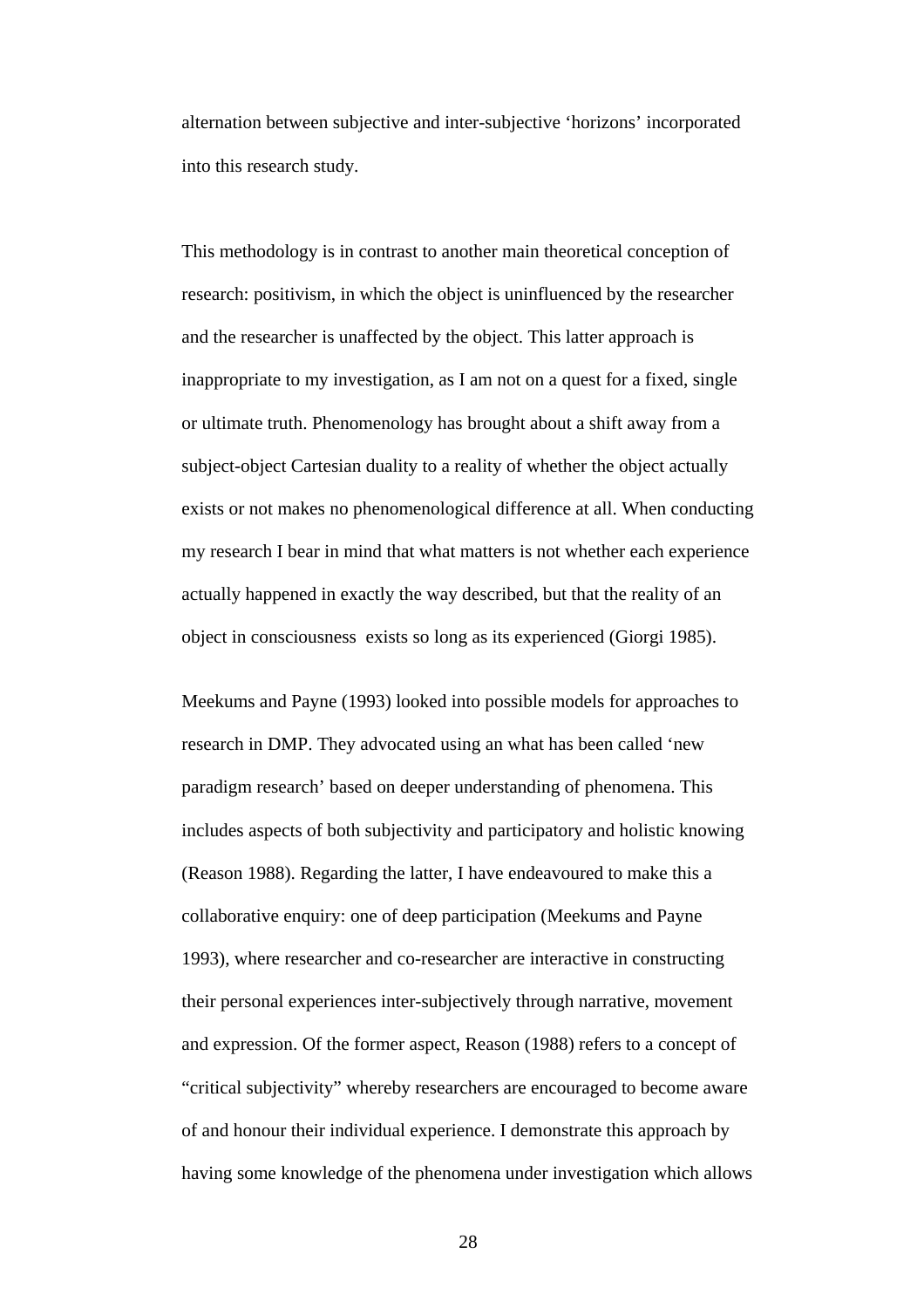me to enter the research from a position of grounding. I also ensure that my personal process and how I am influenced by the research process is documented. It is from my personal lived experience that I not only begin to explore my own sense of meaning from my embodied experiences of catharsis and staying-with, but begin to wonder what it is like for others.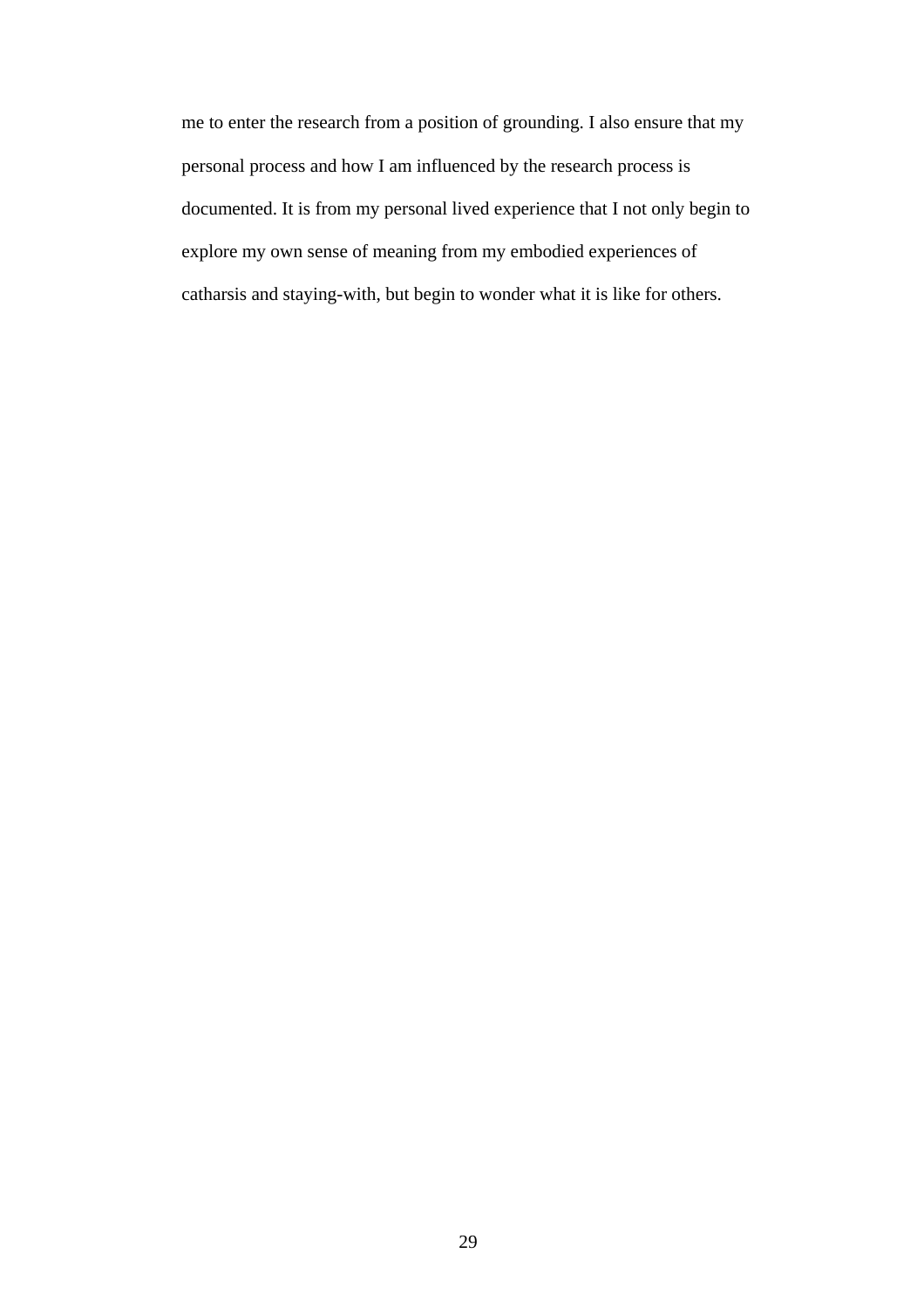# **4. Research Methods and Procedures**

# **4.1. Methods approach**

Phenomenology not only provides the research methodology framework for this investigation, but it also intersects and interrelates with the subject of investigation. Consequently the methods utilised towards the data production and interpretation are in line with the overall phenomenological perspective of the project.

A qualitative hermeneutic phenomenological research method based upon Gadamer's philosophy and methods derived from Van Manen (1990) were used. Van Manen does not prescribe a mechanistic set of procedures but proposes a dynamic interplay among six research activities. In my research I have used four of these, described as follows.

First, the researcher explored a phenomenon of serious interest and commitment to her world. This enabled me to acknowledge and utilise my lived embodied experiences of catharsis and staying-with to compare to those of others. This research enabled me to be an active participant in the research project; setting out to make sense of an aspect of human existence within the context of my own personal, social and historical circumstances.

The second research activity investigates experience as we live it rather than as we conceptualise it. I encouraged my co-researchers to describe their experiences as they lived through them, "from the inside" (Van Manen 1990), avoiding generalisations or abstract interpretations. I encouraged them to describe specific experiences, particularly experiences that stood out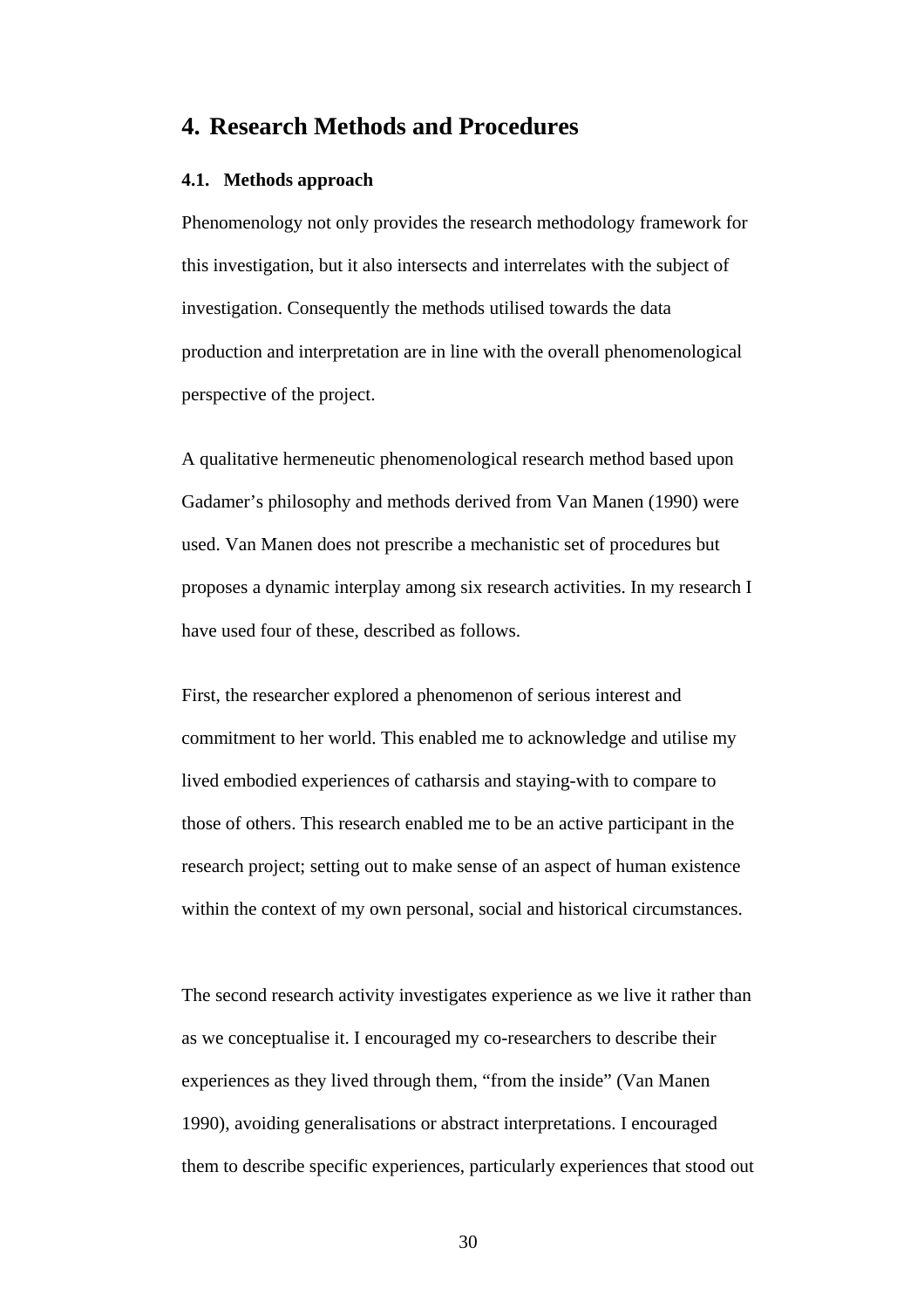for their vividness. In some instances, a co-researcher was able and willing to re-live an experience in the context of the interview session. As they told their stories, I asked them to pay attention to their body, describe their feelings or other sensory information.

The third research activity reflects on essential themes uncovered in exploring the phenomena under investigation. As I studied lived-experience descriptions, certain experiential themes recurred in the various descriptions gathered.

The last research activity describes the phenomena through the art of writing and rewriting. I used this method to develop a meaningful narrative that could do justice to the fullness and ambiguity of the experience of the lifeworld. The methodology of phenomenology requires a dialectical going back and forth of questioning between parts and whole: this forms a hermeneutic circle.

# **4.2. Data Generation**

The aim of the phenomenological interview is to gather experiential information for developing an understanding of the phenomena under investigation and the meaning it has for the interviewee. The nature of the questions aimed to explore the 'how' and the 'what' of an experience rather than the 'why'. During the interview, I endeavoured to stay close to my own lived experience of catharsis and staying-with to encourage the interviewees to respond in the same way.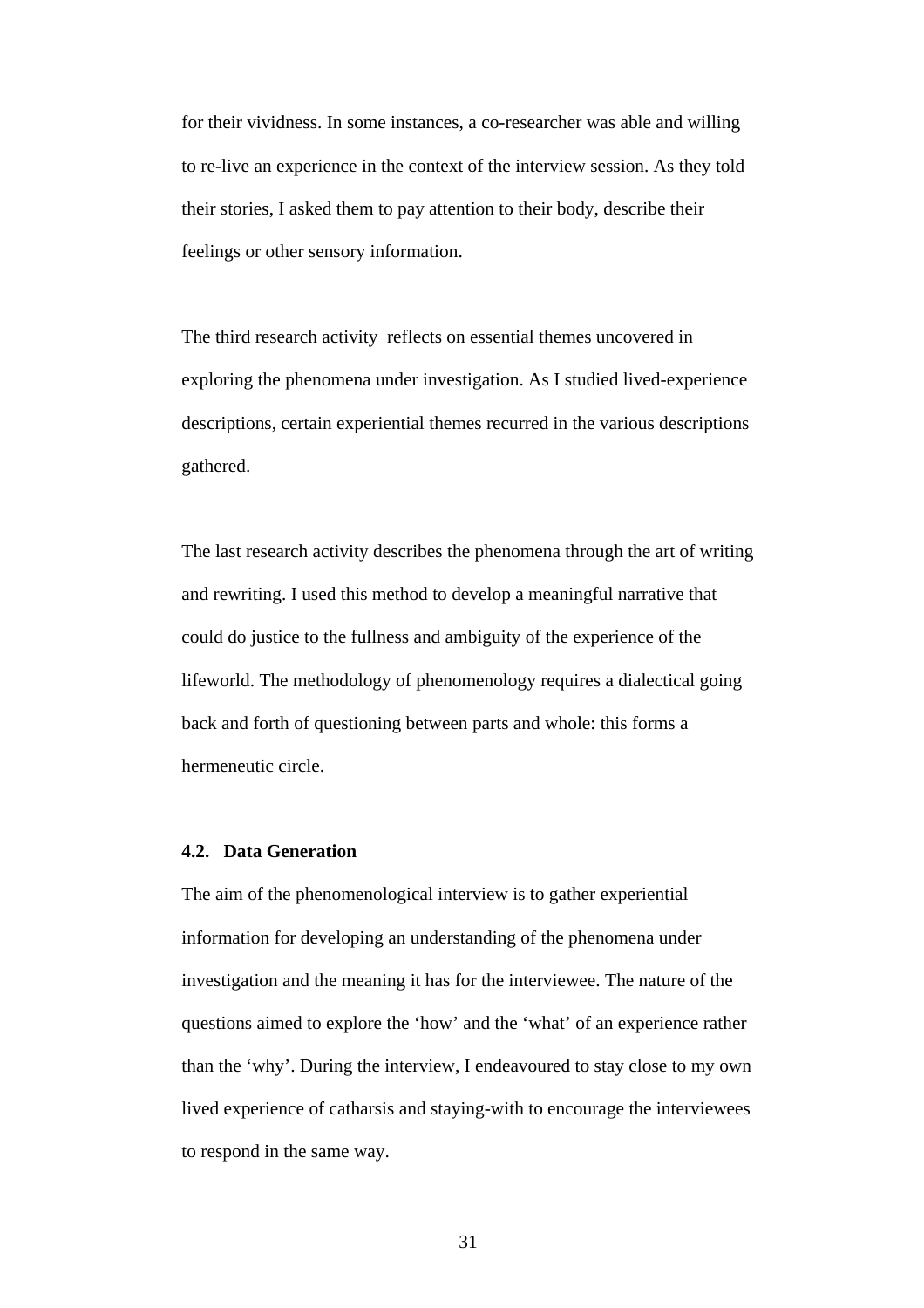## 4.2.1. Data Gathering

The interview served to gather lived-experience material using a semistructured, open and conversational manner with each co-researcher. Prior to the meeting, participants were given an outline of the focus of the investigation in the form of an invitation (Appendix 1). A consent form was signed (Appendix 2) before commencing the interview process. Interviews were conducted one to one and lasted for one hour. They were recorded in audio on a laptop computer, and where consent was given, on video using a camcorder. At the end of the meeting, co-researchers were supplied with a CD audio recording of the interview which they were invited to listen to, reflect on and submit further comments if moved to do so.

The interviewees' lived meanings may be communicated not only by words, but by tone of voice, expressions and gestures in the natural flow of a conversation. As the interviewer, I drew upon my implicit bodily and emotional mode of knowing that allowed a privileged access to the subject's lived world. (Kvale 1996). I practised an embodied listening; listening and waiting and paying attention to non-verbal cues.

#### 4.2.2. Research Participants

The recruitment process involved approaching five potential participants from my social network by sending them an invitation (Appendix 1). As the invitation incorporated the area of experience in which the research was interested, the participants selected themselves to some extent as having something to contribute in terms of their lived experiences of 'catharsis' and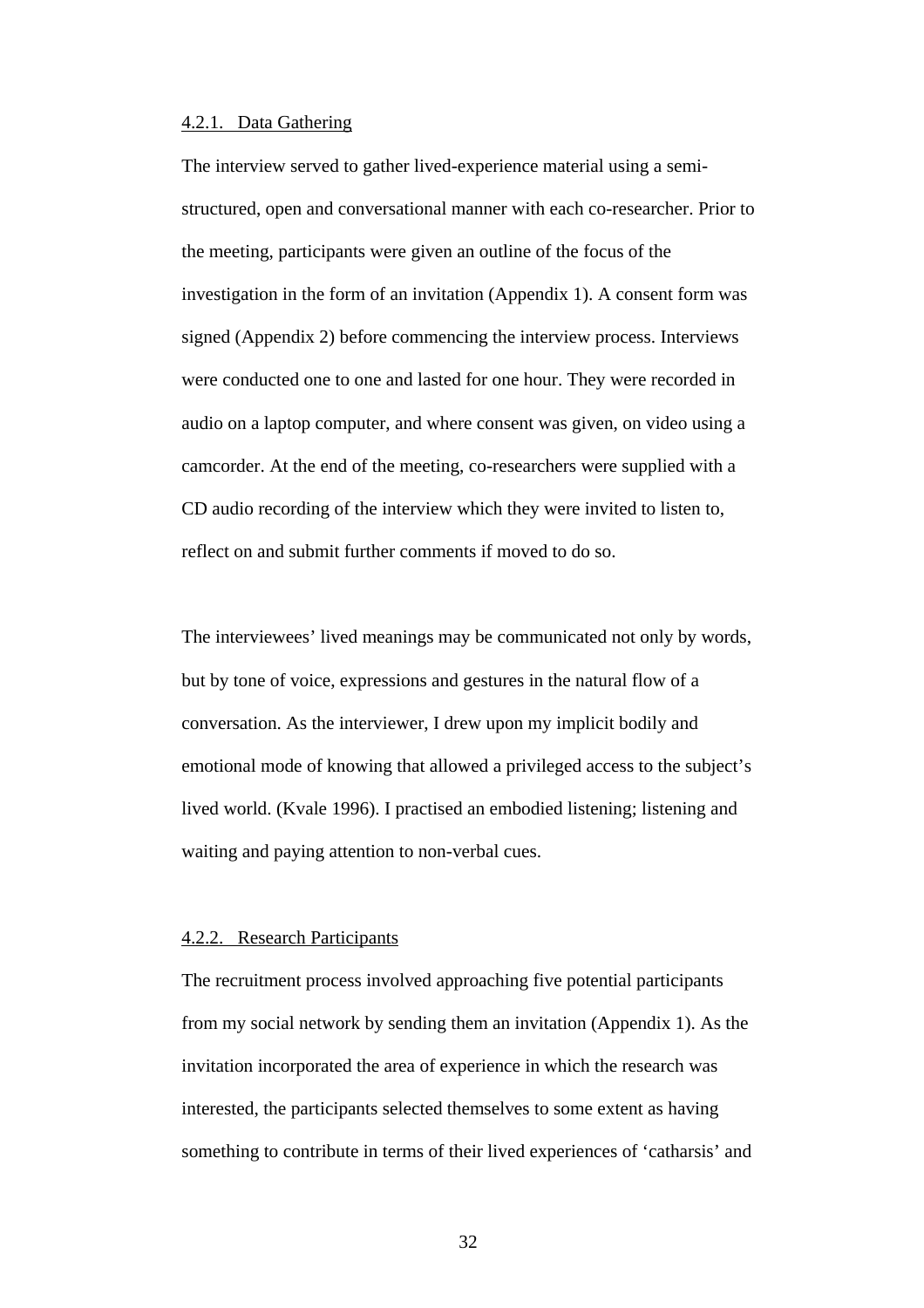staying-with. Three participants represent a perspective rather than a population. Three are psychotherapists, (of which one is a dance movement psychotherapist and one is a body psychotherapist), one a clinical psychologist and one is a teacher. All co-researchers names used are pseudonyms to protect their identity.

The participants were selected on the basis of the following criteria: firstly, they all participate in their own regular movement practice; secondly, they all work in a psychotherapeutic or teaching profession and thirdly, they all have themselves been clients in psychotherapy. Knox & Cooper (2010) argue that a participants selected on this basis might have the language and ability to give detailed description of their own experiencing. By incorporating Giorgi's (1985) phenomenological method (see Data Analysis paragraph below), I believe that participants therapeutic language might also help with the process of the data analysis, as the original meaning described in the interview is less likely to be distorted by the subsequent data transformations.

Whilst honouring and appreciating differences amongst co-researchers, it is acknowledged that they all have similar professional backgrounds to each other and to the researcher. However, the methodology underpinning this research is not based on background, or any other social or cultural orientation. Rather it is acknowledged that co-researchers are approached from a phenomenological standpoint, allowing their lived accounts to direct the meaning making process in this investigation.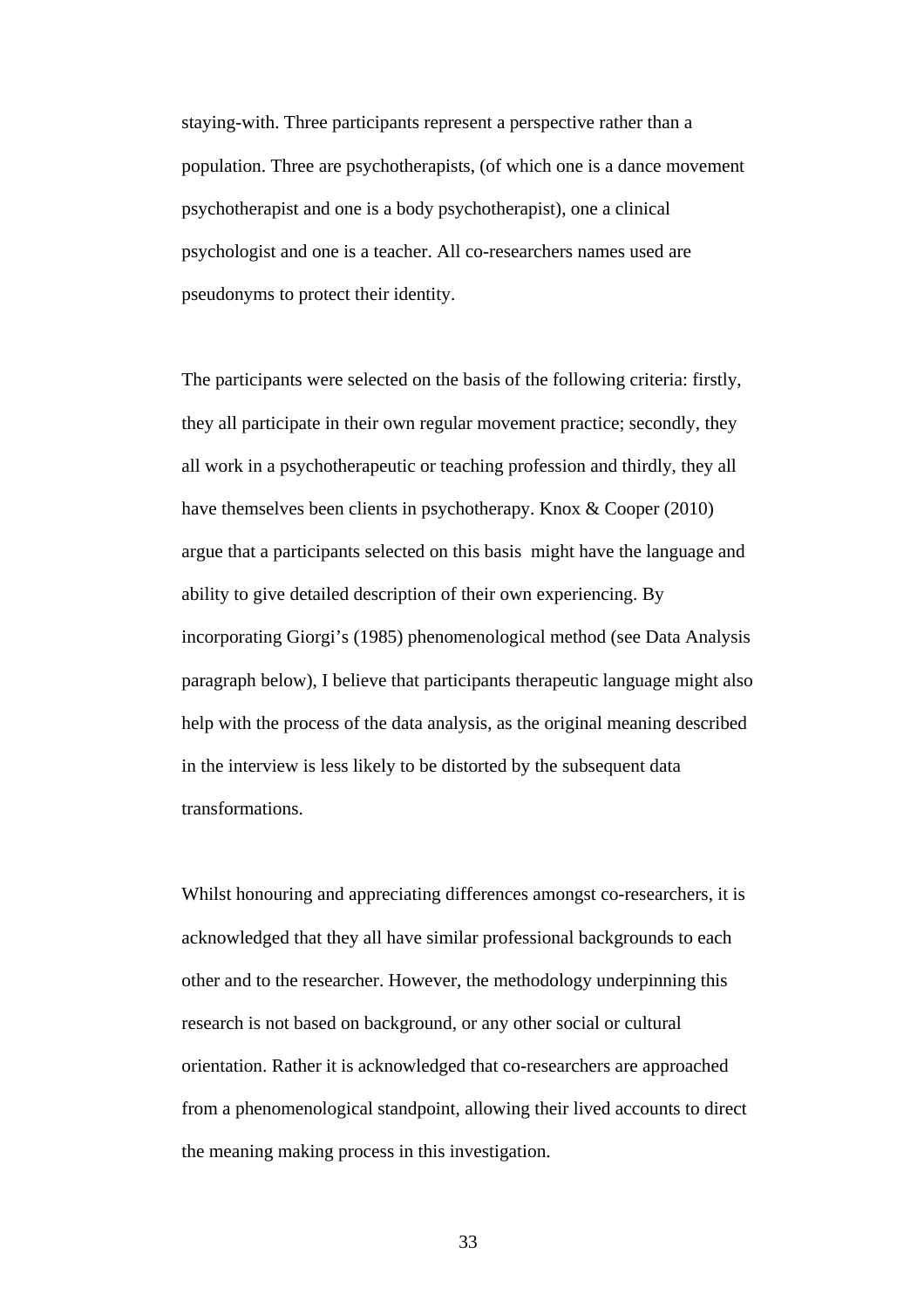#### 4.2.3. Ethical Considerations

I have sought to maintain an ethical and professional stance towards the coresearchers. All decisions made during this investigation have been in line with the professional and academic codes of practice I adhere to. All coresearchers have given their informed consent (Appendix 2) to participate and for their accounts to be used towards the final report of this investigation. All co-researchers have been informed of issues of confidentiality and their right to withdraw from the investigation. I agree to abide by Roehampton University's Ethical Guidelines (July 09) and the Association of Dance Movement Psychotherapy UK's Code of Professional Practice and this was stated on my invitation (Appendix 1).

An important consideration in undertaking any research is protection from any physical or psychological harm. It was thought that selecting coresearchers by the criteria outlined in the paragraph on research participants would help to ensure that they had the necessary movement practice and experience to manage any difficult emotions should they arise as a result of taking part in this study.

#### 4.2.4. Data Analysis

The data analysis follows Van Manen's (1990) three-level approach to examining the transcripts: the holistic approach, the selective approach and the detailed approach. Firstly I listened and reflected upon each audio recordings in its entirety to get a general sense of the whole of the subject's experience. This also follows the first step of Giorgi's (1985) data analysis. Secondly I identified those parts of the interview that stood out for me as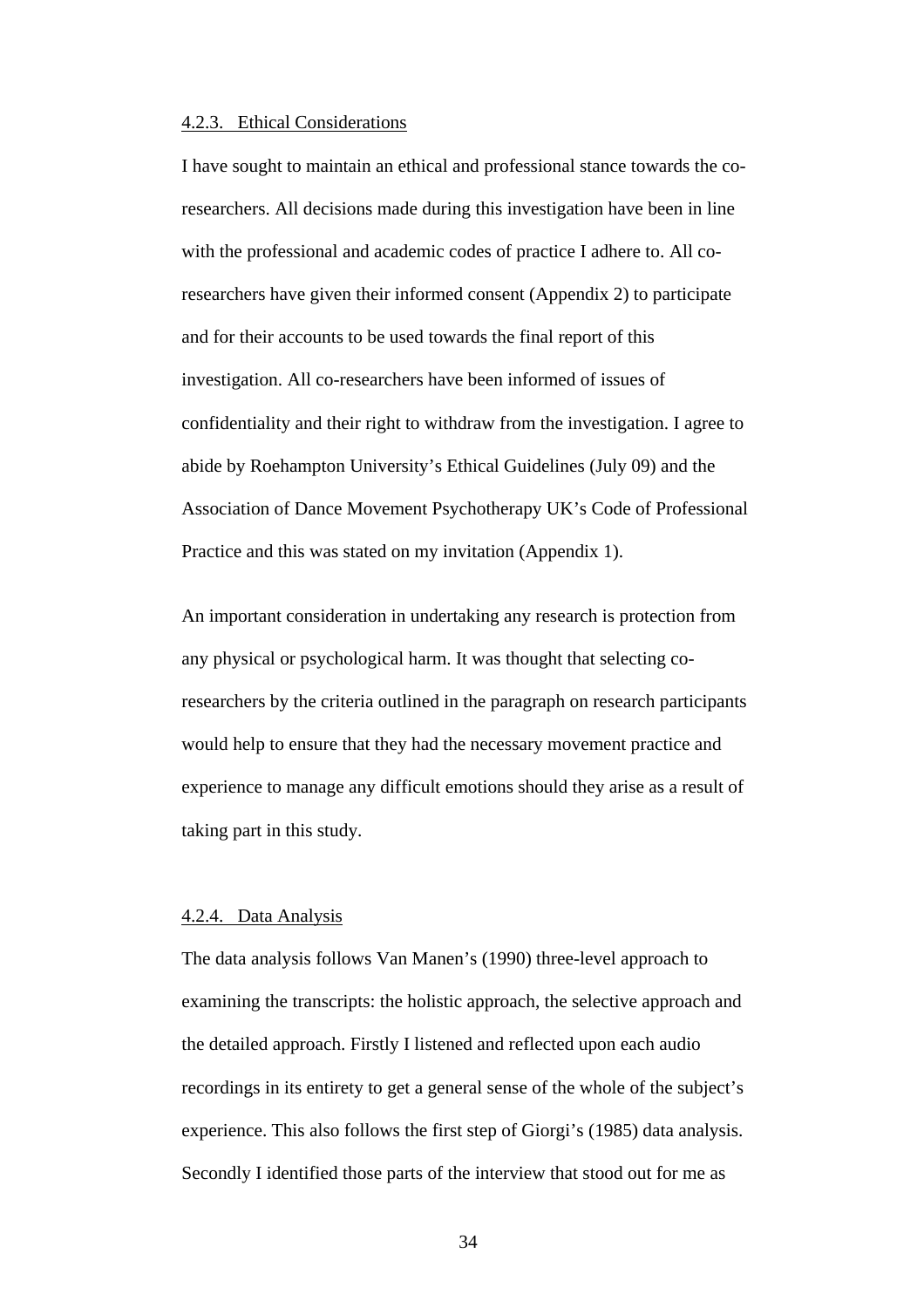being essential to or revelatory of the phenomena under consideration, with the specific aim of discriminating "meaning units" (Giorgi 1985). Thirdly, with each meaning unit established, I went through the trasnscript line-byline examining every word for meaning and transforming the interviewee's everyday expressions into psychological language. These transformations were produced through a process of reflection and imaginative variation (Giorgi 1985).

A few weeks later, having identified possible deeper meanings or themes from their experiences, I went back to dialogue with the co-researchers, thus turning the interview into a collaborative hermeneutic conversation*.* It also gave me an opportunity to check for consistency: that there was intersubjective agreement of my meaning transformations. Finally, further development of the themes emerged as I wrote interpretive statements through writing and rewriting from continued reflection.

Utilising Gadamer's hermeneutic circle, I became an active participant in the research process, working back and forth from self to the transcripts of the interviews for interpretation. A fusion of horizons eventually occurred as I stayed-with the transcripts, and developed a new interpretive understanding through self-reflection and writing.

#### 4.2.5. Capturing my embodied response

According to Betti (cited in Alvesson and Skolberg 2009: 106), interpretation always involves "an irreducible moment of reshaping, of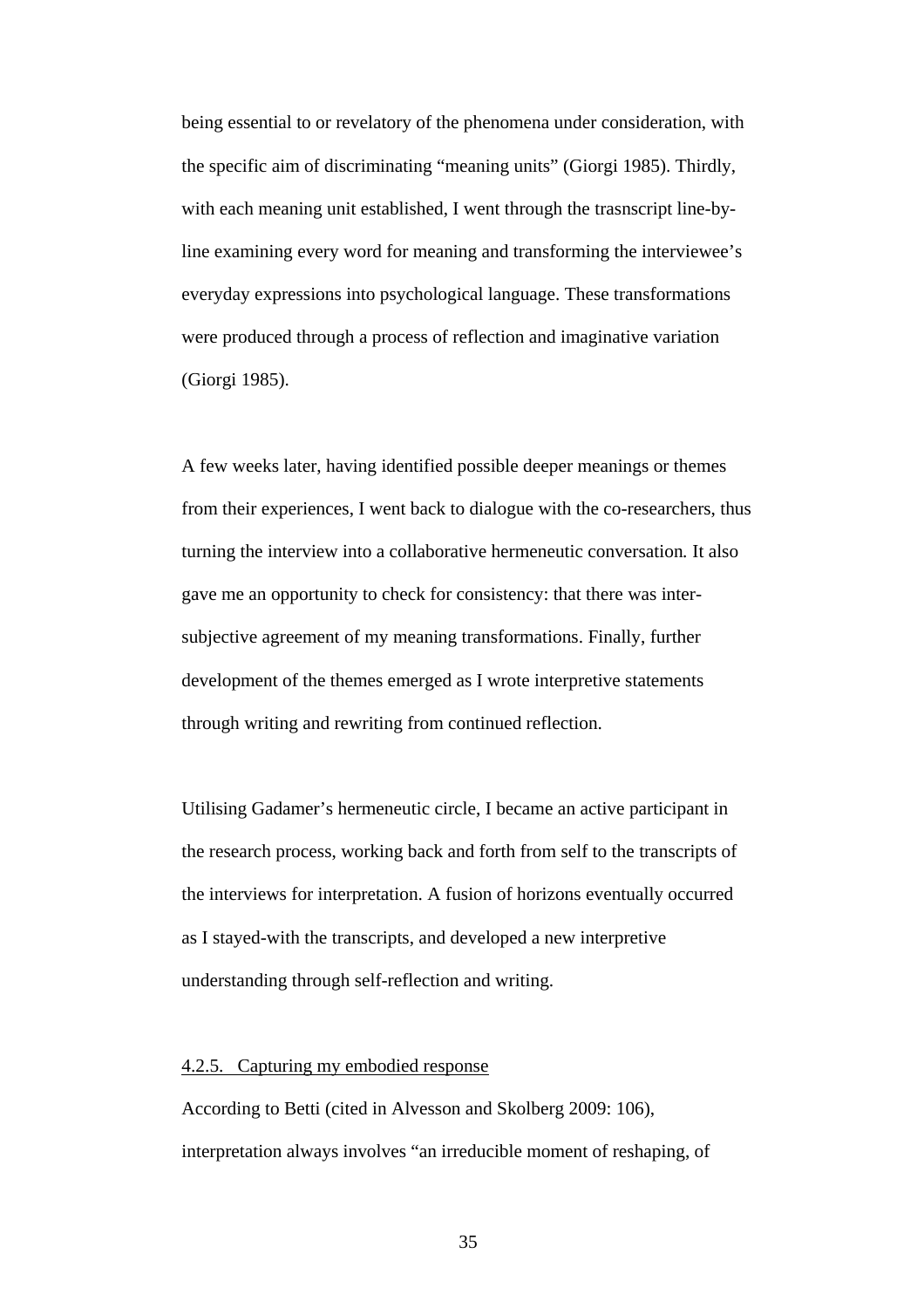subjective creativity, with its point of departure in the researcher's already pre-existing frames of reference". My embodied "moment of reshaping" was captured by my writing: recording descriptions of my embodied responses in the form of a research journal. These responses were both a direct response to their descriptions of lived-through experiences and a response to the meaning that the expression of their lived experiences had for them.

#### **4.3. Validation**

Postpositivists have a broader concept of validity than positivists, focussing on the method of investigation rather than attempting to determine whether a knowledge statement corresponds to the objective world (Cruz and Berrol 2004). One method of investigation is validation. I have validated my data using various ways in keeping with the phenomenological perspective of this investigation, and include the following:

#### 4.3.1. Person Positioning

I was able to shift between a first, second and third person positioning of reflection, as referred to in a social constructionist model (Parker and Best 2004). A first person voice and body is used to recognise the researcher's presence by bringing a sense of reflection to the process of the writing. A second person position was taken by the researcher establishing a kind of resonance with the object under investigation, in this case the co-researcher, using the existential hermeneutical perspective already discussed. A third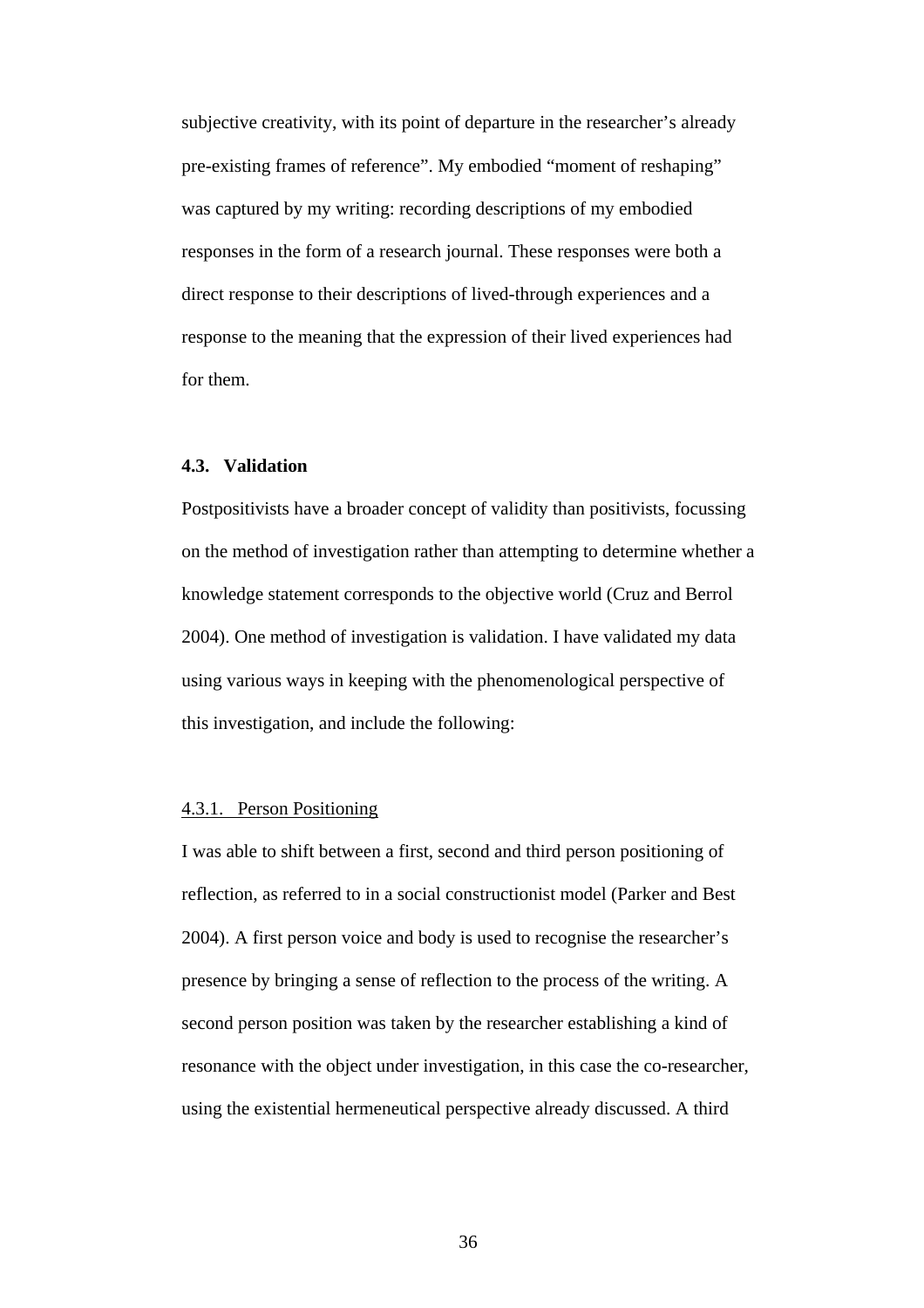person position was taken by linking lived experience of researcher and coresearcher both to theory and embodied response.

#### 4.3.2. Reflexivity

The inter-subjective nature of the interview meant that both researcher and co-researcher entered the encounter with separate horizons and, during the process, both parties were changed by the encounter whereby an old horizon was replaced by the appearance of a new horizon. As I entered each interview, I had certain preformed ideas of my understanding of catharsis and staying-with and of the relationship between the two. During the interview process, I listened to the interviewee's story and the meaning it had for them but remaining aware of my own pre-understanding and prejudices. Comparing my view to another view led to a new understanding or horizon from where I would began my next encounter. This is a reflexive approach to research, where the researcher and the object of study affect each other mutually and continually in the course of the research process.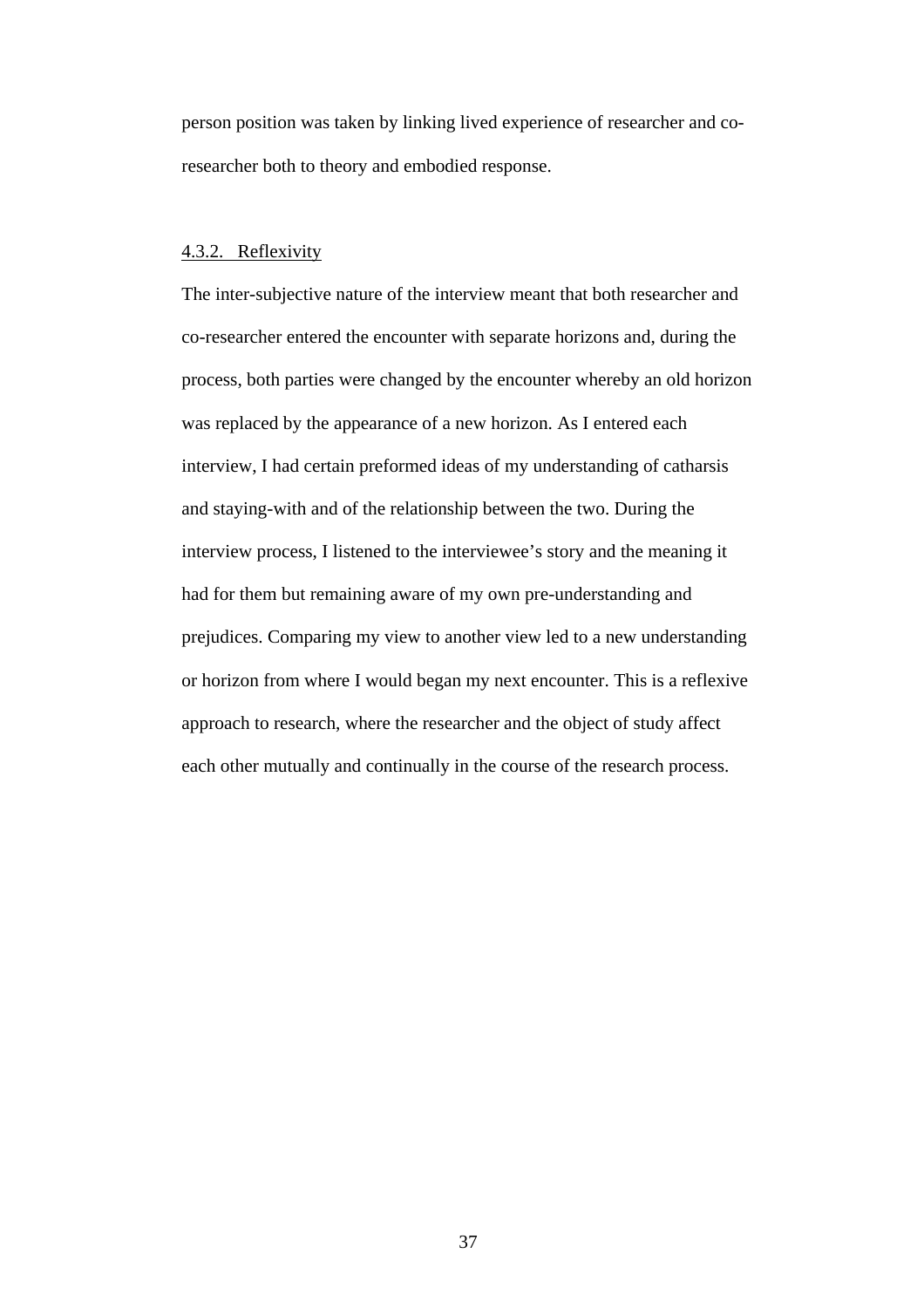## **5. Findings and Discussion**

#### **5.1. Introduction**

*Phenomenology is both the "description of the lived-through quality of lived experience and the description of meaning of the expressions of lived experience". (Van Manen, 1990: 25)* 

During the interview I aimed at obtaining un-interpreted descriptions of how the subjects related to the phenomena under investigation through their life worlds. As I write and re-write this section, I 'stay with' my findings as they unfold into essential themes that were uncovered, paying particular attention to experiences that stood out for me as being vivid or evocative – as well as to embodied and movement experiences. During the subsequent process of interpreting the interview texts, and I remained aware of how my own presuppositions influence my writing (Kvale 1996). Along the way, I recorded my embodied responses in a research log. They are reflections of my hermeneutic process; some are of a contemporaneous nature and others unfolded at different stages as I analysed my data. They both reflect my growing capacity to 'stay with' and find meaning for myself from an 'other's' experience.

In keeping with my phenomenological methodology, I am presenting my findings and discussion together in one section. I am aware that the overall style of data presentation in this section does not present a linear narrative; this is inherent in the hermeneutical back-and-forth process of my methodology. Also having a separate section for data collection and data analysis would de-contextualise the data, and be un-reflexive to how contexts generate meanings, rather than treating the interview as a creative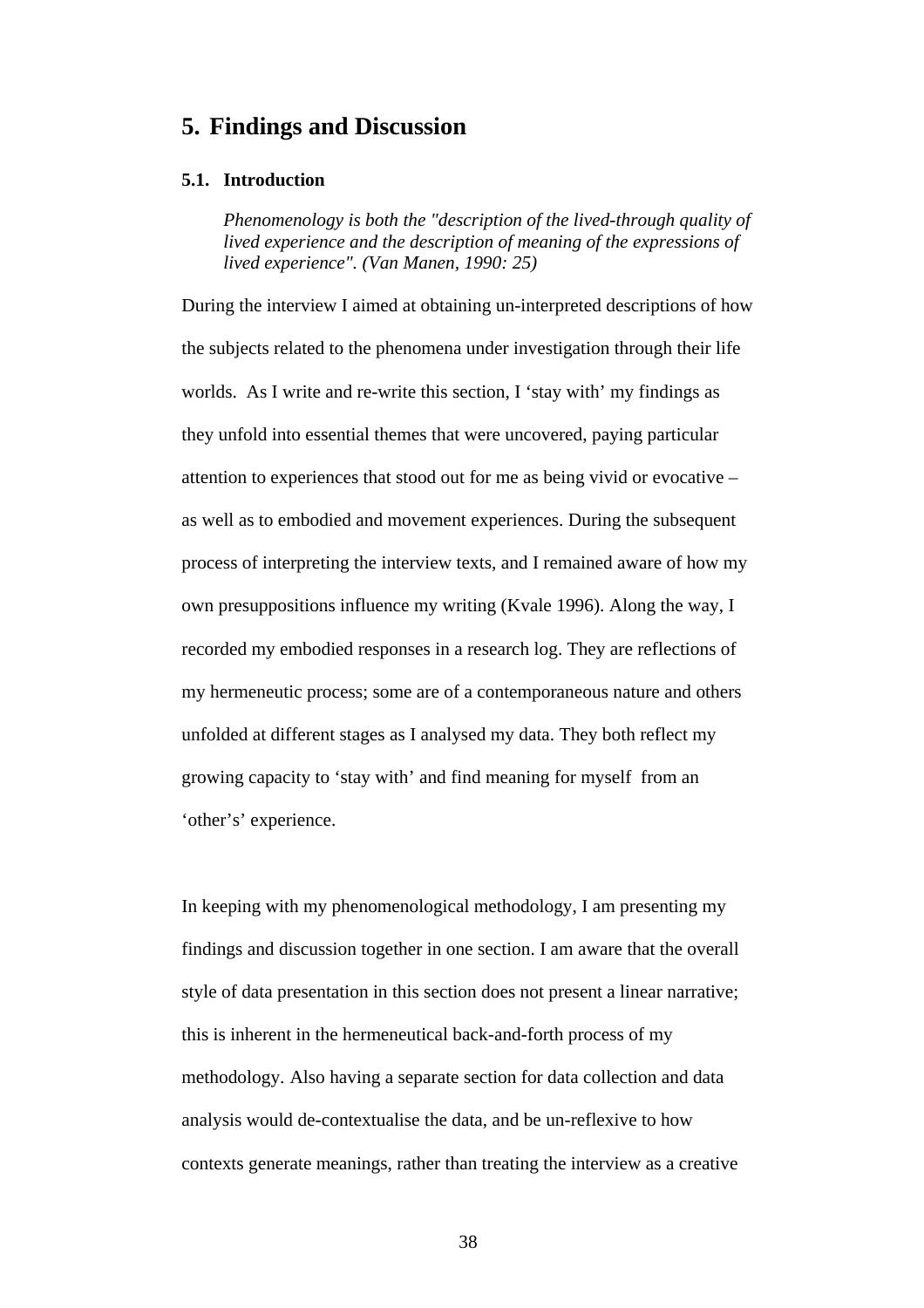conversation constituting its own meanings (Scheurich 1997). Conversation is a process of coming into an understanding (Gadamer 1994). Interviewer and interviewee are led by the conversation into questioning. To question is to lay open (Gadamer 1994) and it is through this laying open that I understand the other's experience. The first part of this section is dedicated to pure description of the data and to finding common meaning through our conversations and through the literature. In this part I also describe how my body felt and responded to this laying open process. Writing separates us from being so immersed in lived experience (Van Manen 1990) and through this separation I am better able to reflect. A summary of the findings / discussion follows where I draw further on theory, but now more from a third person position. Here there is a stepping back, as I slowly gain a deeper and more discerning sense of meanings.

#### **5.2. What is staying-with?**

For Max, staying-with is sensing what is happening in his body 'here' and 'now'. For instance, by staying with a specific body sensation, he described how thoughts, feelings, images, sounds or other sensations may come into awareness for him. What he described as staying-with is choosing, by an act of will, to return his attention to this body sensation and seeing what happens. The mindfulness approach , used to assist with pain and stress reduction, relies on a similar technique involving the conscious act of will for experiencing ourselves moment to moment. Lyn described staying-with as a containing process and agreed with Max that it is an act of conscious will. When she is feeling anxious, she needs a structured and disciplined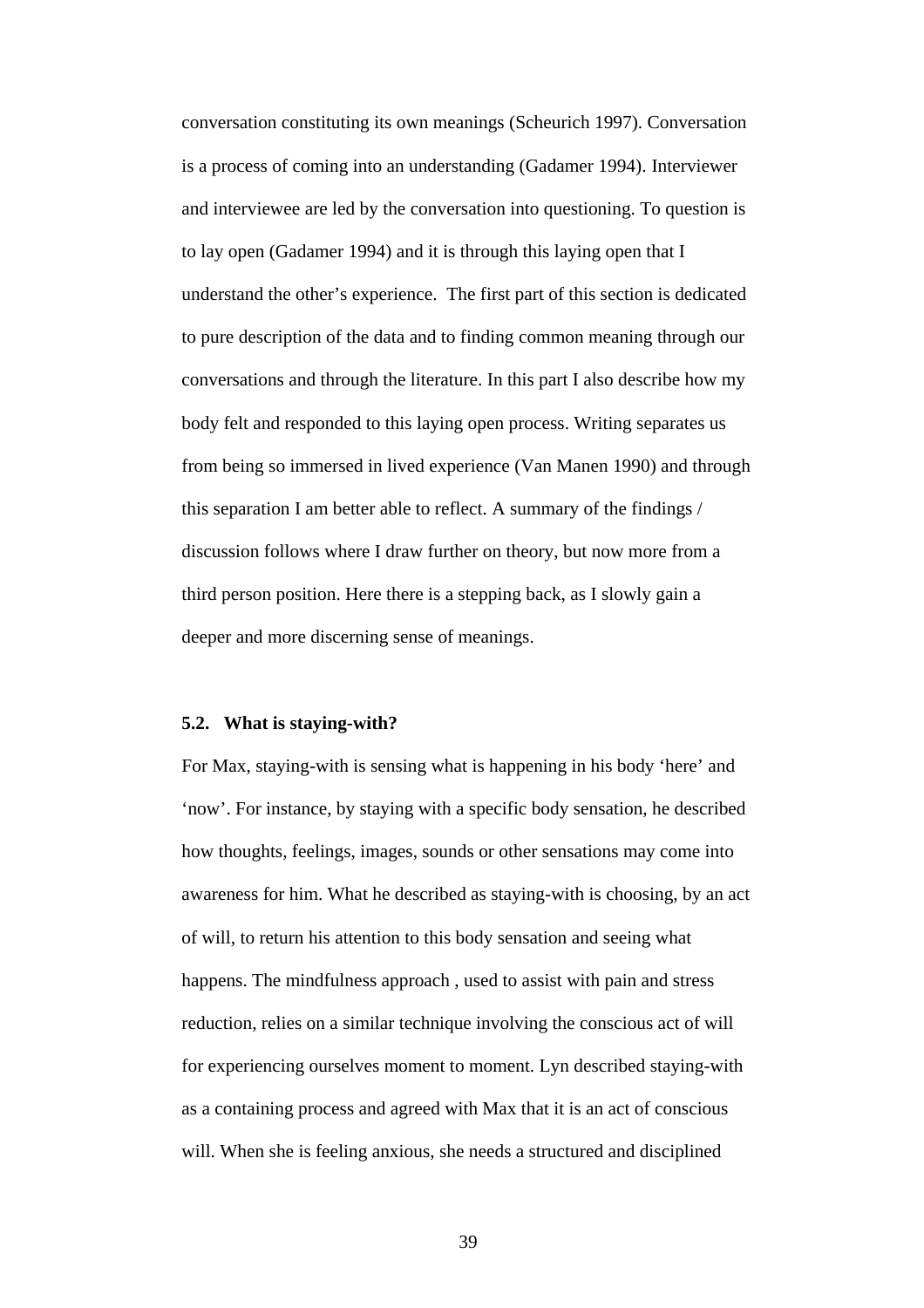movement approach. She gave Authentic Movement as an example that facilitates containing and staying-with her experience:

*…And that staying-with is the 'I lifted my arm up and then I kneeled down'. And I guess the next stage is to simultaneously 'stay with' the feeling, the sensation, the images all at the same time.* 

Halprin (2004) talks of structure and repetition in her five-part process as giving us the ability to tolerate, adapt to and trust in the cyclical nature of things. The ability to 'stay with' movement, feelings sensations and images simultaneously, brings to mind Levine's SIBAM model for working with trauma. Lyn acknowledged how tracking movement (analogous to Behaviour in Levine's model) provides an anchoring effect for experiencing herself through Levine's other elements of sensation, image, and meaning.

For Amy, she described staying-with as experiencing herself moment to moment in a very tangible embodied way. She pays attention to how she is breathing, where she is holding tension and what she is feeling. Most importantly it's about allowing to 'be' whatever is present, acknowledging it and giving it permission. "To have my experience!" It came as a revelation to Amy when she first experienced herself in this way. Up until then she had become an expert at "getting things right" and that had become her "safe ground".

*To start to get back in touch with – well, what's me, what's my reality in this moment - in a physical sense - felt very healing actually.* 

Soon after this revelation happened she recalled:

*I remember I drew a picture which I called a cocoon and it felt like I was inside that cocoon with myself. It was the first time I was inside there with me rather than being against me – and it was really tangible. It was really an embodied felt sense of being with myself – which was quite a change*.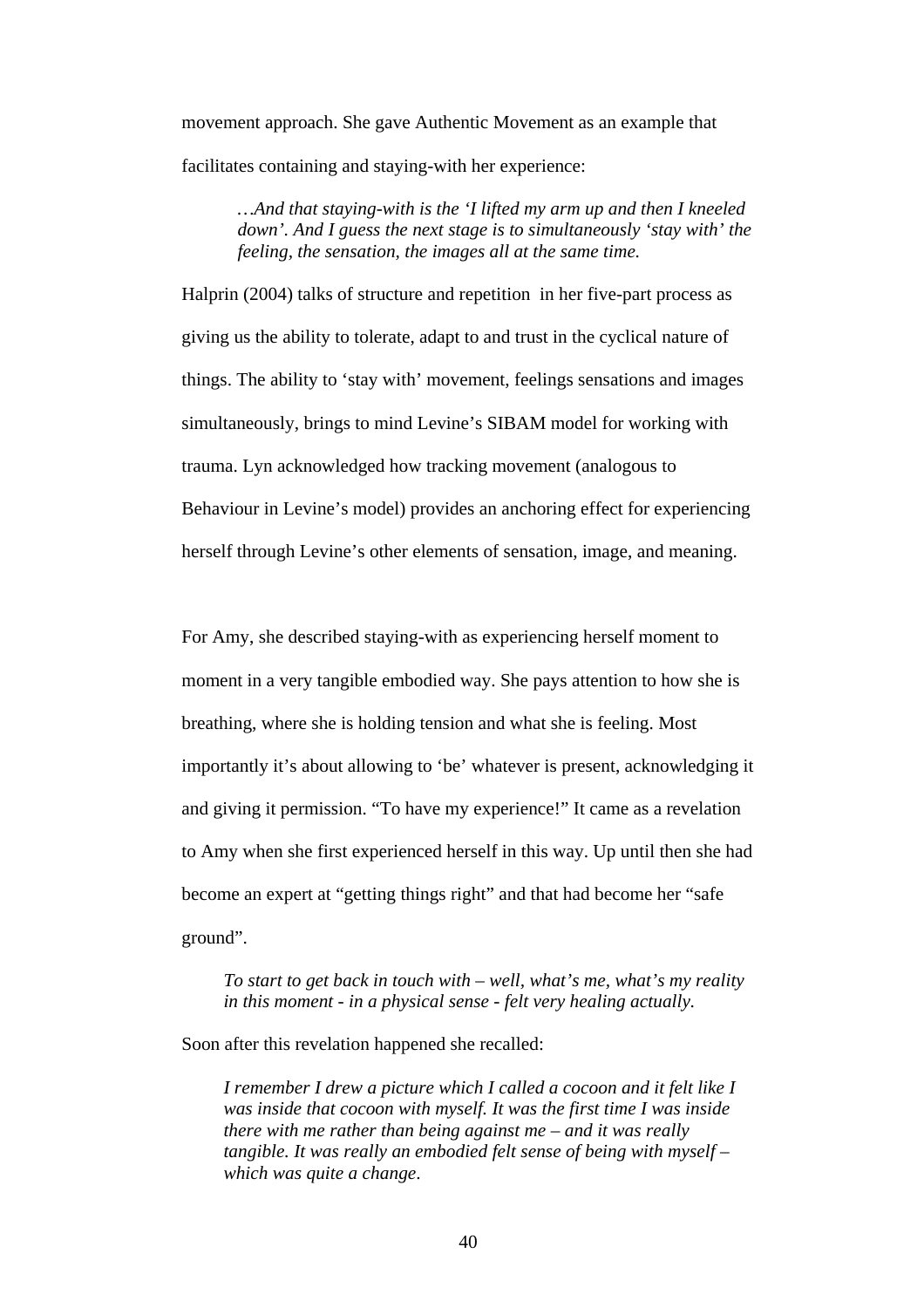Amy was able to understand more about her new sense of self from her drawing. Her experience is akin to Gendlin's (2002) Focussing where the body sense is unclear at first but by bringing attention to it, it became "really tangible" as it opened up into a powerful image and there was a felt shift in her body.

#### **5.3 Exploring staying-with**

Jim found that exploring early developmental phases in the form of movement sequences such as rolling, crawling and reaching can bring about a "conscious shift" in awareness by staying-with his feelings. This corresponds to Hartley's (2005) view, that as developmental movement patterns are embodied, insights arise into how our early experiences shape our current way of being. Jim demonstrated what he meant by beginning to move in the interview space.

*I might curl up like this* [curled up on his side in a foetal position] *and then sort of feel an urge to reach out a bit [slowly beginning to uncurl and stretch out his limbs and palms of his hands] and see how I feel about what's around me………..its about feeling whether its safe – am I OK here……..* 

As Jim continued to move I became aware of how time influences our movement patterns. After our interview, I sat on a seafront bench on a still grey winter's afternoon and wrote a response to Jim's exploration ( – see Box 1).

As Amy was being interviewed, I suggested we take a few minutes for focussing inward and paying attention to what arises. Afterwards she commented that she got in touch with her self-critic and explained how this was a habitual pattern for her. "Am I getting this right?" "Is this good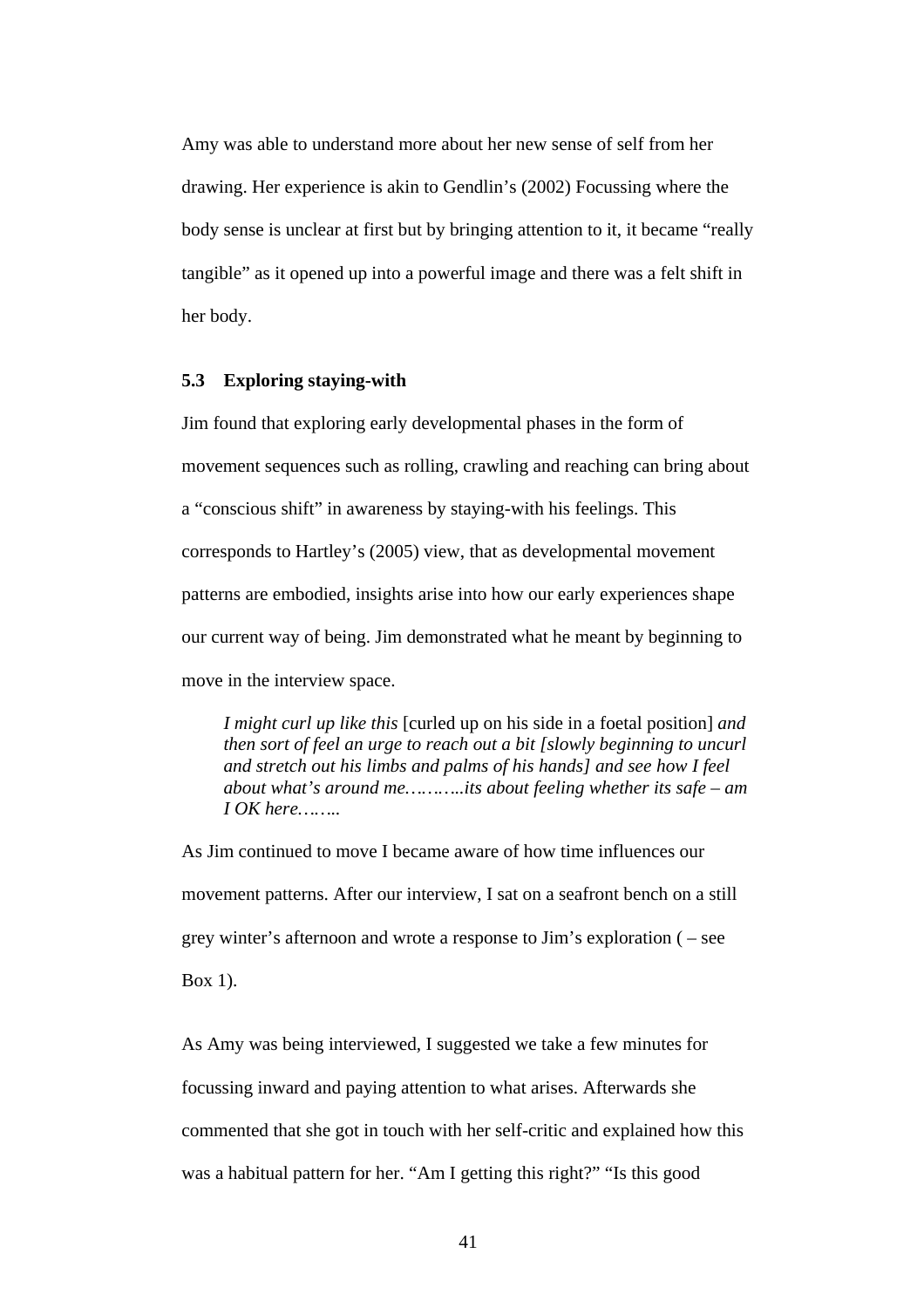enough?" Rather than getting "lost" in this reaction, she caught that part of herself like a "knife-edge" and stayed-with what felt like unfamiliar territory:

*It's like a slightly fluttery edge between scary and excited, because again its coming back to myself in a tangible way. It's like an awareness – rather than just thinking - I'm feeling something here* (touching her belly). *So that's the bit that's scary because it's just my present experience and I don't know if that's right or wrong, or good or bad, or what's required.* 

As she spoke of her experience, I had a body felt sense of expansion and relaxation as I realised that I, like her, could 'catch' a self-destructive pattern before it runs its familiar course of action and reaction. Instead of letting that lead 'the dance', I could catch it before it takes over, notice my body's response and 'stay with' whatever arises. How I like to relive my habitual patterns – regardless of whether they serve me!

During the interview, Max also went through a process of staying-with by focussing inward and paying attention to whatever arises. He described the process as a cycle where he waits to see what appears in awareness, then focuses on it and examines it in detail; this process will open up other aspects of awareness. He became aware of a sensation of tension in his chest. As he stayed-with this tension, he got more information about its qualities which led to an awareness of his teeth clenching, a gesture his foot was making and an image of bars. He revealed how he frequently experiences this tension in his life. He described how this state of being makes it difficult for him to think straight or relate to others. Max's process of returning his attention to this tension led on to his tracking other movements, sensations and images. Max's process parallels recent body-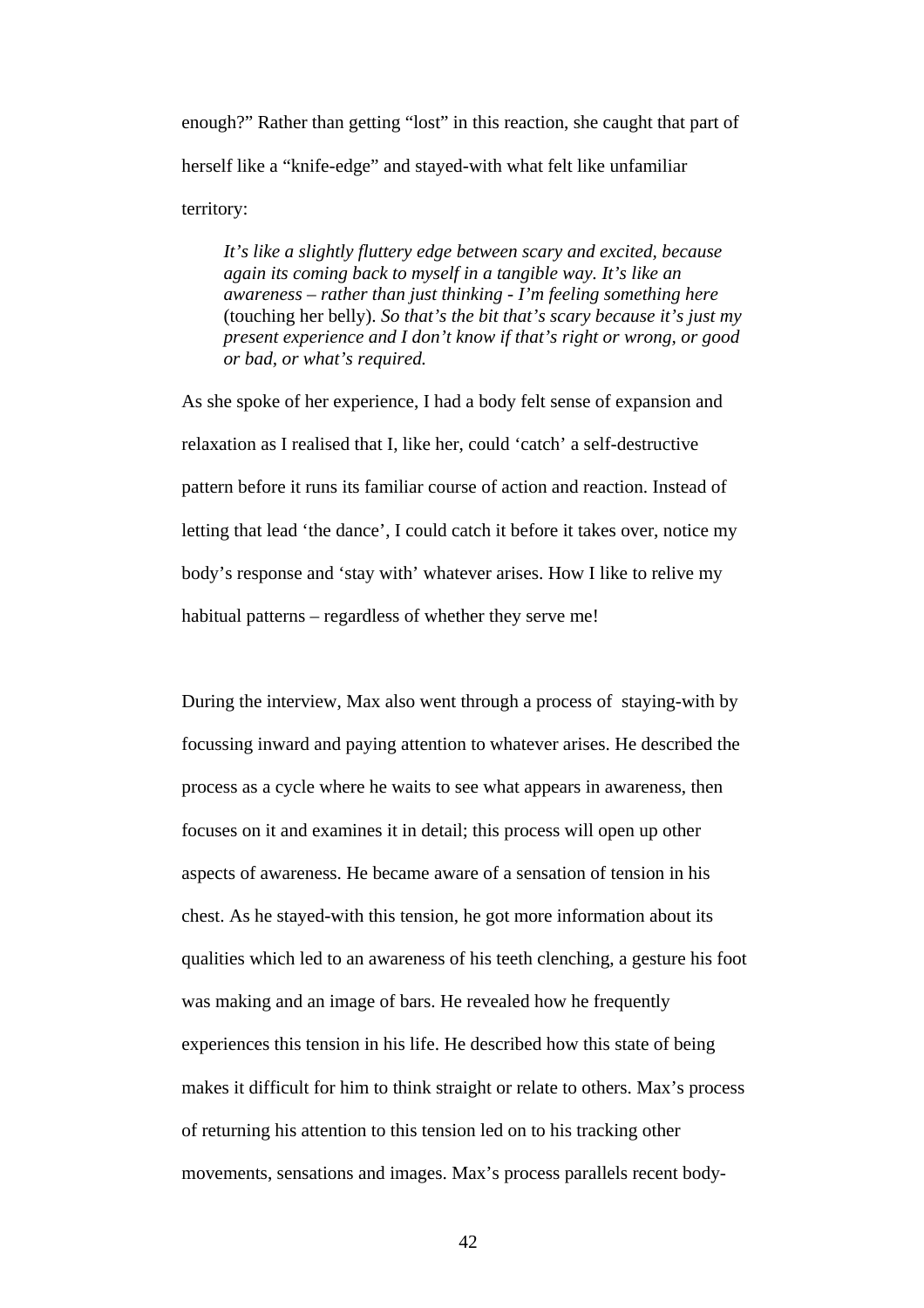centred approaches to working with past unintegrated experiences such as Ogden and Minton's (2000) and Rothschild's (2000). For instance Ogden and Minton describe how the client observes and follows sensorimotor reactions. Rothschild (2000) also uses tracking of sensation and considers that using words to make sense of the meaning an experience, as Max does here, has equal importance to what occurs on the body level.

Ben felt he is getting better at staying-with his feelings and waiting; "it's like sitting on an egg". Ben told a story of how this happened in his life a few years ago after a relationship ended. He would occasionally fall into a state of complete emptiness. He described how there was a sense of falling into something and not being able to come out of it. On an intellectual level, he knew he could get out of it anytime just by getting up from his chair and doing something – like making a cup of tea. But he chose, as an "experiment", to stay-with the experience he was having - sometimes for hours just to see what would happen:

*Where would I end up…would I curl up and turn into something dark and ugly, would I eventually come to the end of it and fall asleep – or what?* 

I was aware at once of a timelessness and a presence that February afternoon as the snow was falling over London. The light from the large bay window slowly retreated as the dimness advanced across the length of the room. As I listened to Ben's story I wondered what would happen if I could just sit with my fear of neighbourhood noise – sometimes I also irrationally wonder whether I will be annihilated unless I *do something*. As I trudged back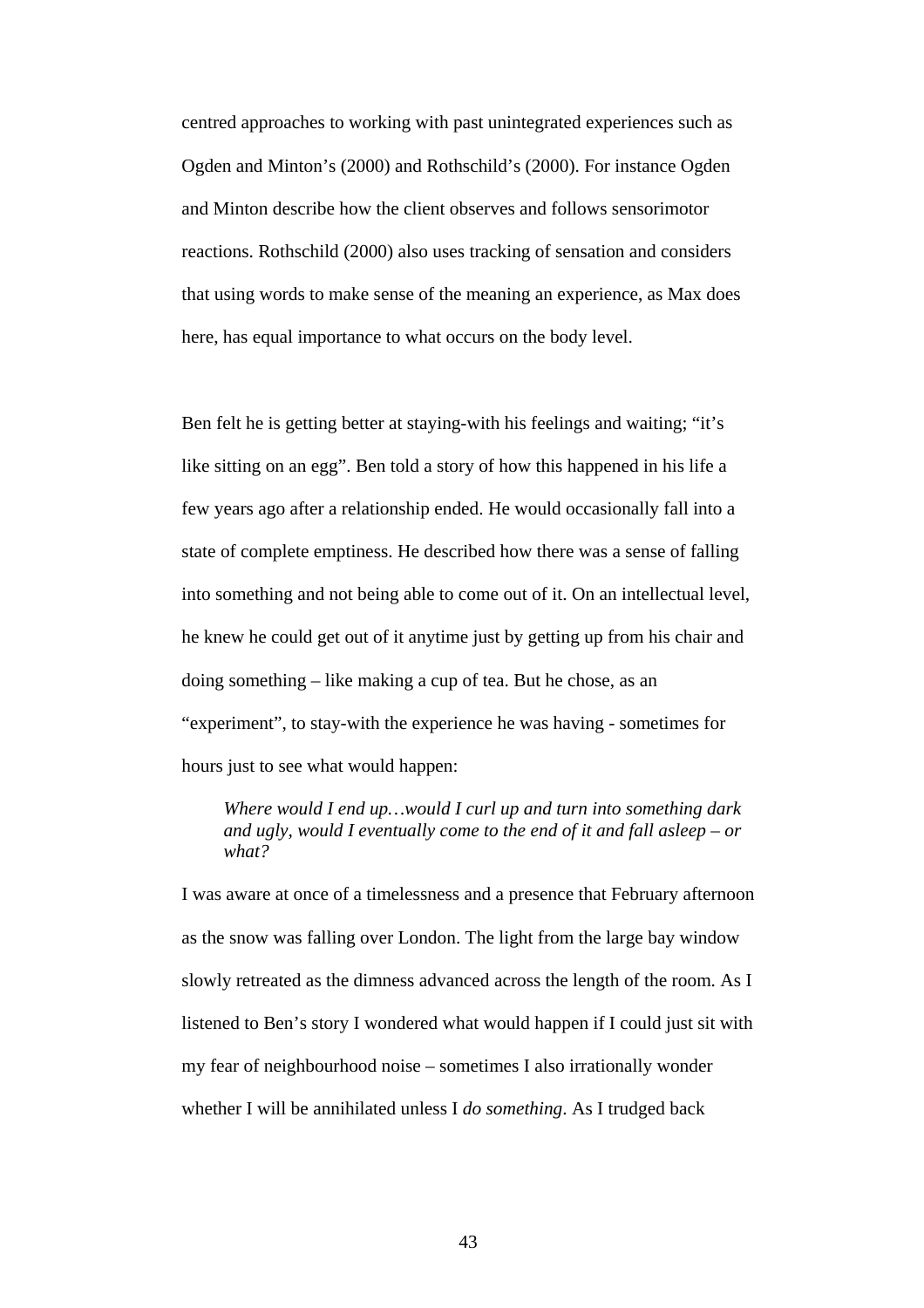through the park to the tube station I wrote an embodied response to Ben's

vignette (Box 2).

## **5.4. What is Catharsis?**

Ben described catharsis as having a strong emotional component that

"comes through you" rather than "you doing something". It will come

naturally when the conditions are right and it might be spontaneous and

unexpected:

*I could put my mother or father etc onto a cushion and punch the cushion – I don't necessarily see that as catharsis but as a way into catharsis. I may start off punching the cushion and end up crying. Catharsis is what comes through and the initial thing is creating the conditions.* 

Max described catharsis as follows:

*As I start anticipating it I can imagine myself getting a bit charged up by the idea and certainly a kind of emotional charge would build up and a slight wobbliness……. and I can imagine a sense of physical relief – of something having been physically discharged if I went into it.* 

## **5.5. Exploring Catharsis**

Lyn described how she is always searching for a feeling of lightness and

energy in her body. If she's not feeling like that, she is labelling it as

"something wrong and needing to change":

*If I haven't got that light, easy feeling then I want to get to there and I think the only way is to have a cathartic release.* 

Lyn revealed how she has a low capacity to 'stay with' any kind of physical

discomfort or unpleasant feeling. She referred to how babies experience

emotion as something physical and how she identifies with that. For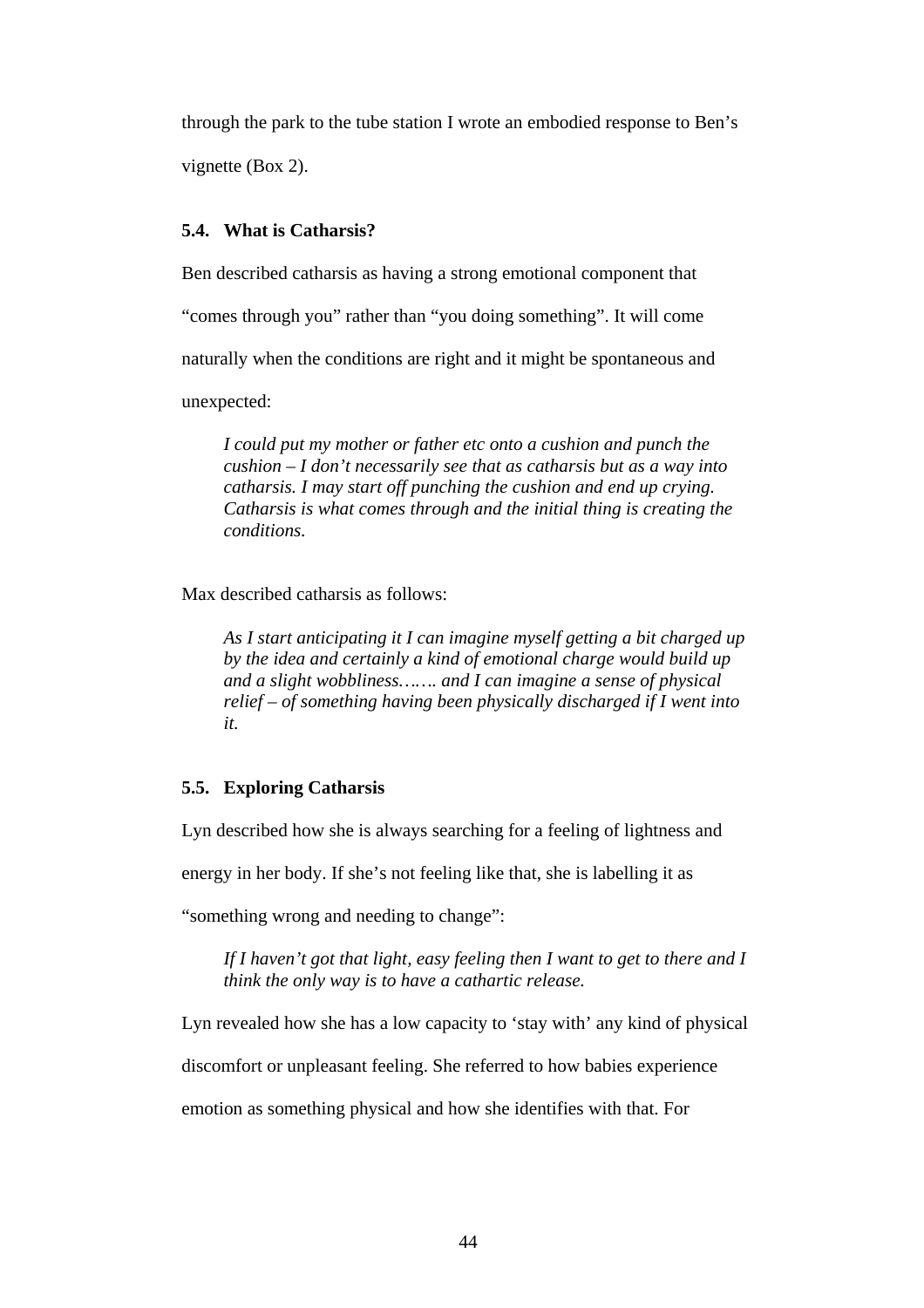instance she is able to say 'my tummy aches' rather than saying 'I'm feeling really anxious':

*I want to get rid of that feeling – I need to feel good, I need to feel well. Its almost like a somatic response – that's how I deal with things, a bit like how a baby does.* 

Lyn feels it is necessary to release feelings held on to before they can be made sense of in other ways. Like me, she used to have a need to express herself cathartically. She described how she now has a different relationship to her movement practice than she did in the past:

*I've done a lot of that [catharsis] already so I can now pay attention to what is actually there – than kind of feeling wired and needing to release.* 

Together we reflected on our past experiences of catharsis, and wondered whether it might play a developmental aspect in learning to manage our feelings. We both felt we needed cathartic experiences during earlier phases of our therapeutic process and wondered whether it had helped us to complete an incomplete response from our past. In other words could catharsis serve to recapitulate aspects of our developmental process?

Max imagined that sensing the tension in his chest could lead to a cathartic reaction. He described how breathing into this tension may first intensify the sensation, allowing the energy to move which ultimately releases the tension. He anticipated the sequence of events, as follows: waiting for an impulse, following it, letting it develop and seeing where it goes. He imagined this sequence, if he let himself go into it now, would lead to a choking or gagging body response that once expressed may relieve the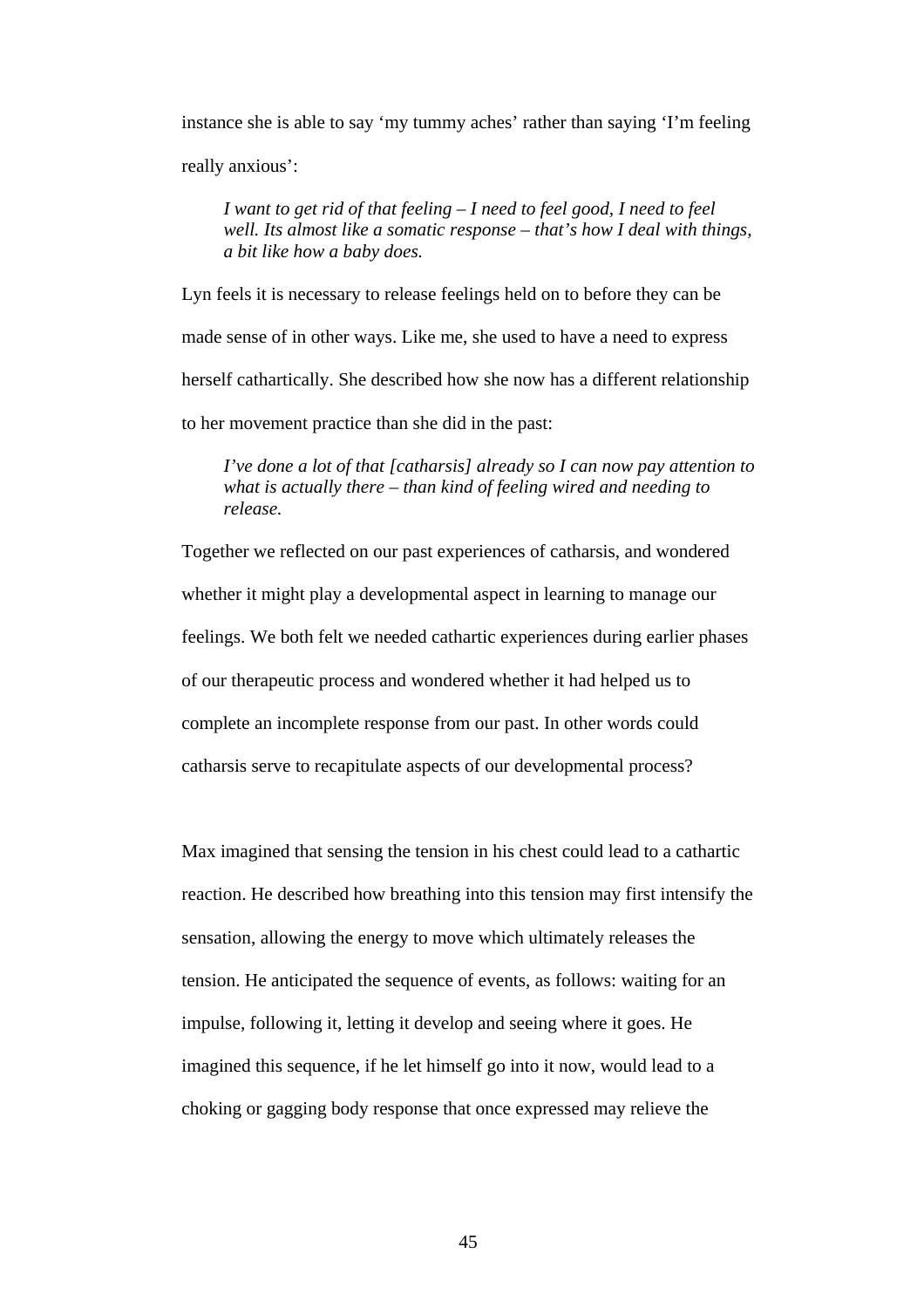tension. As we sat together, I had a sense of some holding around his throat and chest.

In the right group setting, Jim is able to express emotions such as anger that he was not properly able to express in childhood. He finds expressing emotions through dance and movement particularly helpful for connecting with emotions through his body. He values a therapeutic group setting which allows him to express states of his being that it may not be acceptable to express elsewhere, where his experiences are "held". According to Smith (2004), what differentiates therapy from simply re-experiencing a trauma is the empathically attuned presence of the therapist. Perhaps for Jim it is the group that provides the empathic presence where he can be "seen". Jim explained how it is more satisfying to "express it openly and get it out there rather than hiding it". By applying Smith's theory, I hypothesise it is the human contact element that helped Jim move his experiences into context of 'now' from 'then'.

During the interview Amy stayed-with her "fluttering" experience, an embodied response to doubting her performance in the interview. She imagined that if she followed her experience by letting the fluttering develop, her journey could go deeper, possibly into re-experiencing an early phase of childhood development. If this took her into a cathartic experience, she imagined it would be a connected experience which could release something in her belly:

*I would be inside my experience and following that and letting that lead me and moving from that.*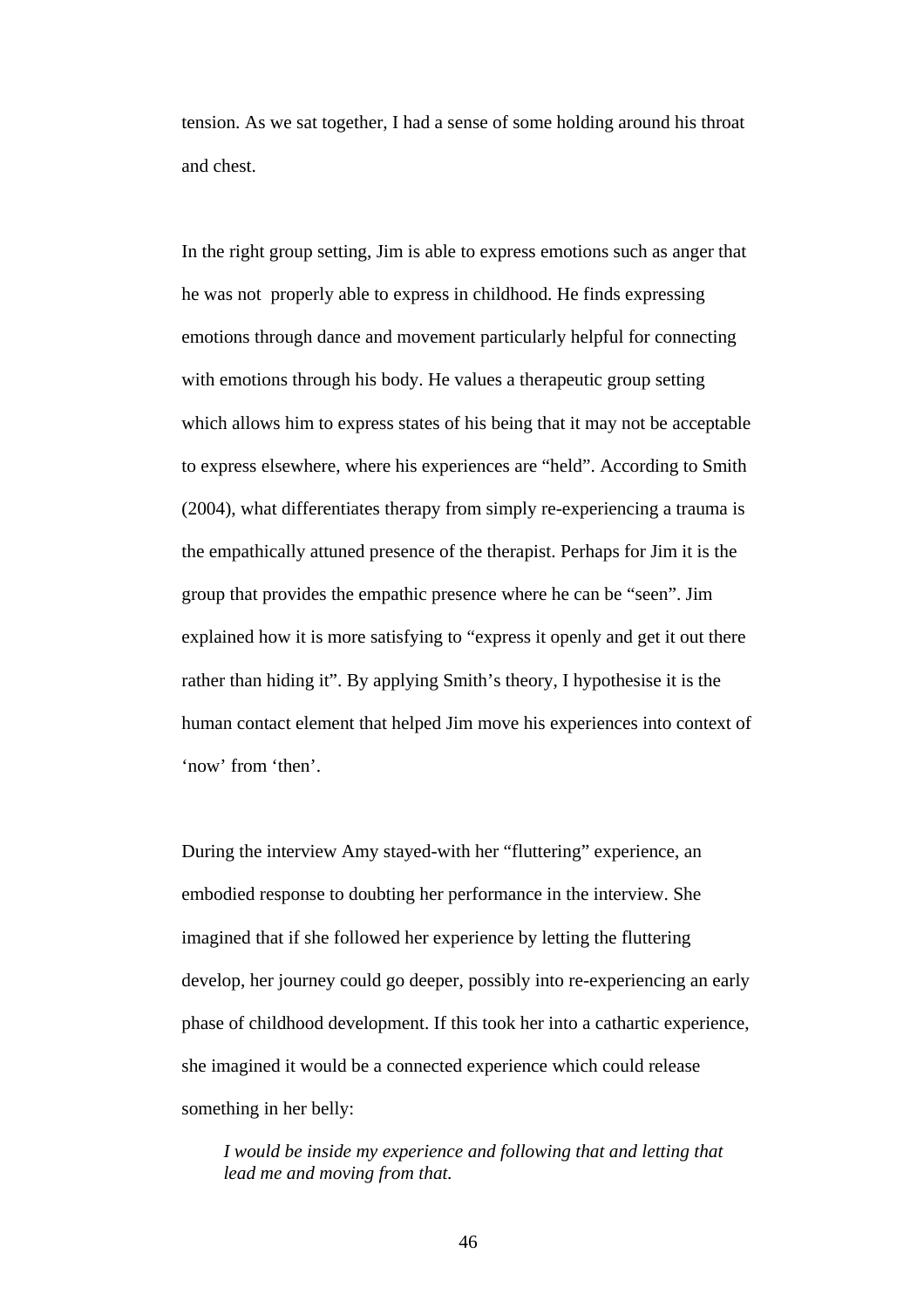#### **5.6. Connection and Catharsis**

In certain situations, Ben has found it facilitative to have someone guiding him through a cathartic process such as making a movement, taking on a certain shape, using the breath or speaking a phrase. He described how this can allow some genuine emotional energy, such as anger or love, to "come through" for him. However, he has also had experiences where there is a lot of external stimulation or "noise" without anything really shifting internally as a result:

*It seems to me that insight gained from a cathartic experience is deeper when accompanied by an awareness of some kind of internal physical shift - then the understanding is 'mental', 'emotional' and 'physical'.* 

This agrees with Ogden and Minton's (2000) findings for successful resolution of trauma: there must be an interplay of psychotherapeutic techniques between sensorimotor, cognitive and emotional processing.

Max knows it is possible to go through the motions of catharsis by making "empty" movements or gestures that nonetheless may appear very dramatic. His body "remembers" and has developed its own wisdom: it knows what it needs to do to release feelings. So a cathartic experience may give him a sense of release and "Oh that feels good!" But if his psyche has not understood what the experience is about, then it does not lead to an increased sense of self-awareness. This takes me back to my past cathartic experiences referred to in the introduction.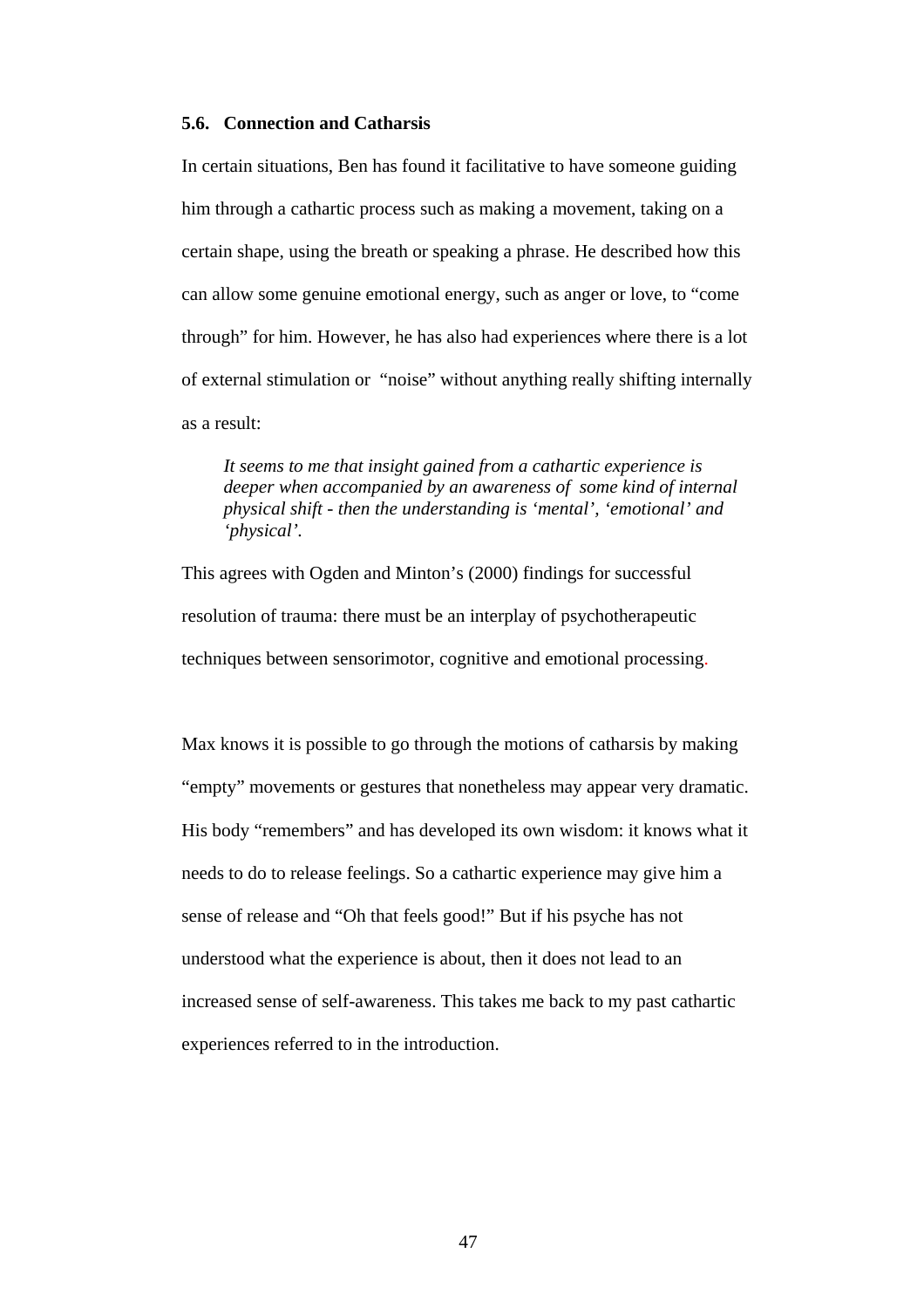#### **5.7. Reflection and Catharsis**

*Catharsis is kind of pre-reflective in the sense that you have a sense of it but its not something you make sense of at the time. (Ben)*

In other words, during a cathartic experience, Ben may not fully understand the context of the experience. Afterwards it may prompt him to reflect:

*I know, this reminds me of something… what is it? Ah! I know what it is!* 

After a cathartic experience, Amy finds it useful to come back to stayingwith; noticing how it feels in her body, what has shifted and whether she now relates to herself differently. It is an opportunity, sometimes with someone else with her, to connect, integrate and make sense of her experience:

*I am much more in touch with my feelings than otherwise I might have been, and it feels quite healing and quite satisfying to be able to then stay with that.* 

Afterward I had a reaction to what Amy said here. On my way home I sat in the service station on the M4 late that Saturday evening and grieved for my past. For the times in my primal integration therapy when I experienced intense emotion but didn't make use of what now feels like lost opportunities for integration. For sharing. Sharing with others; sharing with my therapist; sharing with my partner; sharing with my friends. Repeating experiences over and over but unable to connect. Unable to connect to the formative experience – the experience that preceded all others. Unable or unwilling? Was I protecting myself from the truth? Or had I connected - in an embodied way? Was there an embodied knowing? Yes – my body knew. My body had known and had carried this knowing for a long time.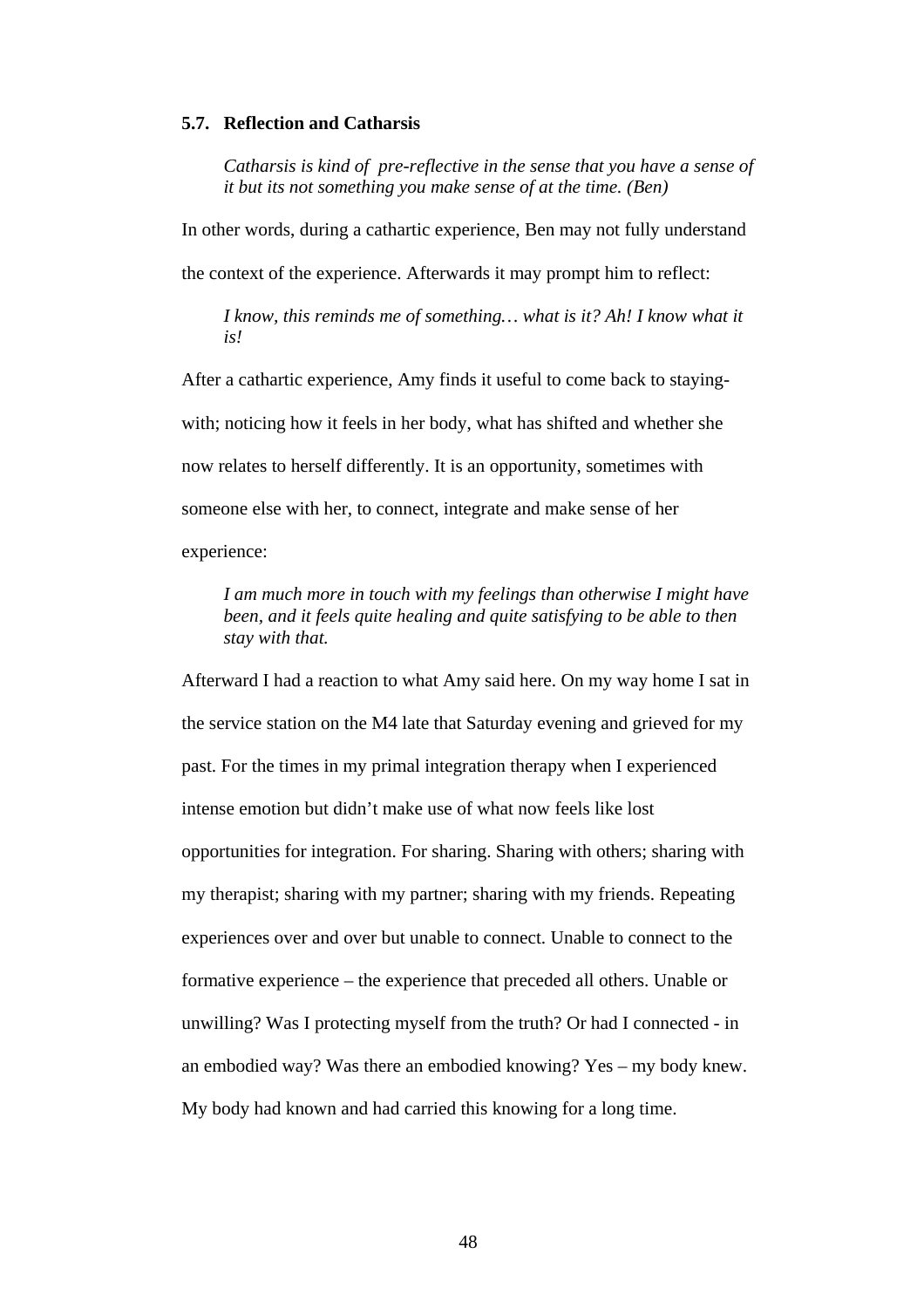Jim described how expressing himself and then making sense of it afterwards creates a conscious shift in awareness. Once Jim had a strong negative reaction to someone else's cathartic expression (of kicking) that at the time he wasn't able to do himself:

*What's he doing that for, showing off……..I used to really hate the guy!* 

Since then Jim has realised that kicking is something he needed to do for himself and is now able to in the right setting. But he also sees it as important to reflect on where his impulse to kick is coming from and why he had such a strong previous reaction to someone else's kicking.

Ben acknowledged that catharsis is a useful route when reflection on the experience leads to new self-understanding and self-awareness:

*You've heard the saying 'let the body do its thing – release, release, release.' I'm not a big fan of that for its own sake. It's a bit like you're doing something but you're in a coma or a trance. You can carry half an elephant on your chest in hypnosis and not even know you've done it! But you can't necessarily mobilise that strength at the time you need to.* 

This reminds me of what Max said about "empty" movements in catharsis. Both Max's and Ben's point of view accord with Greenberg (2002) who emphasises the cognitive aspect of catharsis and the need to understand and make sense of emotions.

#### **5.8. Staying-with Catharsis**

Max relates to staying-with as about "being" with whatever comes, and to catharsis as more about "doing" something about it. Whether to follow the catharsis or staying-with path is like getting to a fork in the road. An impulse comes and the witness is aware of that impulse. Then the mind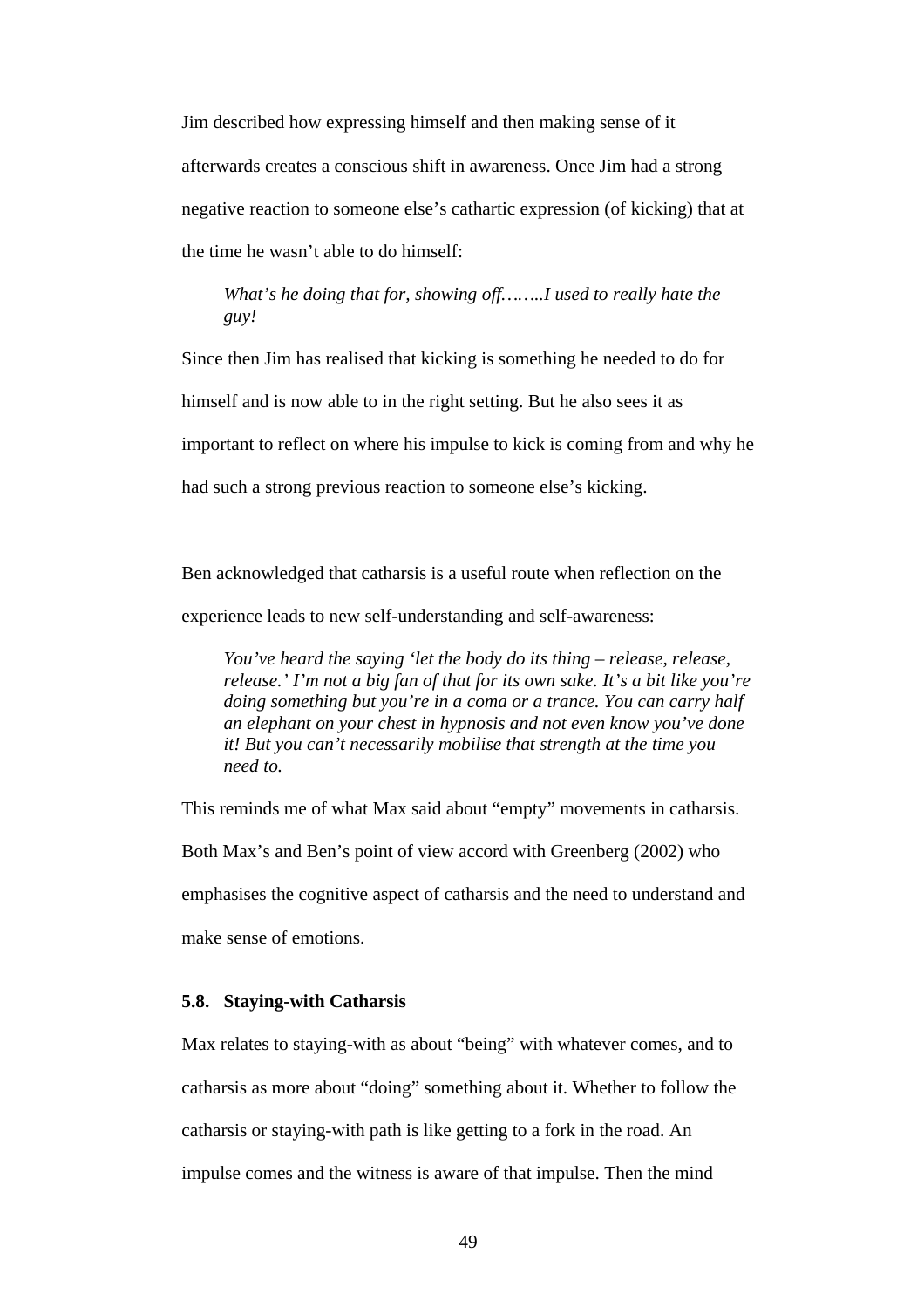comes in and makes a choice whether to "go with it" or "stay with it." There is a choice of whether to 'stay with' the "being" approach or take the road that leads to catharsis and "doing".

Ben described how in the past there used to be an inversely proportional relationship between his ability to retain awareness of the experience and his ability to "be" the experience. He would oscillate between either not allowing himself to enter into the experience, or be so caught up in the experience that he wouldn't be able to fully contain it. In other words, being aware meant that the depth of his experience was compromised, whereas when there was little or no awareness of the experience, the experience itself became so overwhelming that he could become lost in it. Which way it would go would depend partly on whether the external conditions were right; specifically mentioned here was the setting as container, as well as time and safety factors.

Effectively what Ben was alluding to is how he perceives an inversely proportional relationship between catharsis and staying-with, much as I did at the start of this research. I am particularly interested in his description of his oscillating between these two different experiences. As he was talking I wondered whether there could be more of a moving back and forth between the two *within* an experience. So I was captivated when he went on to say that now, with practice, he finds it possible to be more aware of or 'stay with' the experience whilst being fully part of it. He speculated that this is because his 'self' as container has got bigger – that he is now better able to self-regulate. This accords with Scheff 's (1979) concept of how a client can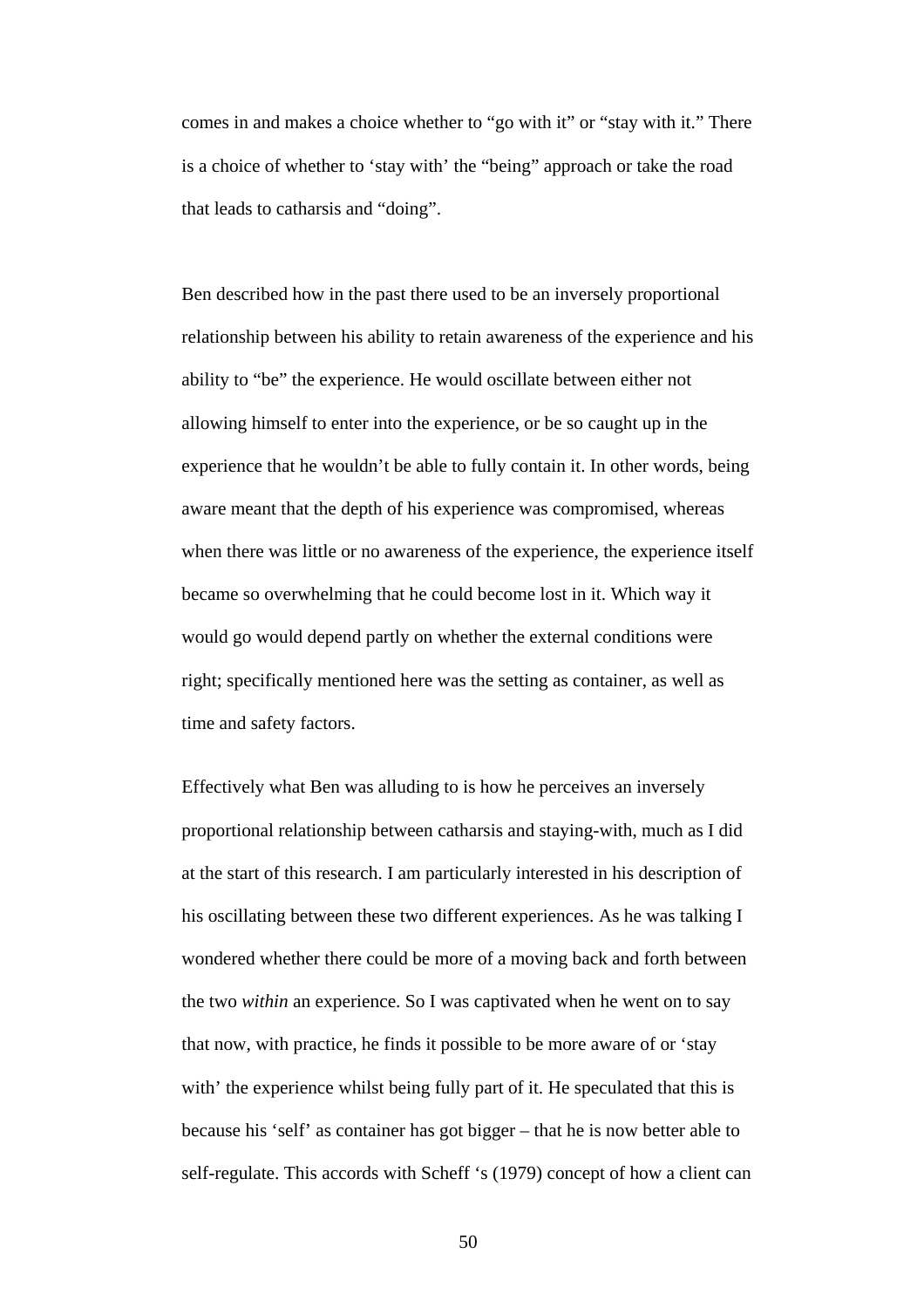be optimally distanced from their feelings: that is, they can both experience traumatic events whilst at the same time observing them. Effectively Ben was saying that to have a complete cathartic experience was to 'stay with' it. This came as a revelation to me. I had never conceived of a staying-with *in*  catharsis. To 'stay with' a cathartic experience!

*The process of staying-with in a cathartic experience is to have the capacity to witness the catharsis. (Max)* 

Interestingly, this became a general theme amongst nearly all co-researchers although there were variations on how they expressed it. Jim's words were:

*Its really connecting totally – staying with the catharsis is stayingwith!* 

Ben put it slightly differently by saying the staying-with comes after the feelings have "come through". He went on to describe how ideally the staying-with would be a constant staying aware throughout the process although in practice his attention would probably zoom in and out.

Max and Amy both agreed that a cathartic process will bring about more self-understanding and self-awareness if there is a sense of staying-with because the staying-with process actively engages the internal observer. Whereas Max relates to the two experiences as making a conscious choice between one or the other, for Amy a cathartic experience will usually be preceded by and have evolved out of a staying-with experience in more of an organic way. In Halprin's (2004) five-part process, catharsis also evolves out of staying-with. Between Identification (akin to my staying-with) and Releasing (akin to my catharsis) is Confrontation where, when there is full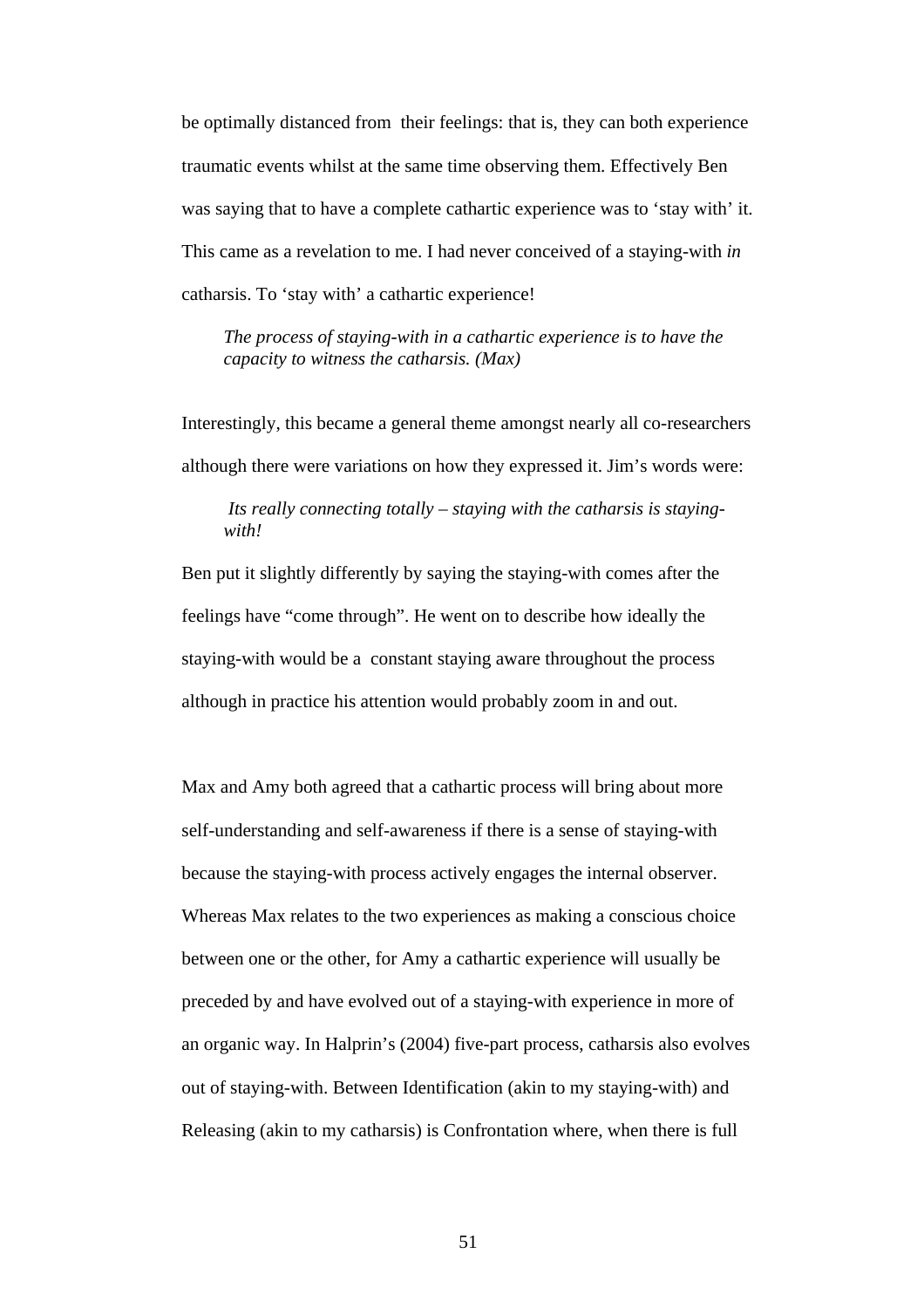expression on all physical, emotional and mental levels, Releasing may happen naturally.

#### **5.9. The Internal Witness**

Most co-researchers referred to an "internal witness" as being an important aspect of their process. Max said that the staying-with process put him in touch with the "internal witness". He perceived a separation in awareness between awareness of the internal witness and awareness of the sensation being focussed on. When Max contacted the tension in his chest, he noticed feelings of weariness and anxiety. By staying-with it, there is a part of him that is distanced and not identified with those feelings:

*There is a bit of me that is OK witnessing an aspect of me that is tangled up or knotted up.* 

Max also described the internal witness in relation to catharsis. There is a difference between maintaining an "active" awareness, and catharsis that is expressed unconsciously, which he referred to as being like an "empty reflex". For him staying-with a cathartic process, in the presence of an "active witness" which is bringing awareness to what is happening, is more helpful than experiencing an "empty reflex" without any awareness of the process.

Amy referred to a difference between the kind of catharsis where she can become "lost" in the experience, and a cathartic release where she can retain a mindful or witnessing presence. She described a recent cathartic experience where she realised she had moved on. A few weeks before our interview something unexpected and quite shocking happened to her.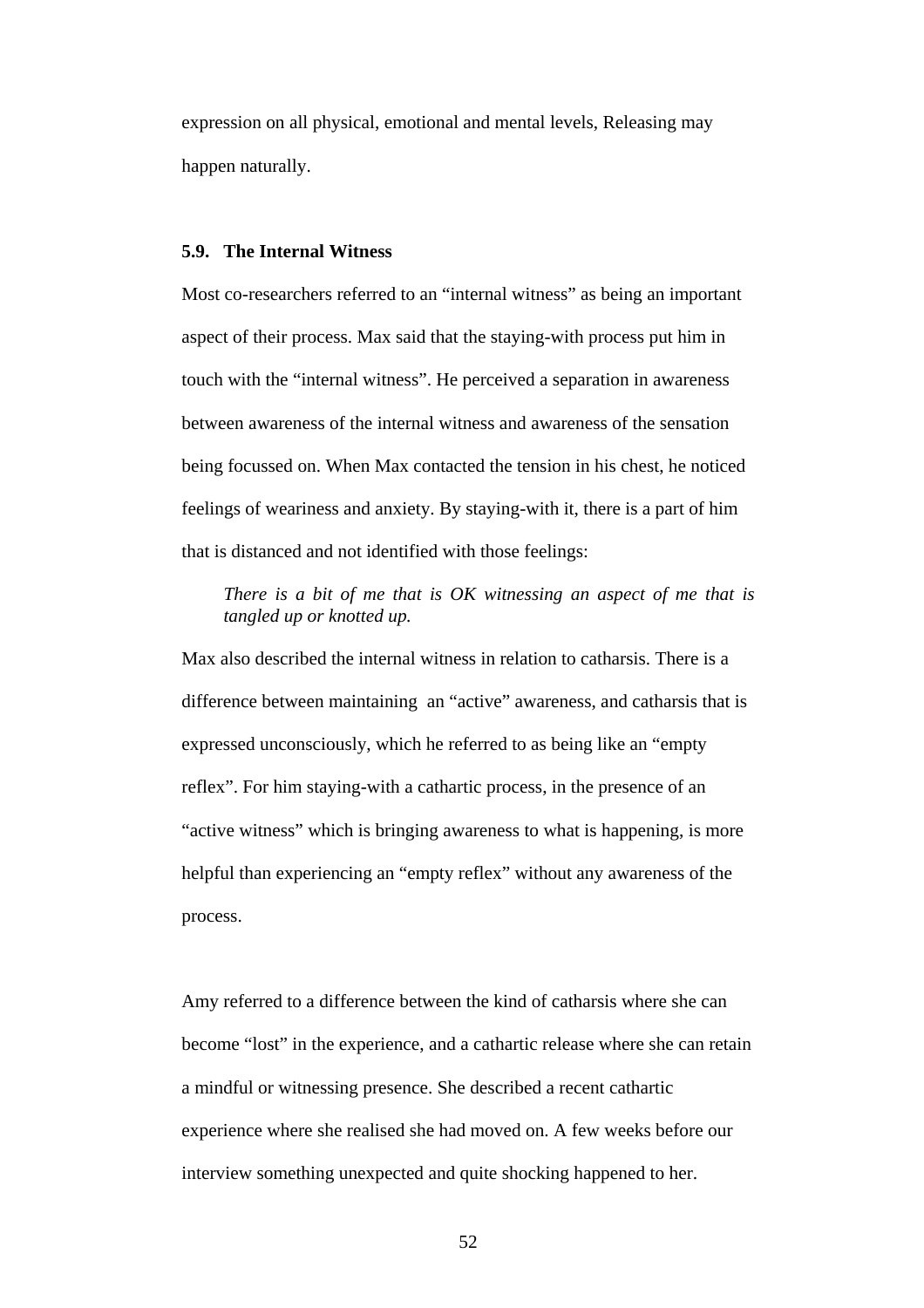Because the circumstances were right, she allowed herself to cathartically process this experience. As she told her story, she realised how she now has enough understanding of herself to be able to 'stay with' her emotional response until the process had come to a natural completion in a way that she used not to be able to do. There was a witnessing part of herself present that would be noticing:

*Oh that's interesting! What's that about? Why am I doing that?* 

As I interviewed Lyn in her cottage that clear spring morning, all I could see out of the window was the imposing scarp slope of the South Downs – I was struck by their awesome proximity. Lyn found the rhythm and repetition of walking on the Downs contained her anxiety. And as we talked, Lyn likened her up-and-down mood swings to being on a roller-coaster. By paying attention to her "internal witness" she was able to track the "ups" and "downs" from a slightly distanced position where she felt more in control of her process:

*Like watching it happen and saying 'Oh look, there I am! Oh gosh look its coming down a bit now!*

After the interview, I wrote an embodied response to Lyn's image of a roller coaster (Box 3).

In this section all co-researchers describe the presence of their internal witness. I take this to be the same concept as the internal observer in mindfulness practices (Kabat-Zinn 1991, Weiss 2009). The concept is also familiar in the practice of Authentic Movement where a mover strives to see themselves more clearly via their "internal witness" (Adler 1991). The art of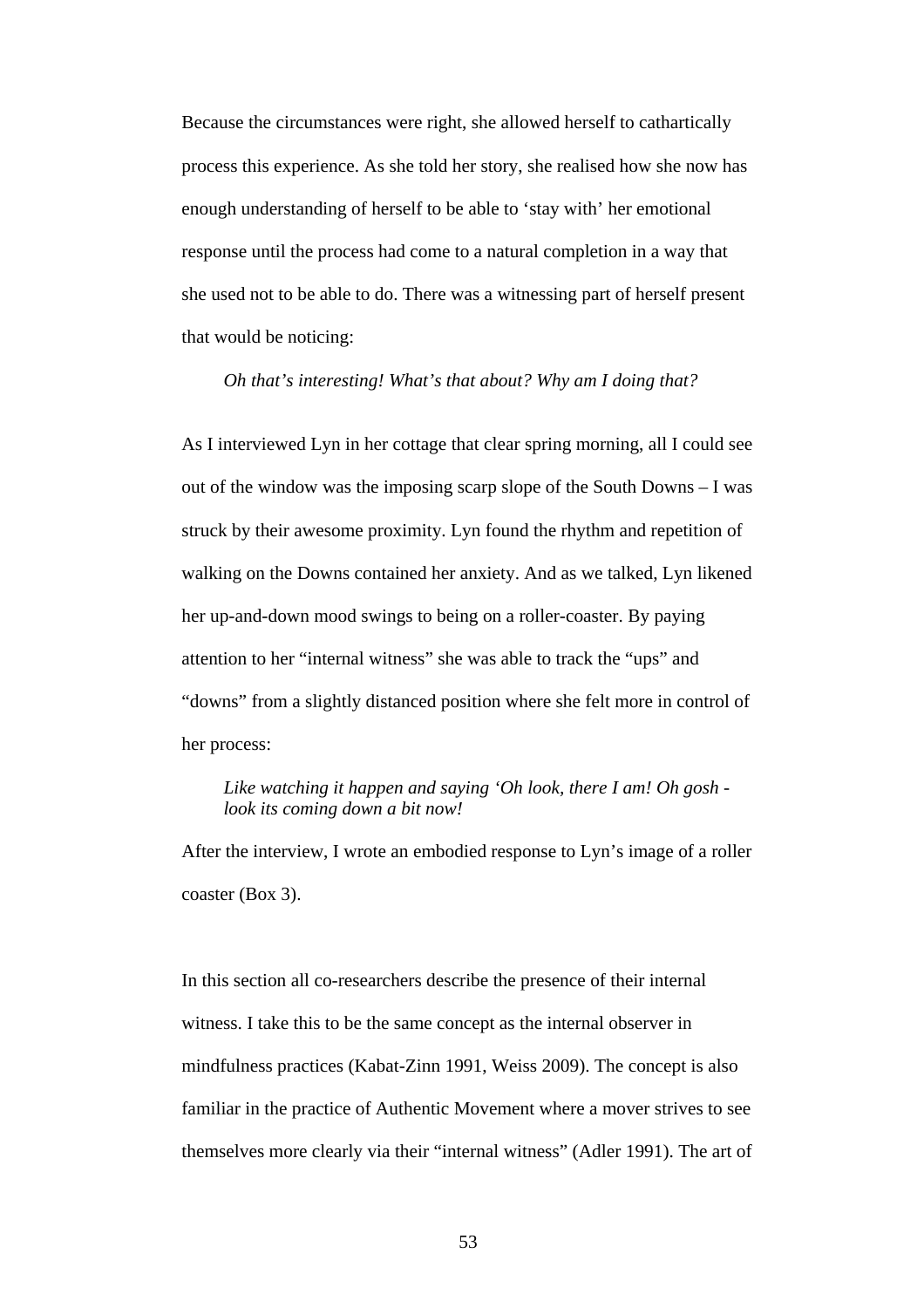seeing oneself has been referred to widely over time in mystical traditions and by many contemporary spiritual writers such as Tolle (1999) and Osho (2001)

#### **5.10. Consciousness moves**

Max described how he can "open up to awareness" passively and see what arises, or actively direct his attention to a specific sensation. For instance he opened up to awareness and noticed the tension in his chest. As he *actively* directed his attention to this, he became aware of a "witnessing function" as he began to track a series of body responses. He had the sense of two aspects of himself – one had a "witnessing function" whilst the other was having the experience:

*It would be possible to sort of go through the motions in an unaware kind of way, but I try to stay aware, observing what's happening. Of course I forget and get lost in the experience but then I remember again and come back to what's happening in awareness in that particular moment.* 

When Ben described earlier how his relationship between catharsis and

staying-with has changed for him, he is referring to how he is now able to

'be' and 'have' an experience at once:

*You are your feelings and you are not only your feelings. If you are your feelings you can only perceive and respond from that place. If you are not only your feelings then you can have your feelings, and also respond to your feelings.* 

Amy also described something similar that she has encountered during

'chaos' of her 5 Rhythms practice (Roth 1998) where she could at once "be"

the process and be aware of herself in the process:

*I am not dancing, I am being danced. I am letting the dance happen and I am just following*.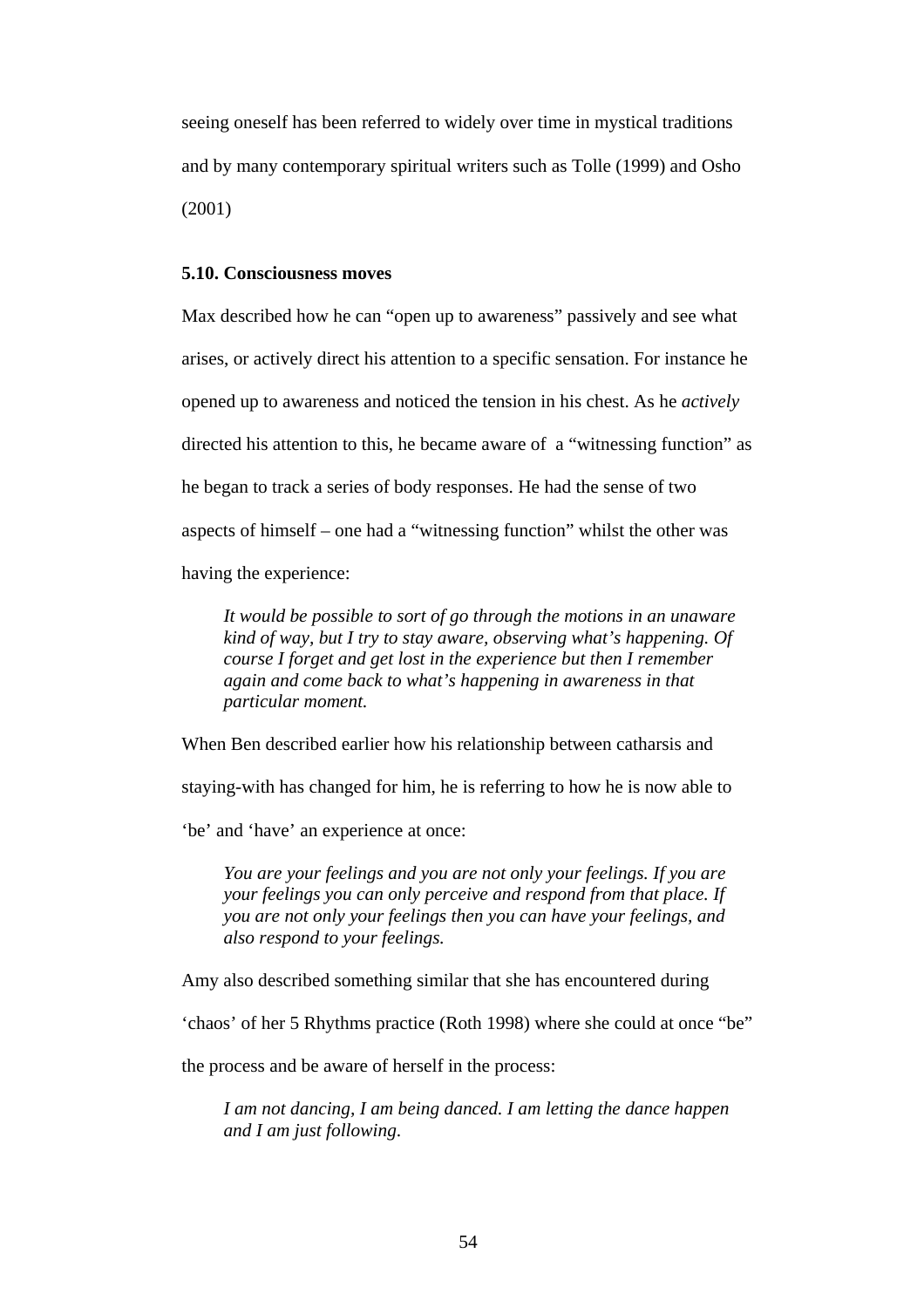Here Amy recognised she was not the 'doer', echoing Whitehouse's (1979) "I am moved" experience where the ego gives up control and allows the wider aspect of 'self' to take over moving the physical body as it will.

Here all three co-researchers spoke of non-duality experiences described by Wilber's (1996) arc of consciousness. Before the experiencer becomes aware of the experience, awareness of experiencer and experience may be merged, but then a sense of separation develops, rather as a developing sense of self begins to understand the distinction between subject (me) and object (my experience). Ultimately both experience and experiencer are discovered to be appearing in the broader context of awareness itself and the distinction between mover and movement dissolves. (Adler 1991).

#### **5.11. Findings and Discussion Summary**

All co-researchers seemed familiar with the concepts of staying-with and catharsis, and had experienced aspects of both in their dance and movement practice. We explored the meaning of the two concepts, how they were experienced, and how they were interrelated. staying-with requires an act of will or conscious decision to focus one's attention on what is happening 'here' and 'now', specifically on the body level. Catharsis is less of a choice - more something that "comes through" the mover, and associated with a physical and emotional release of energy. During a cathartic process, staying-with may be more or less present. When it *is* present, the mover is aware of a witnessing presence which observes the process with interest and curiosity. The degree of understanding or awareness of the process may be related to the availability of a mature witnessing ego – both at the time, and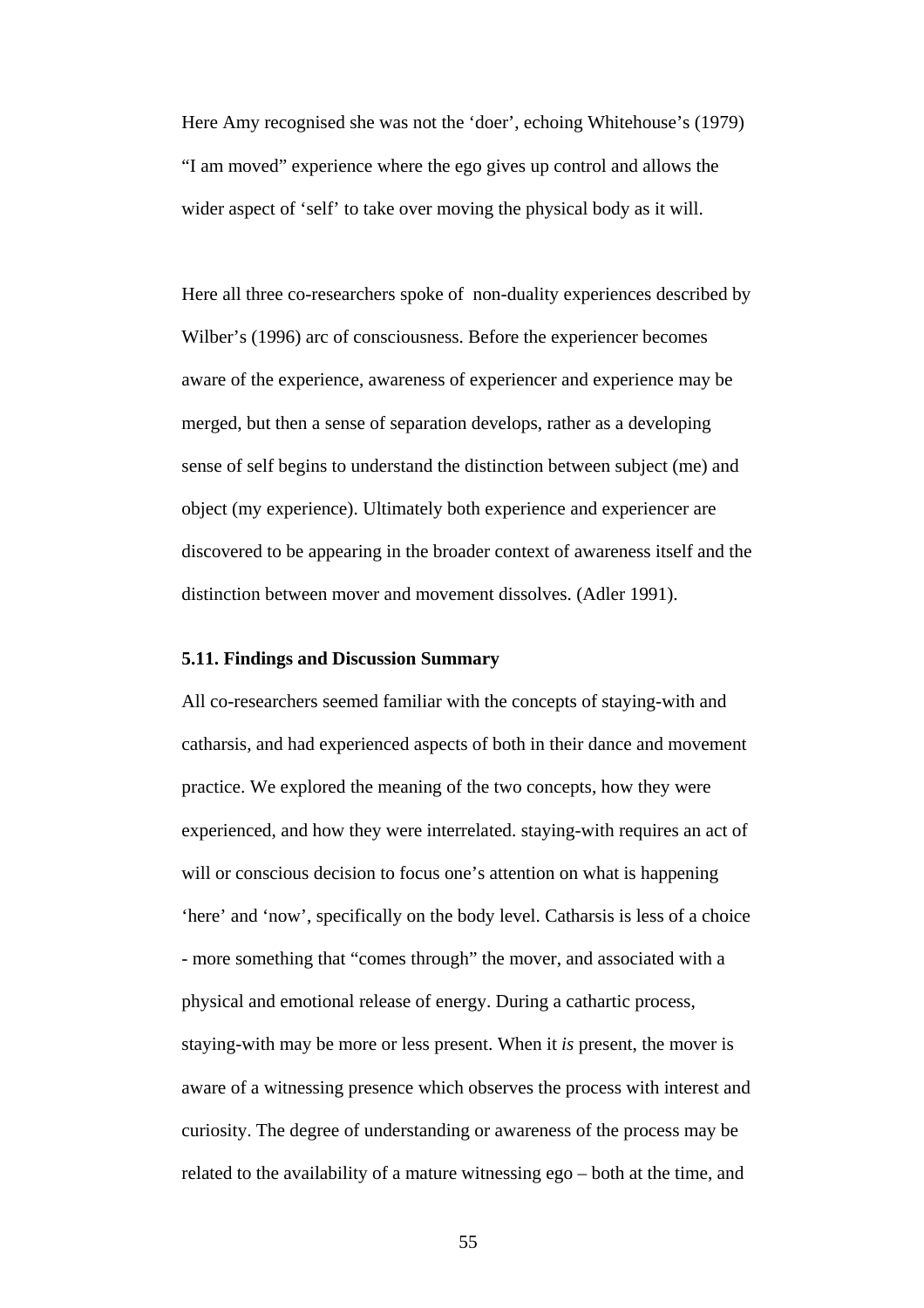on reflection. A quality of staying-with was identified as being a precursor to (and often as a trigger for) catharsis; as a position of self-consciousness during catharsis; and as self-reflective understanding following catharsis, all which led to greater integration of experience. The value of a therapeutic container in both catharsis and staying-with was mentioned, but this subject was not explored in depth. An appreciation of the witnessing perspective also gave movers insight into the transpersonal realm, where the moving self is seen in a wider context of consciousness.

I now turn to the statement in my introduction where I mapped the relationship between catharsis and staying-with as a polarity. This was my lived experience of how I *then* related to these two phenomena. Consequently this statement still stands. How my body *now* responds to this impression is to seek something less sharp at the edges – something more encompassing or rounded. As part of the hermeneutic process, I endeavour to put myself into another's individual horizon by using empathy (Alvesson and Skoldberg 2009). But how can I ever know for sure how it is to be them? It would be audacious to claim that separate horizons have become fused into a new horizon. What I can say is that each interview was influenced by those preceding it. My old reference system was becoming gradually revised and enriched. I don't know precisely how I now view the relationship between catharsis and staying-with. Of more interest to me is that I no longer need to have an answer. As a DMP practitioner, I have become aware that there can never really be an 'answer' as meaning takes form and is re-formed in response to experiences forming and re-forming.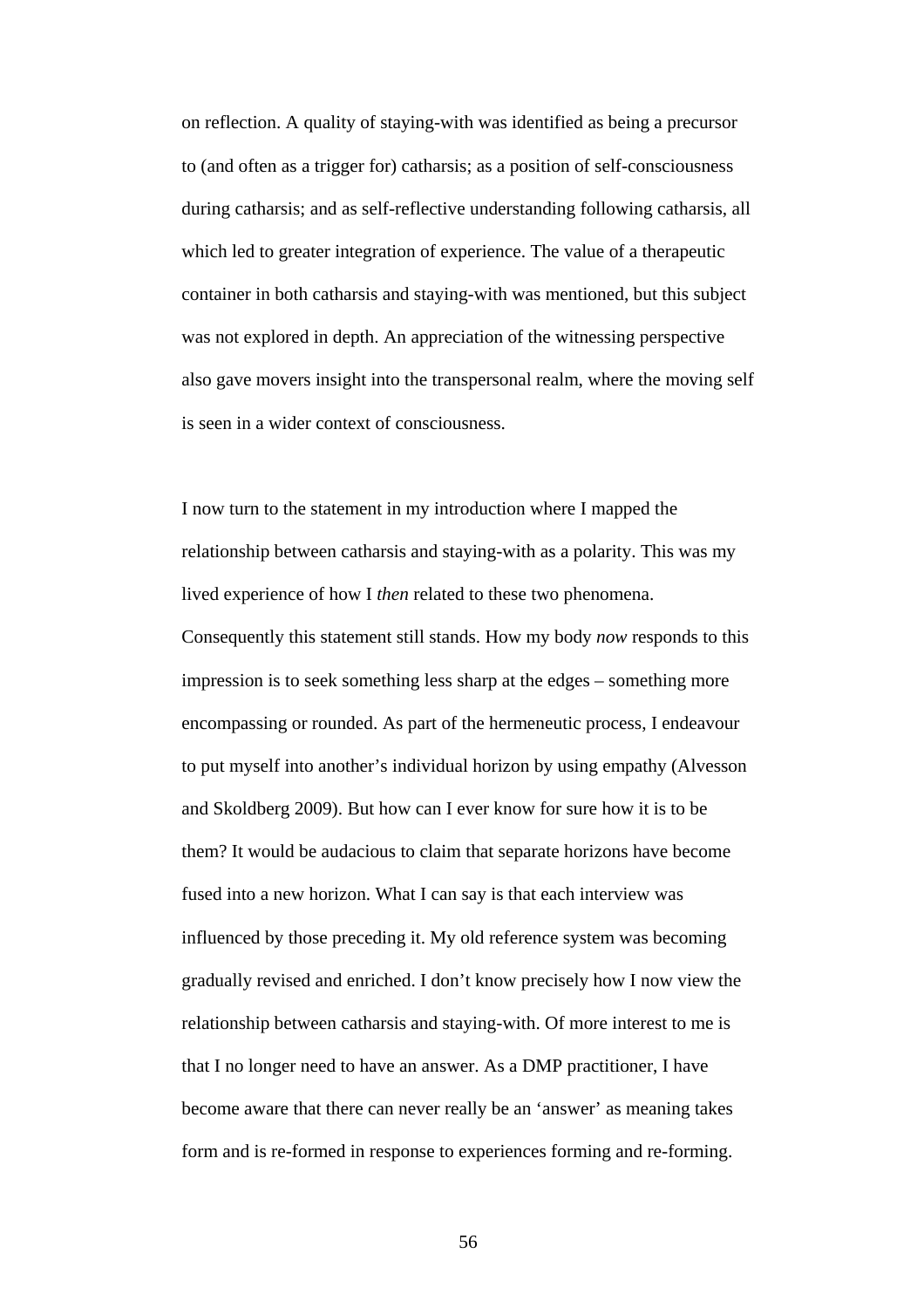Through my hermeneutical process, I have begun to reshape myself. And the re-shaping is a continuing process as I find myself no longer being attracted to polar opposites. This has been a journey into staying-with or being with what 'is' – in the now, inspired by Chodorow's (1991) quote in the introduction.

I now turn it around, and see what catharsis and staying-with have in common. Both phenomena are related – they must be – because they are both about how we embody experience. Phenomenologically, the context of experience appears at the intersection between person and world, which in Welsh's (2007) terms, manifests as an intersubjective embodied self. So it follows that both phenomena also tell of our intersubjective embodied experiences. Both phenomena are about the lived body expressing itself in a dynamic, open and spontaneous encounter with the now. And they are both about how giving form to our lived experience can create a medium for transformation.

These experiences will not change our life situation – our circumstances but can change how we experience our sense of self and our being-in-the world. Why would this be? According to Weiss (2009), neuroscientists have shown that some aspects of Freud's concept of the unconscious may have a basis in physiology. The explicit memory system can be distinguished from the implicit, and broadly corresponds to Freud's conscious ego. It has very little power over implicit memory which holds largely unconscious learned and habitual patterns of behaviour that keep repeating themselves whether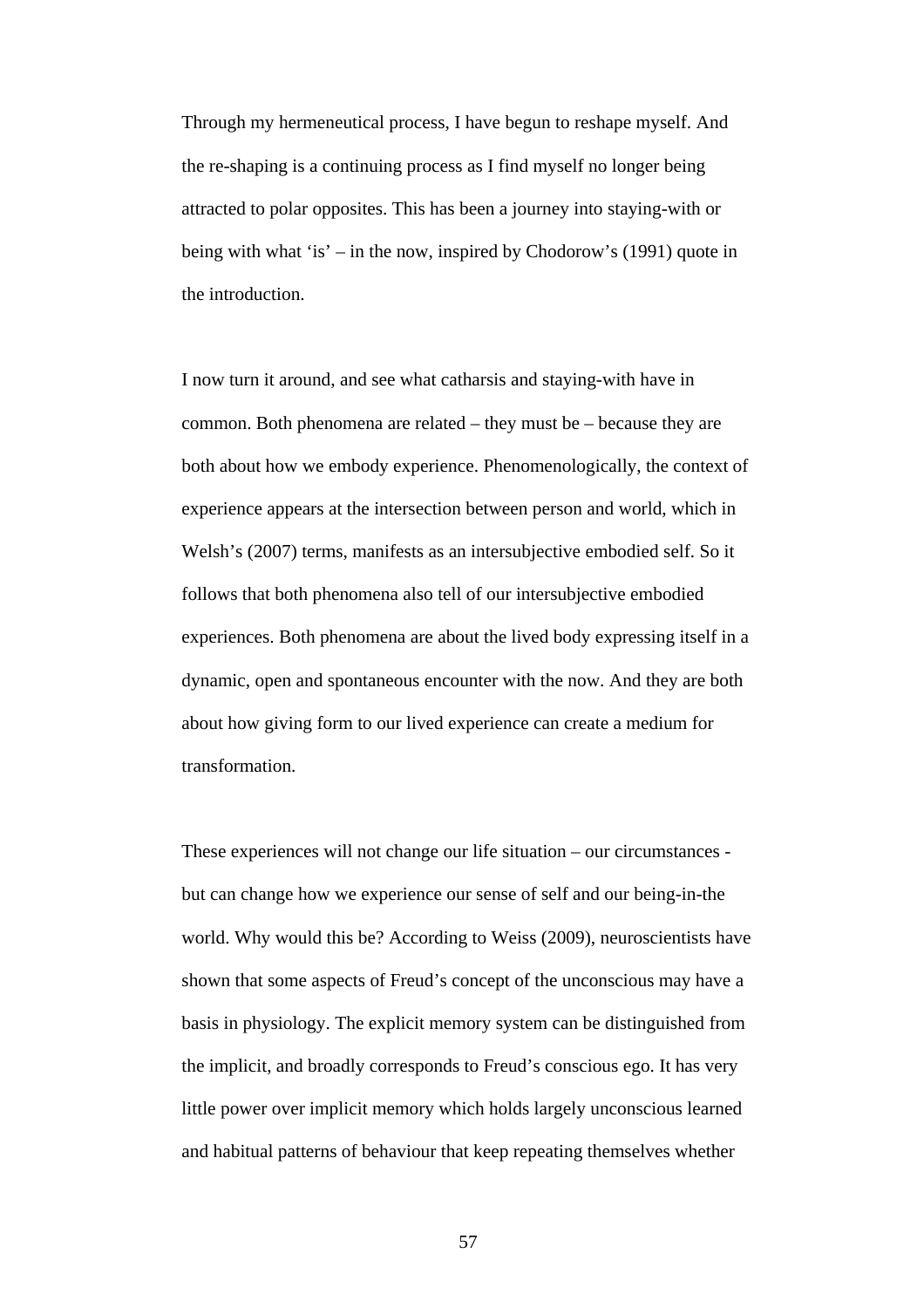they work for us or not. To connect to these patterns, we need to be able to study their emergence in the present moment from a removed position. The internal observer used in mindfulness practices (Kabat-Zinn 2009) can observe the implicit memory at work as it responds to what's happening for us in the moment, both internally and externally. This is reminiscent of my co-researcher's responses to staying-with where they describe their embodied experiences whilst maintaining awareness of the experience through a witnessing presence. In contrast, traditional psychodynamic therapy mainly relies on our conscious capacities of thinking and reflecting, namely using our explicit memory to make sense of our experiences (Weiss 2009). Weiss maintains that memories we hold in explicit memory are unreliable and may not represent meaningful elements of self-organisation. The overriding implication of his theory for this research is that staying-with as a phenomenon may be an important aspect of psychotherapeutic work.

Neuroscientists have come to the realisation that emotional interactions during infancy play a critical role in the development of neural pathways which later govern our conditioned patterns of behaviour (Totton 2003). Moreover, strong emotional experiences are stored as implicit memory which, once established, we are no longer conscious of these patterns (Rothschild 2000). Of catharsis, both myself and my co-researcher's speak, amongst other things, of discharging often strong emotional material; of something "coming through" that is spontaneous and unexpected. This intense quality of emotion seems to come from the depths of our being.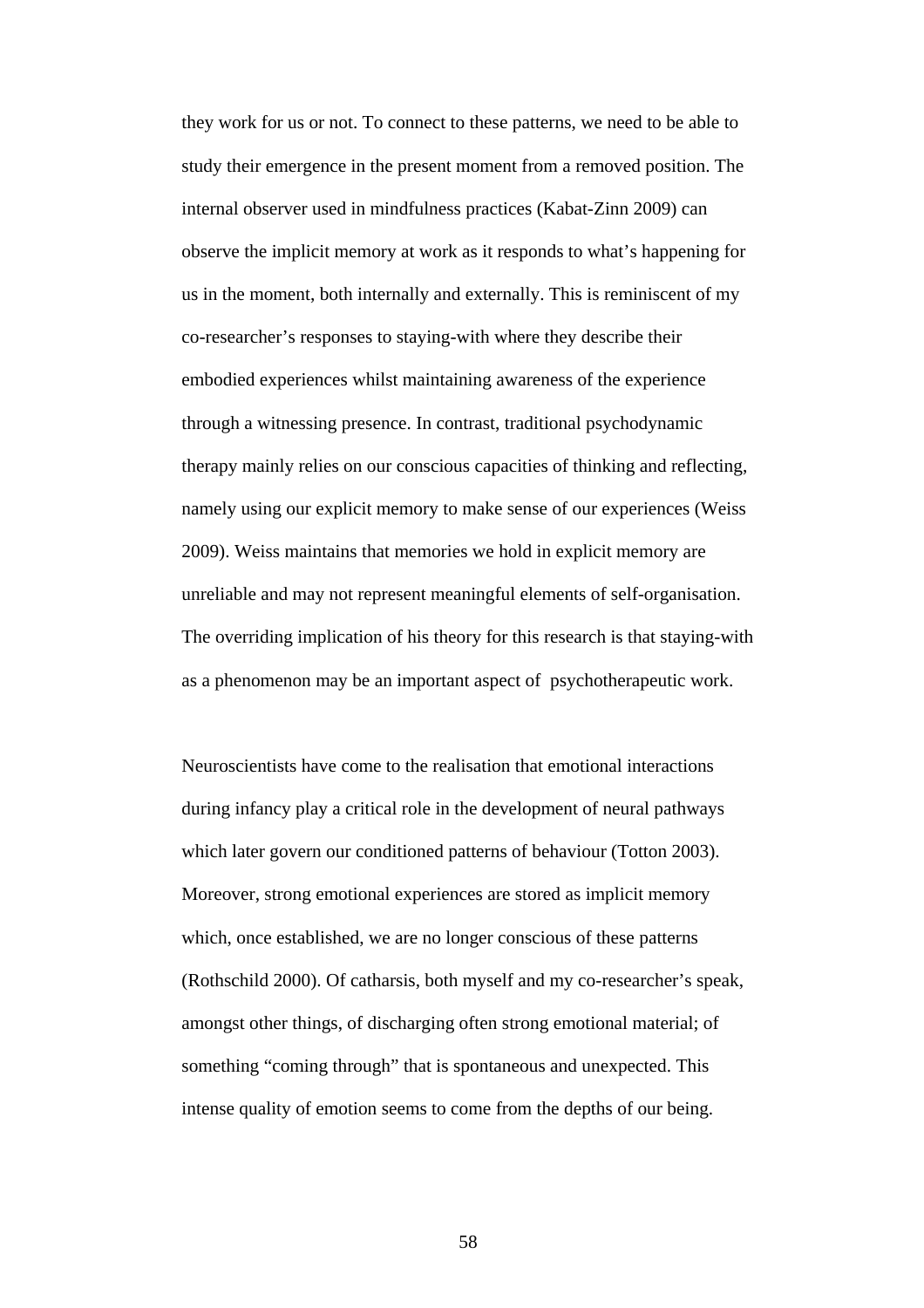Linking theory with empirical data, I hypothesise that catharsis can access emotion held by our implicit memory system.

Co-researchers mostly agree that for catharsis to be an integrated experience, there needs to be a staying-with or internal witnessing component to the experience. One co-researcher said that the process of staying-with in catharsis is to have the capacity to witness the experience. Another co-researcher recognised that developing witnessing skills whilst in a cathartic experience is a practice that can be developed. Rothschild (2000) states that the implicit and explicit must be "bridged" for healing to occur in trauma. I hypothesise that through bridging, our internal witness is able to bring the implicit emotional charge of a cathartic reaction into explicit memory. To put it another way, staying-with a cathartic experience allows previously unacknowledged material with an emotional charge to emerge into consciousness and be integrated.

In the above paragraph I hypothesise about the therapeutic effect of stayingwith a cathartic experience. There are of course other ways of using the body to bring habitual and conditioned patterns of behaviour back into awareness which are discussed more fully in the literature review - such as DMP and body awareness (Hartley 2004) both of which help to establish new patterns of sensorimotor organisation.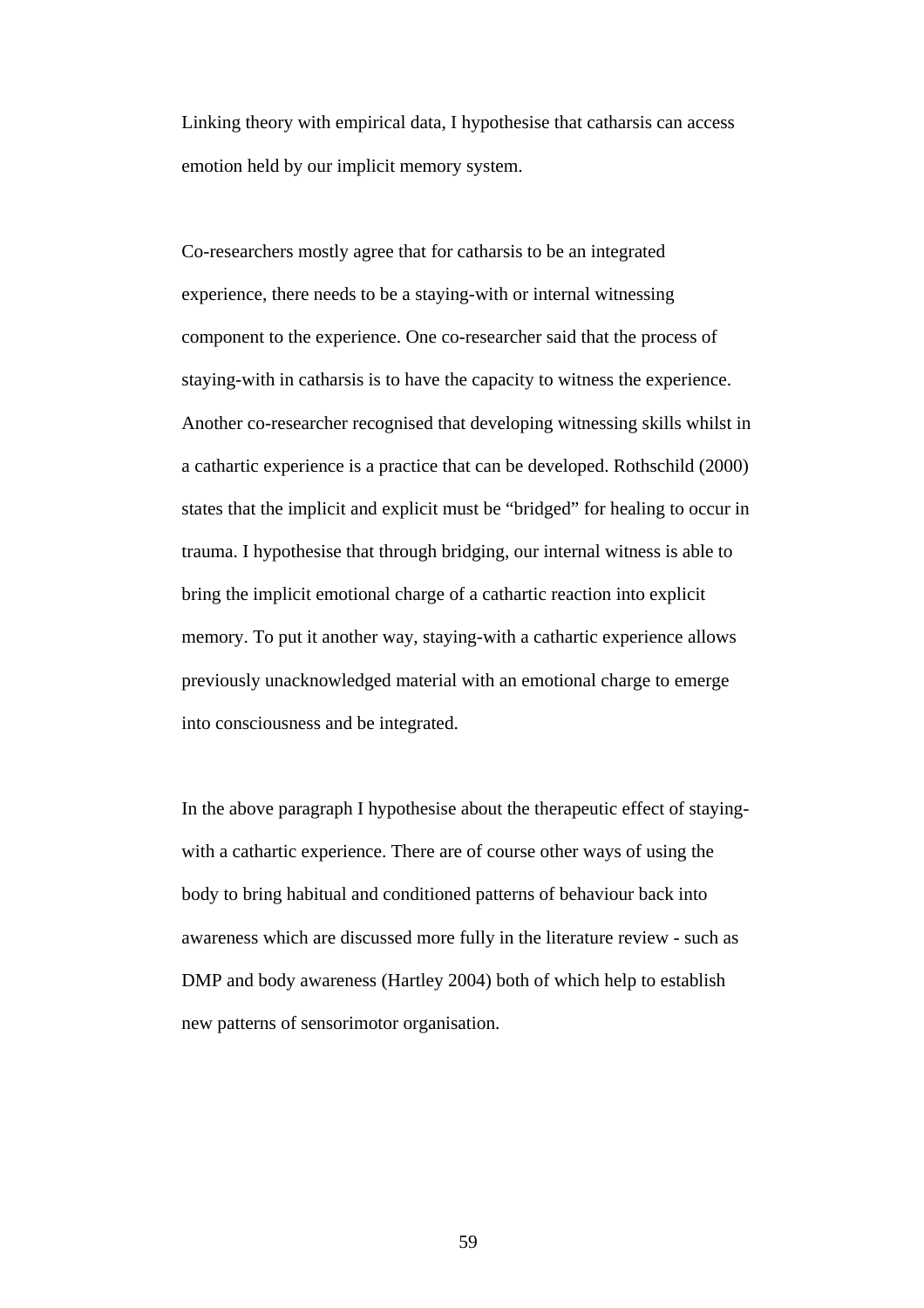## **6**. **Conclusion**

This study has two strands woven together by myself and my coresearchers: we have co-created meaning together out of our experiences. One strand represents a study of self-discovery that, through my dialoguing took me to a new understanding of the relationship between the phenomena under investigation towards a 'fusion of horizons' (Gadamer 1994). The other strand took me into the heart of movement dynamics of how we embody our experience of self. I focussed on two such ways: emotional catharsis and staying-with, beginning with my own deep questioning based on subjective experience. This led to an inter-subjective questioning; exploring others' stories of how they describe and relate to these two experiences. I believe that effective qualitative research has to be based on using direct experience of the phenomena under investigation. I was only able to achieve a deep understanding of how others relate to these phenomena by an in-depth interviewing which would not have been possible without coming from my own direct experience. The phenomenological approach to my data collection has ensured detailed contextual descriptions which I hope will provide the reader with an in-depth insight into others' embodied experiences.

From a third person position, it is possible to 'look in' on the research and identify common resonances – themes which began as subjective experience have opened up with others reflexively. Together we were able to find common words, expressions, gestures and images to give shared meaning to what are essentially non-verbal and subjectively experienced phenomena.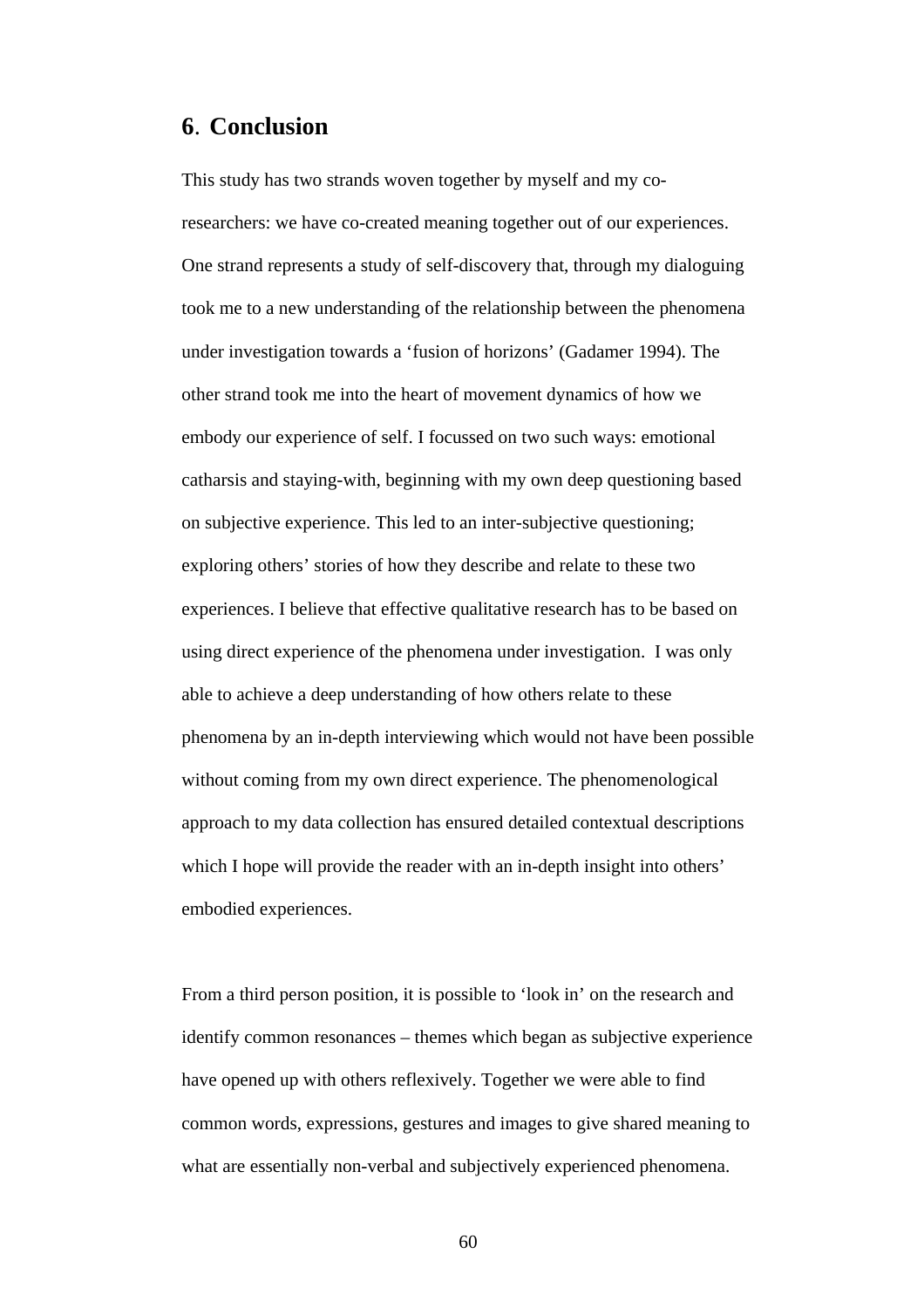For me as researcher, the process culminated in a mutual embodied knowing; of diversity, of intimacy; of unity. What started out as two concepts, staying-with and catharsis, proved to have value as the basis for investigating our embodied experiences on the dancefloor of life. At the heart of our experience was an understanding of the importance of selfreflection and the role that consciousness or awareness plays – in being aware of itself. This is where words are not enough. The relationship between staying with and catharsis was mapped in slightly different ways by different participants, but the internal observer seemed to the link to the two experiences. It is the internal observer that has the key role of bringing implicit memory into explicit expression. And it is finding meaning in that expression where healing happens.

Lifeworld research highlights the complexity, ambiguity and ambivalence of participants' experiences. In my endeavour I have tried to be careful not to make definite what is indefinite. As with all phenomenological– hermeneutical research, a major limitation of the study is that the findings only present one interpretation of the data and are therefore not generalisable. The data gathering can create a potential mismatch through the interview process. What a question or answer means to the interviewer can easily mean something different to the interviewee. A reply in one context has a certain agreed meaning that is lost to another context (Schleurich 1997). Both researcher and participant meet during the interview and then part. Due to the dynamic nature of experience, the interview can only represent a snapshot of experience at that point in time.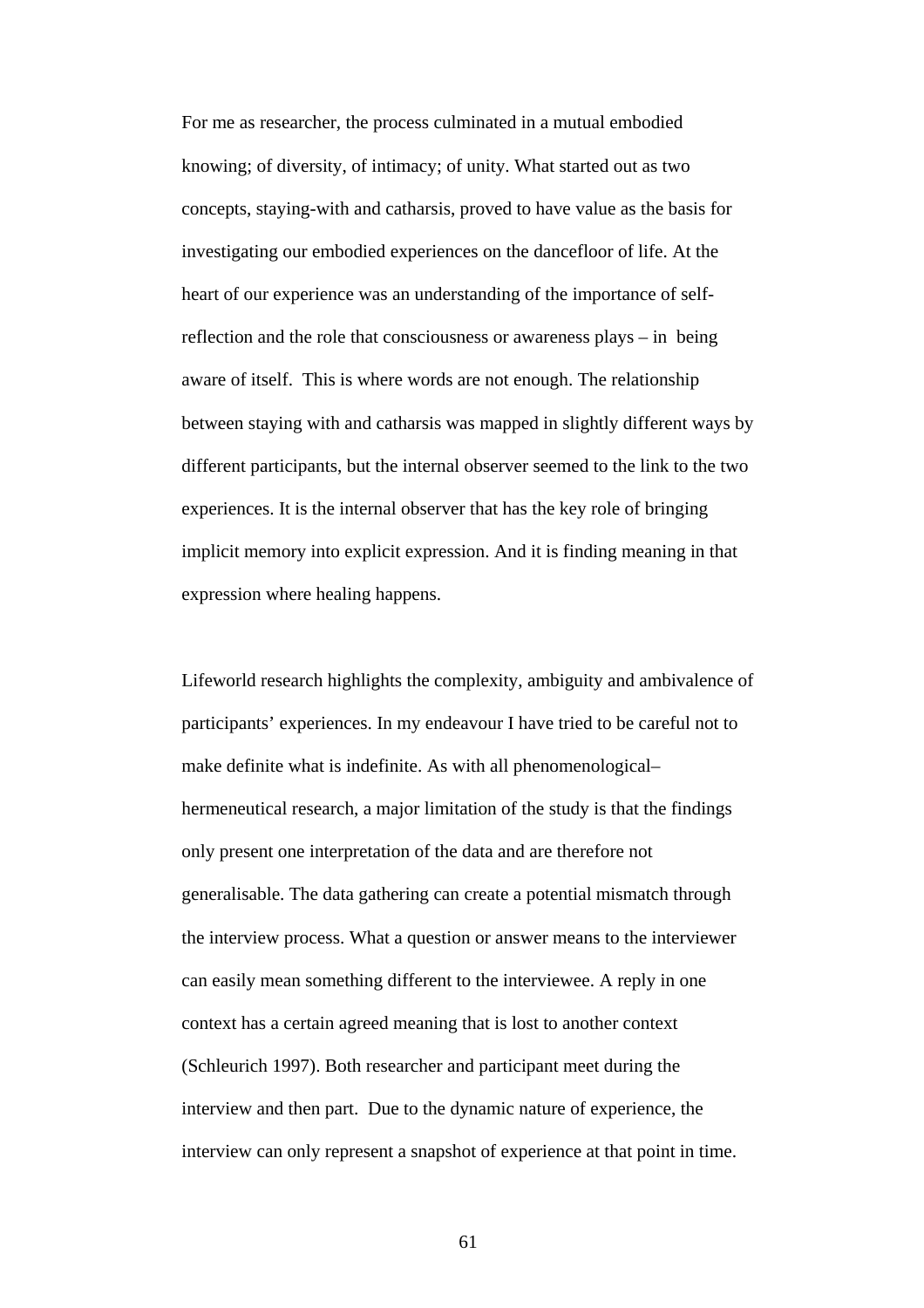Existentialist Rollo May (1958) has stressed that we must study not only an individual's experience but also the individual who is doing the experiencing. We must know him or her in their own reality and be part of it if we are to truly understand that individual. Following May's critique, in analysing data of this nature there will naturally be a tendency to take the experience out of context from the person doing the experiencing. The interview context itself: the time, place, subject matter, and relationship between interviewer and interviewee, will influence the data gathering process which in turn will construct meanings. Although I knew all coresearchers from other contexts, this can itself lead to a co-construction of meanings based on our mutual judgements and presuppositions. The interview process also constructs identities – such as those of 'interviewer' and 'interviewee' - and in so doing, also construct meanings.

Linked to the theme of the internal witness, a concurrent theme of consciousness has emerged. From my own experience, I deduce that cathartic work can access regressed states which correspond to Wilber's preegoic or pre-personal structures. Authentic Movement, a movement practice which has a staying-with component, can also present opportunities for regression. Giving form to unconscious contents that relate to pre-verbal experiences can allow sensations and feelings to surface that relate to stages of infant development (Chodorow 1984). It has become apparent in my work as a dance movement psychotherapist that some people do not always have a clear sense of self. Drawing on my personal experiences, those of my clients/patients from clinical practice and from this research study, I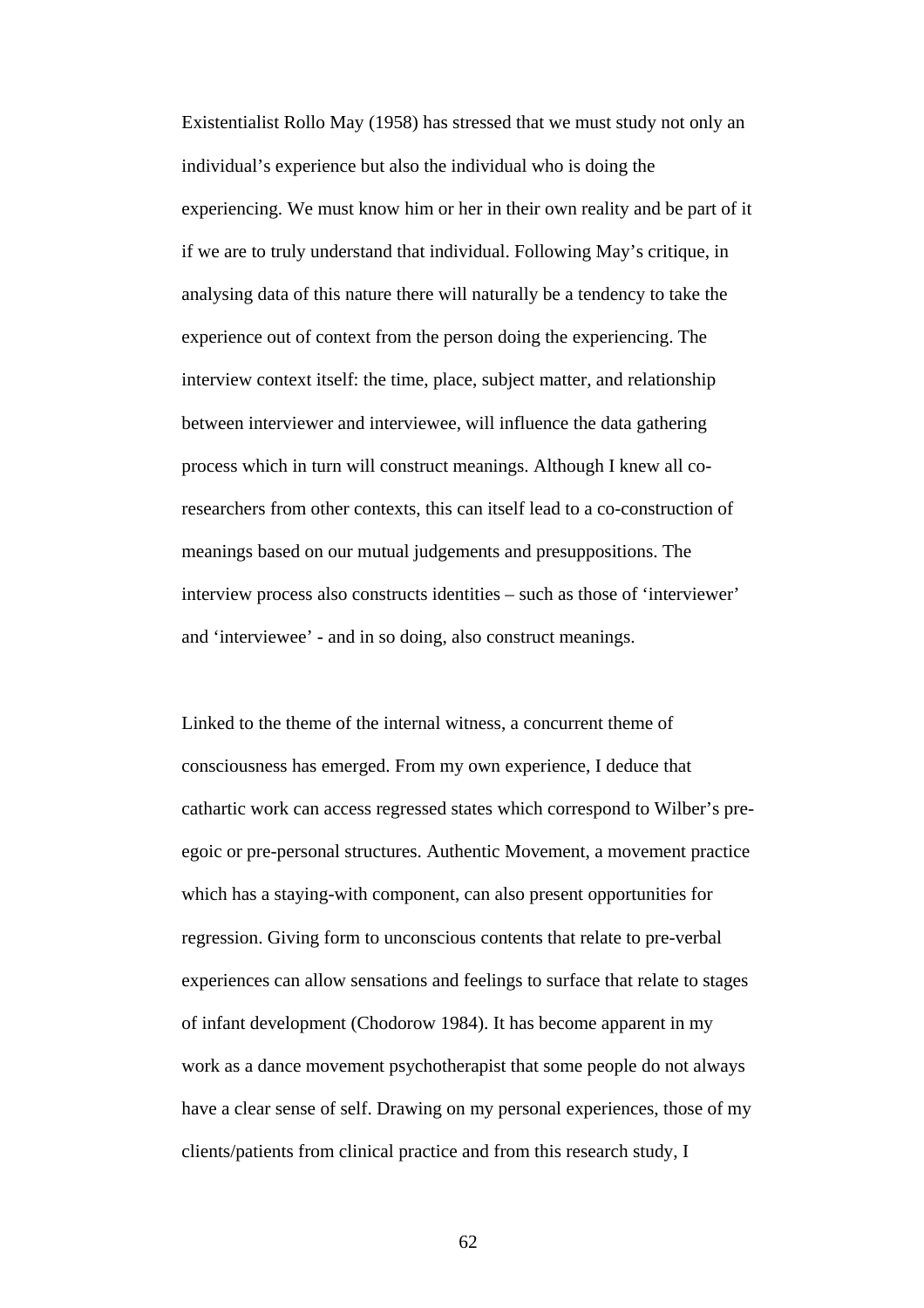conclude that working with Authentic Movement or catharsis in a DMP setting is generally not recommended with people who live at times with pre-egoic states of consciousness. Authentic Movement is a practice which relies on self reflection, which could be disorientating for clients who are unable to organise inner experience. It has already been noted in the literature review that using catharsis for treating trauma can be disintegrating and may cause retraumatisation (Rothschild 2000). This is emphasised by the title of the first chapter in the *Practice* section of Rothschild's (2000) book, "First, Do No Harm". I agree with Hartley (2004) that there needs to be integration of the mature ego before safe immersion in unboundaried, mystical stages of consciousness can happen. Marian Chace is a pioneer dance movement psychotherapist who found a way of forming non-verbal relationships with clients who live with pre-egoic states of consciousness. Chace kinaesthetically experienced what the client was experiencing through her own body. She would mirror or empathically reflect back her experience of the client, communicating to them that they had been seen and accepted (Chaiklin & Schmais 1986). Using a Chacian approach, the dance movement psychotherapist can use specifically designed structured tasks to build on gaining a more coherent sense of ones body where this may be lacking. As a DMP I may wish to make conscious use of catharsis, but I need an awareness of the possibility of retraumatisation, and an awareness of protocols for dealing with fragmentation and overwhelm (Rothschild 2000).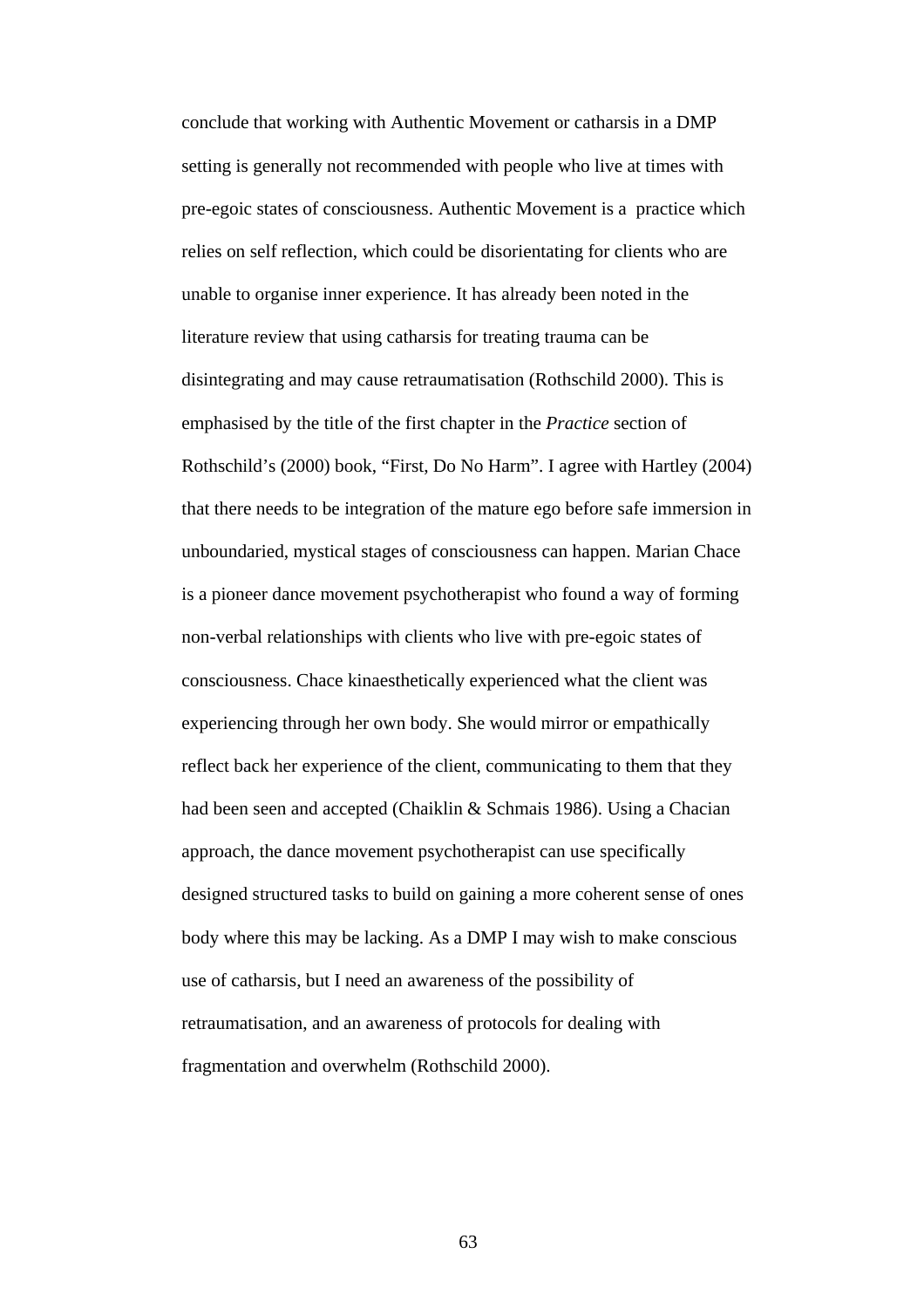Better self-regulation was mentioned as contributing to one co-researcher's increased ability to assimilate a cathartic experience, which may have once led to disconnection from the experience. Many dance movement psychotherapists have written about the mother-infant relationship as being relevant to DMP (Meekums 1992, Hartley 2005, Dosamantes-Beaudry 2007). In DMP a meeting occurs between a client and her therapist's movement responses. In that meeting the body speaks not only of the immediacy of the moment, but also of past body-held memories (Chodorow 1984). DMP has the ability to work through these primordial experiences using catharsis. Effective use of catharsis in psychotherapy should not be confused with isolated emotional discharge techniques, such as the venting of anger. Smith (2004) concludes that it is the empathically attuned presence of the therapist that allows for transformation in trauma. I would welcome further research into the effectiveness of cathartic techniques in DMP, specifically looking at the use of catharsis in the therapeutic movement relationship (Chaiklin & Schmais 1986); what I envisage as the counterpart to Smith's empathic presence of the therapist. In summary there is scope for further research in this area but within the broader context of other necessary components of the therapeutic process. Specifically I emphasise the role and significance of a safe and supportive therapeutic relationship as a major component of the process.

As a dance movement psychotherapist, I have used the art form of DMP to embody my research journey through movement, creating a conclusion of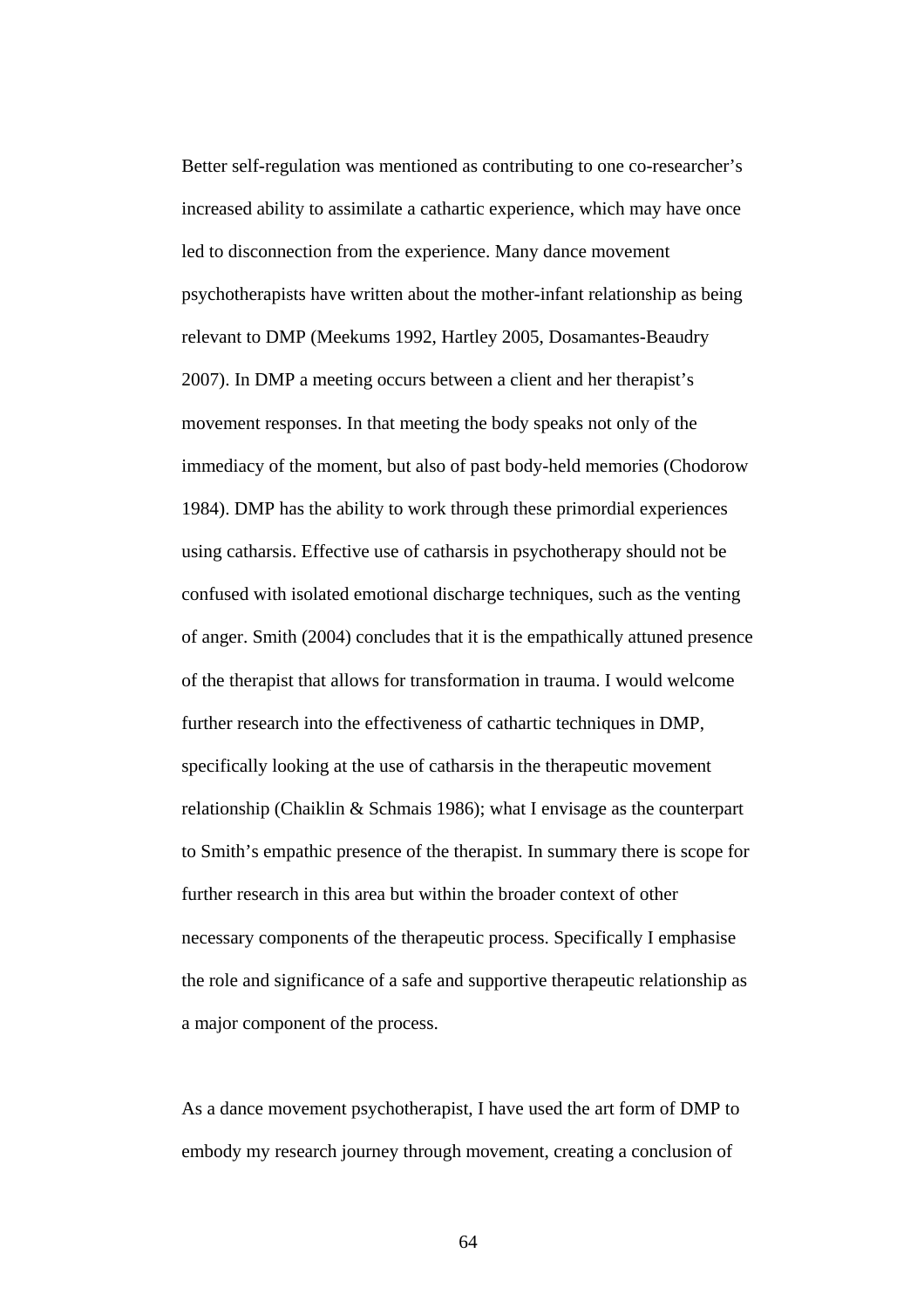my hermeneutical process by reflexively giving shape to it in a live performance ( Appendix 3). It symbolises how the journey was experienced on a myriad of levels: encompassing my academic, professional, emotional and embodied progression from beginning to end.

This phenomenological study is an investigation into two embodied ways of experiencing ourselves. At times I had a felt sense of digging deep, as was necessary by the very nature of investigating the essence of these experiences. However it was also necessary to step back, to look at the whole and how the phenomena under investigation were positioned in their context. It has moved me to seek beyond the surface, whilst it has challenged me to stay grounded within the wider context. My work that has now been accomplished is the outward manifestation of the embodied being of both researcher and experiencer.

To other DMP practitioners, I hope that by investigating my own and others' experiences, this will better inform our reflecting on whether, how and when to use these two embodied experiences in our clinical practice. In the course of my research, I have developed and broadened my own epistemology, and I now offer this to the DMP profession.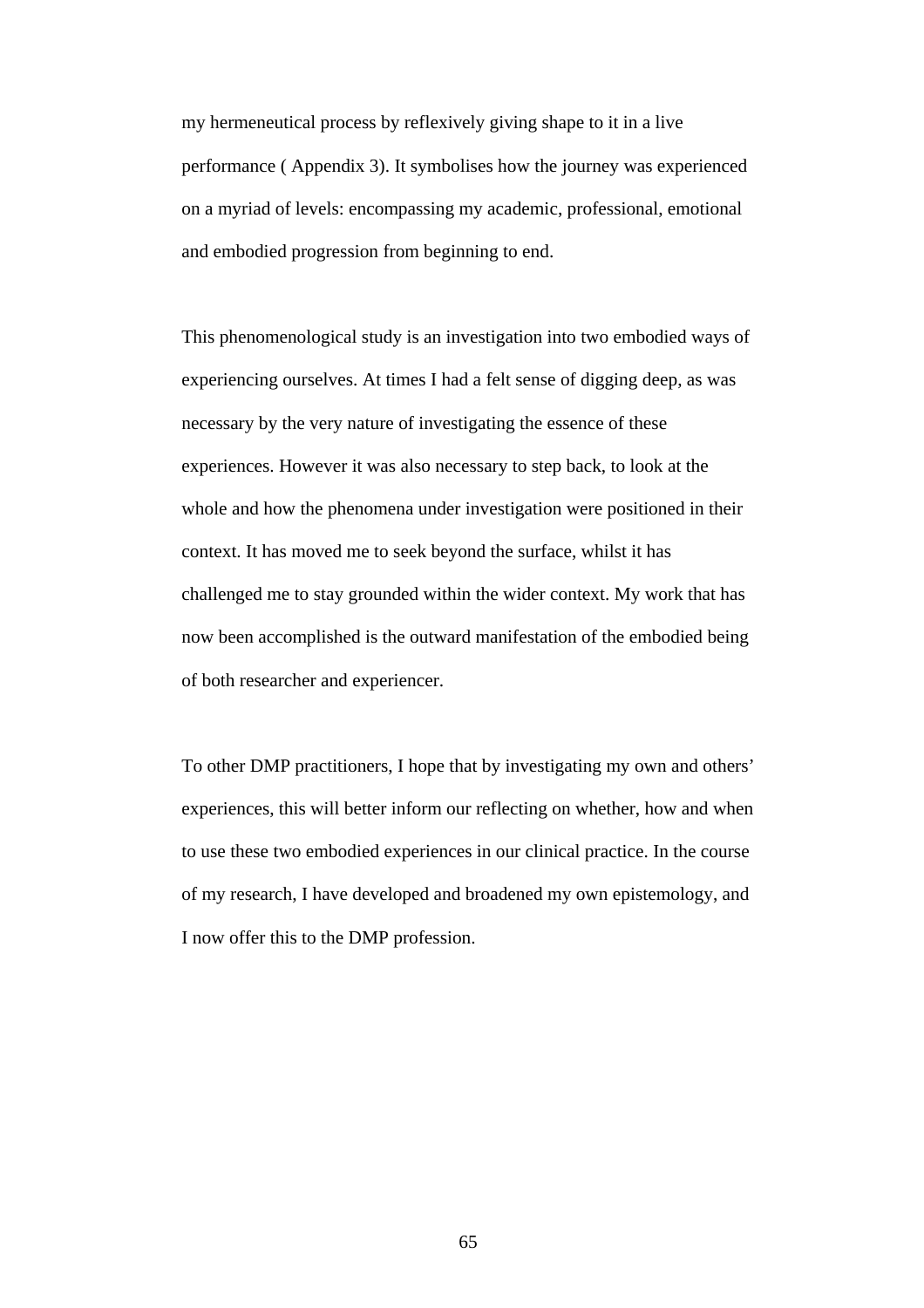## **Box 1**

An impulse comes to move What comes Can't be captured Can't be distilled A gesture A shape A gaze Comes and then goes Reflecting a past encounter Already making meaning As in a relationship I am being moved by the witnessing presence of time gone by.

As my writing makes some external sense of my internal world, so too do I show something of myself through my movement. Allowing me to reclaim what I know And make it my own.

As that impulse comes to move and I 'stay with' it there is only now. The 'being in' that moment. If there is 'being' there must be 'other'. The external witness on which our very existence depends upon. The internal witness - that still and unchanging part of ourselves. And now I relate to the passage of time also as a witness to my process. Each witness - a 'being' making meaning in its own way. My movement making meaning and my writing making meaning and my witnesses making meaning.

Past meets present as I 'stay with' the movement. Timelessness within time. The movement is gone.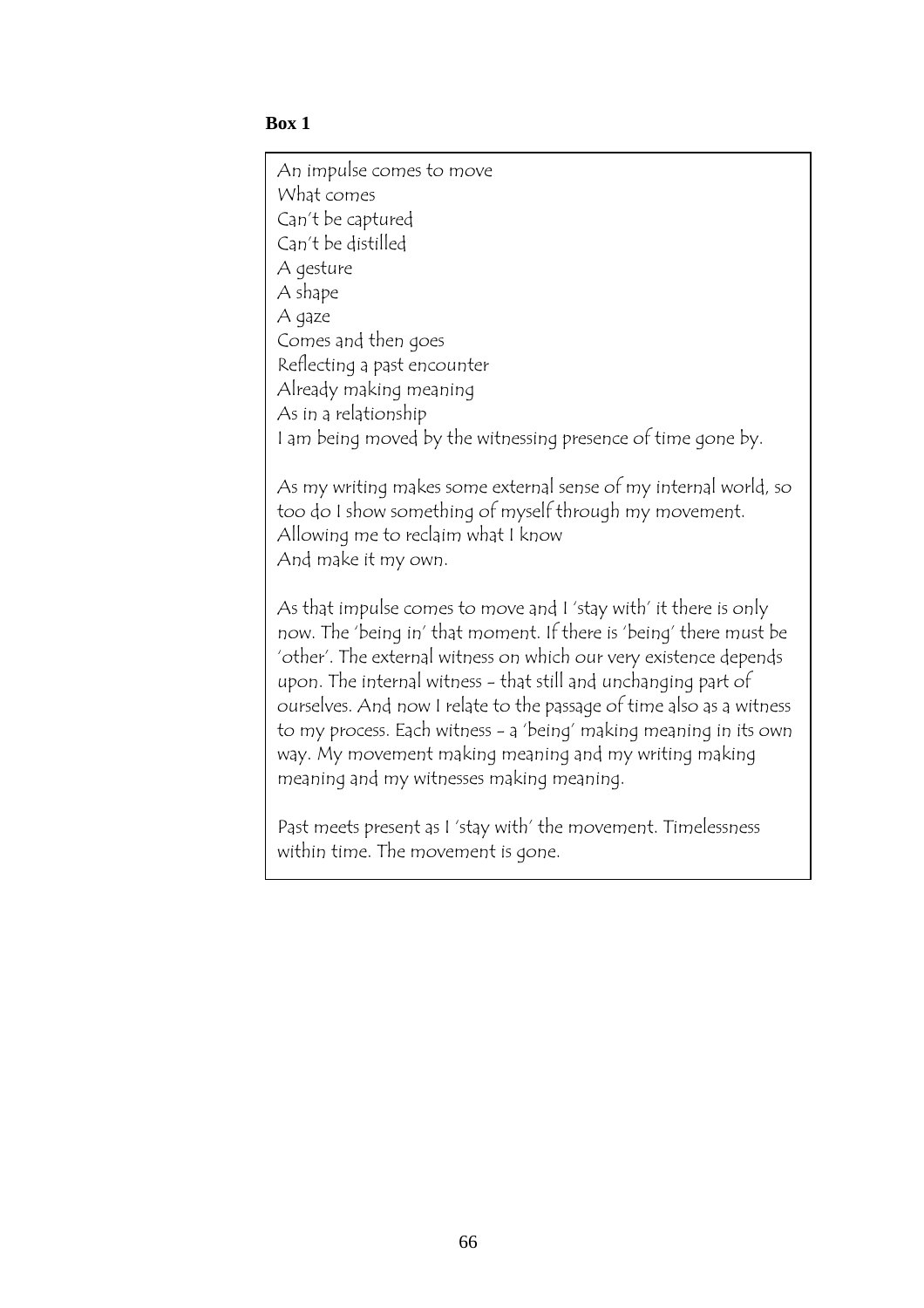### **Box 2**

A noise Panic Too much Run Do something Anything Must keep moving Can't stop Don't just sit there! What's too much? Stop the doing And wait See what happens Ah! – my breath Pulse racing Body heat Knot in belly Making shapes My outer form responding In a dance of inner listening. I wonder what it is about that particular noise that creates this reaction for me? My perception creates a label of 'panic'. I can ask myself how this label has been created in the first place. I can also wonder what do I mean by 'panic'? Surely its just my body's unique response? A mix of different sensations - heart beating, breath shallow, hotness, clenching, buzzing…... I can break my reaction down in this way and 'stay with' the sensations arising, moment to moment. What's happening now…..and now……and now….. noticing, focussing, breathing. Yes - its all about just experiencing myself in a body – consciousness expressing itself!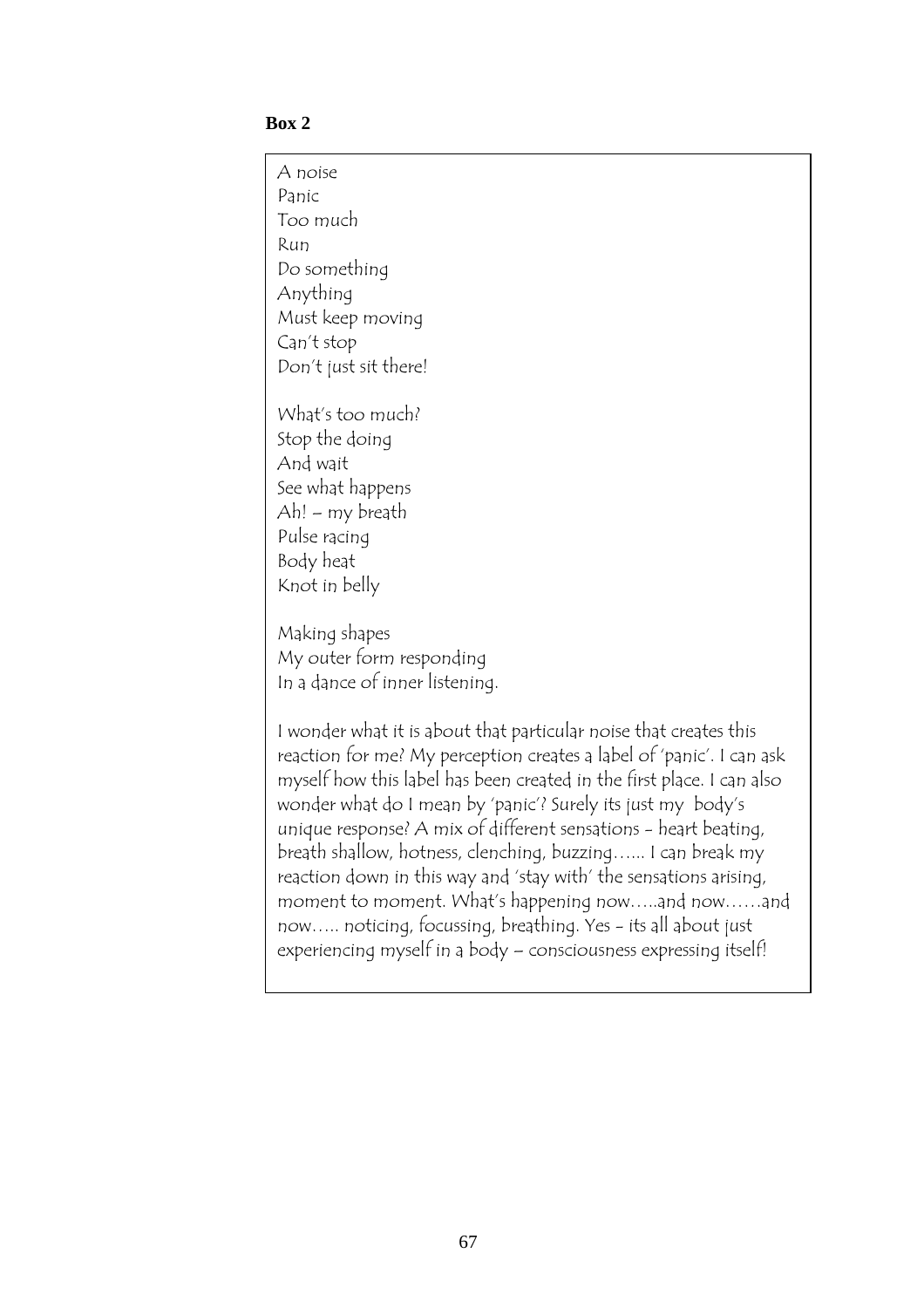## **Box 3**

Up down Up down Up down Structured movement Rhythmic movement Strengthening movement A strong container

Hold tight! Ups coming Downs coming Big! Oscillating unpredictable

What if this happens What if that happens What if What if What if ………the unknown

Keep the movement coming Ground me in movement Ground me in repetition Keep it going Stay with the movement Stay with the repetition Stay with the feelings The ups and downs Now steady Coming back into focus

A dialogue between movement and staying with, A dialogue between movement and stillness.

I began to reflect on the paradox of staying-with in movement. What is stillness – what does it mean? What are its qualities? Stillness is never a static state, in fact that's when I notice what is moving, and where I am moving from. And so too in movement there may be a stillness – a stillness of consciousness. Yes – this is a staying-with.

After catharsis – stillness. In staying-with – movement. A rhythmic alternation between stillness and movement in the natural cycle of things.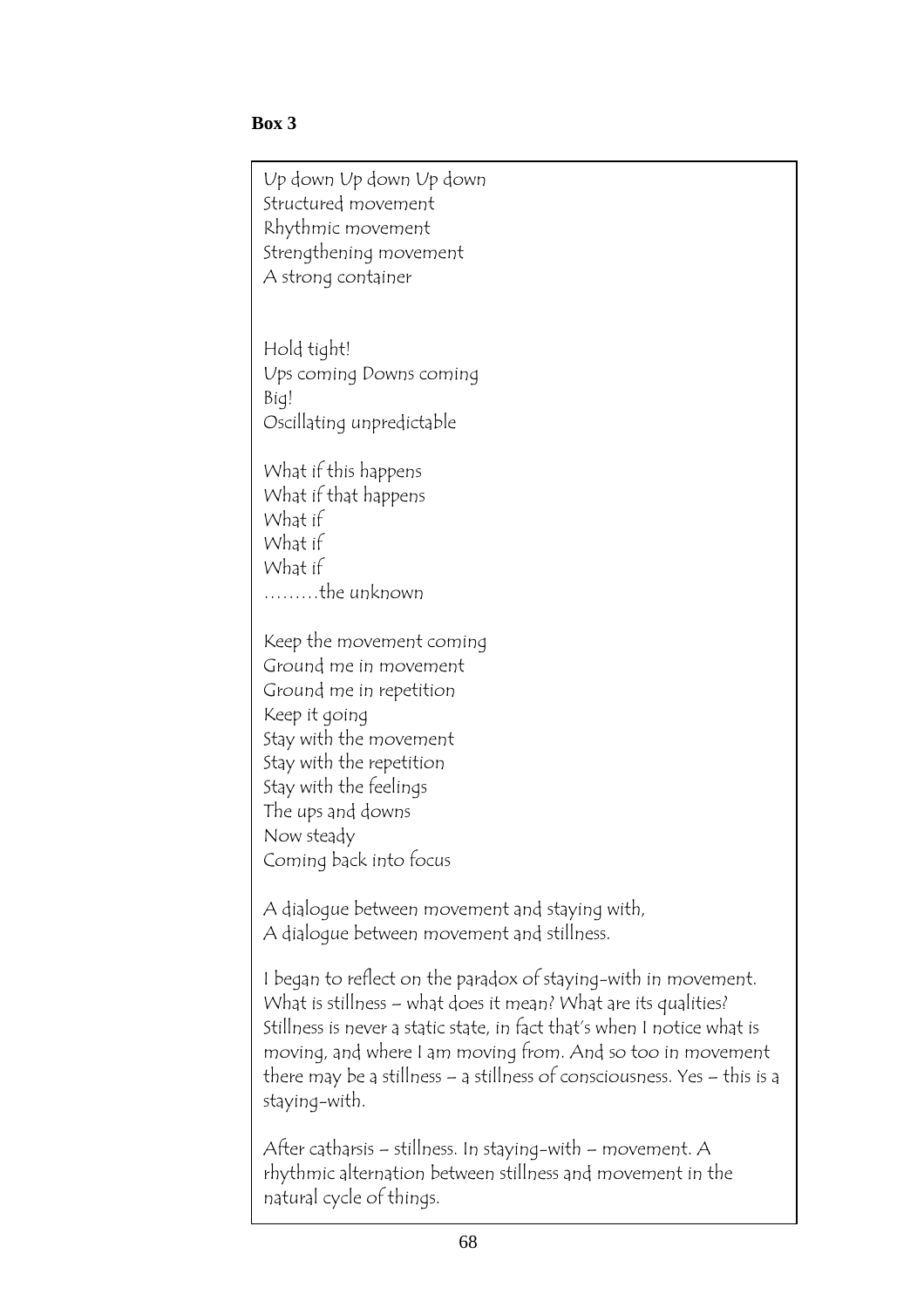# **References**

Adler J. (2002) *Offering from the Conscious Body.* Vermont: Inner Traditions.

Adler, J. (1991) Body and Soul. *American Journal of Dance Therapy 14(* 2), 73-94*.* Reprinted in P. Pallaro (ed.) 1999. *Authentic Movement.* London and Philadelphia: Jessica Kingsley Publishers.

ADMP UK (2003) *What is Dance Movement Psychotherapy?* Internet WWW page at URL http://www.admt.org.uk/whatis.html (accessed 09/05/10)

Allegranti, B. (2009) Embodied performances of sexuality and gender: A feminist approach to dance movement psychotherapy and performance practice. *Body, Movement and Dance in Psychotherapy, 4*(1), 17-31

Alvesson M. and Skoldberg K. (2009) *Reflexive Methodology: New Vistas in Qualitative Research*. London: Sage Publications Ltd

Bernstein (1995) 'Dancing Beyond Trauma: Women Survivors of Sexual Abuse'. In F. Levy (ed.), *Dance and Other Expressive Art Therapies.* New York: Routledge

Chaiklin S. and Schmais C. (1986) 'The Chace Approach to Dance Therapy' in Lewis, P. (Ed.) *Theoretical Approaches in Dance Movement Therapy (Vol 1).*  Dubuque: Kendall Hunt

Chodorow J. (1991) *Dance Therapy & Depth Psychology*. London and New York: Routledge

Creswell J. (1998). *Qualitative Inquiry and Research Design; Choosing Among Five Traditions*. Thousand Oaks, Sage Publications

Denzin N. and Lincoln Y. (1994) Introduction: The discipline and practice of qualitative research. In Denzin N. and Lincoln Y. (eds), *Handbook of Qualitative Research.* Thousand Oaks, CA : Sage.

Dosamantes-Beaudry I. (2007) 'Somatic Transference and Countertransference in Psychoanalytic Intersubjective Dance/Movement Therapy'. *American Journal of Dance Therapy, 29*(2)

Gallagher S. (2000) *Phenomenological and experimental research on embodied experience* Invited Seminar, Phénoménologie et Cognition Research Group, at Centre de Recherche en Epistémologie Appliquée (CREA) Ecole Polytechnique, Paris

Gadamer, H.G. (1994). *Truth and method, 2nd revised ed.* (J. Weinsheimer, & D. Marshall, Trans.). New York: Continuum Publishers. (Original work published in 1960)

Gendlin E. (2002) *Focusing-Oriented Psychotherapy.* New York: Guilford Press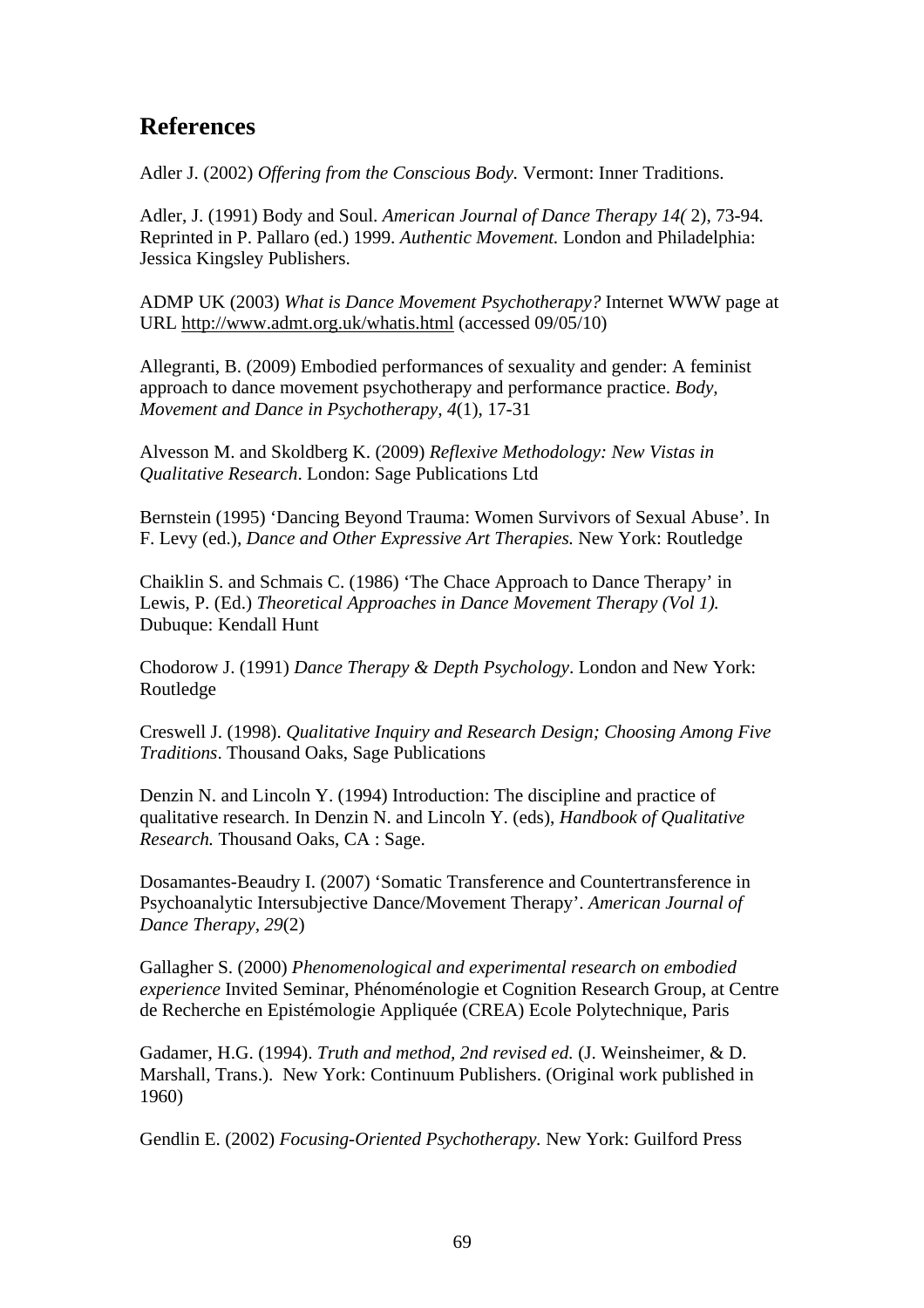Giorgi A (1985) *Phenomenology and Psychological Research*. Pittsburgh, PA: Duquesne University Press.

Goldstein J., Kornfield J. (1987) *Seeking the Heart of Wisdom: The Path of Insight Meditation*. Boston: Shambhala Publications Inc.

Goodwin A. (2007) 'Authentic Movement: from Embryonic Curl to Creative Thrust'. In P. Pallaro (ed.) *Authentic Movement.* London and Philadelphia: Jessica Kingsley Publishers

Greenberg, L. S. (2004). Emotion-focused therapy. *Journal of Contemporary Psychotherapy, 34*(2), 105-116

Hartley L (2004) *Somatic Psychology: Body, Mind and Meaning.* London and Philadelphia: WHURR Publishers

Hartley H. (2005) *Seeking a Sense of Self: The Integration of Authentic Movement, and the Body-Mind Centering approach to Developmental Movement Therapy, in Body Psychotherapy Practice*. Internet WWW page at URL http://www.ismeta.org/docs/Seeking%20a%20Sense%20of%20Self.pdf (accessed 29/11/2009)

Husserl, E. (1931) *Ideas: General Introduction to Pure Phenomenology*. Translated by W. R. Boyce Gibson. London: George Allen & Unwin Ltd

Kabat-Zinn J. (2009) *Full Catastrophe Living*. London: Piatkus

Kepner J. (1987) *Body Process: A Gestalt Approach to Working with the Body in Psychotherapy.* New York: Gardner

Knox, R. and Cooper, M. (2010) A state of readiness: An exploration of the client's role in meeting at relational depth. *Journal of Humanistic Psychology, XX*(X), 1-21

Kvale S. (1996) *Interviews: An Introduction to Qualitative Research Interviewing.*  London: Sage

Levine P. (1992) *The body as healer: Transforming trauma and anxiety.* Lyons, CO: Author

Liebowitz G. (1992) 'Individual dance movement therapy in an in-patient psychiatric setting', in H.Payne, (ed) *Dance Movement Therapy: Theory and Practice.* London and New York: Tavistock/Routledge

Meekums B. (1992) The love bugs: dance movement therapy in a family service unit', in H.Payne, (ed) *Dance Movement Therapy: Theory and Practice.* London and New York: Tavistock/Routledge

Meekums and Payne H. (1993) 'Emerging Methodology in Dance Movement Therapy Research', in H. Payne, (ed) *Handbook of Inquiry in the Arts Therapies*. London: Jessica Kingsley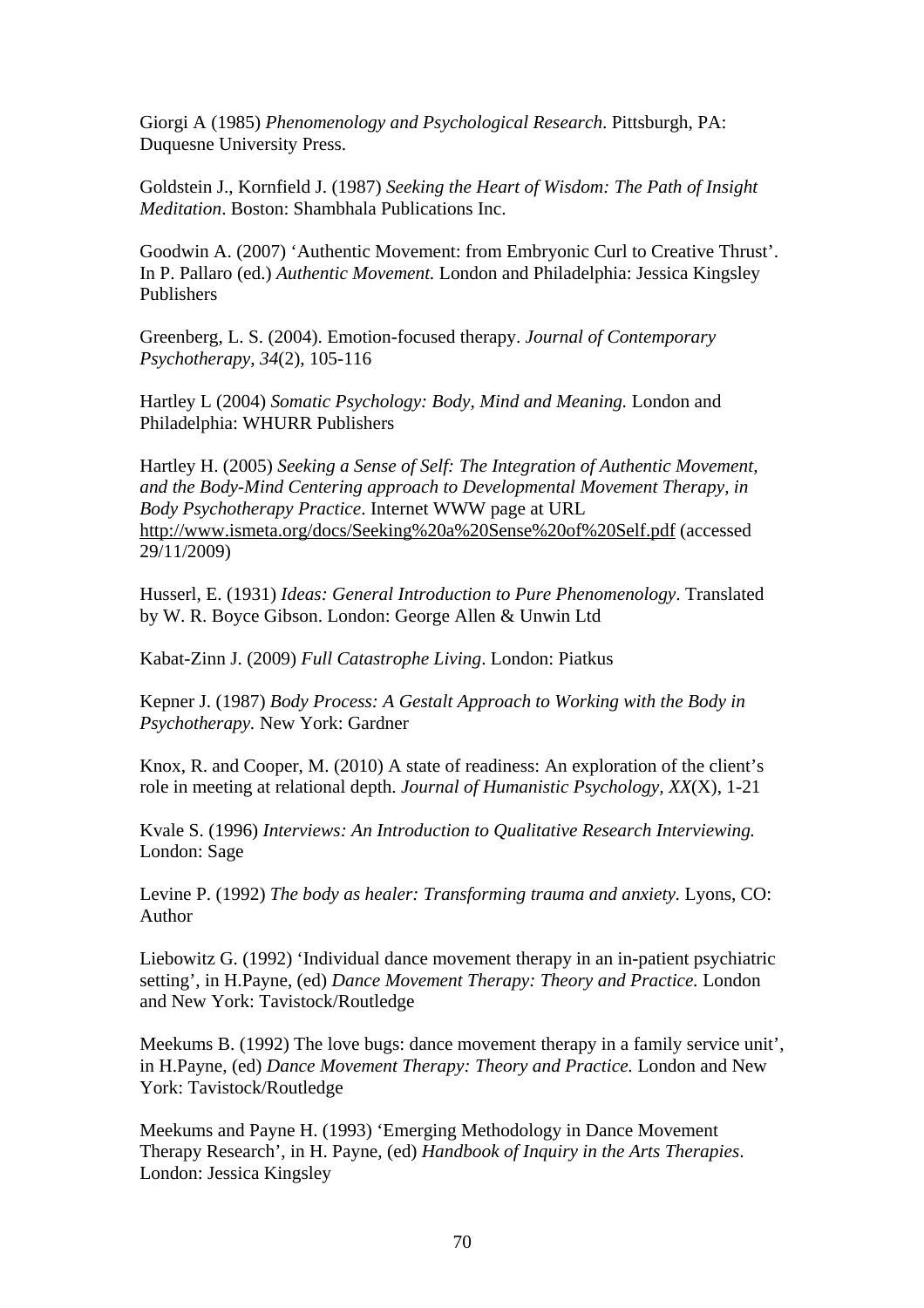Merleau-Ponty M. (2002) *Phenomenology of perception.* London: Routledge

Osho (2001*) Zen: The Path of Paradox.* New York: St. Martin's Griffin

Parker G. and Best P. (2004) Reflecting Processes and Shifting Positions in Dance Movement Therapy. *e-motion XIV* (10), (7-9)

Pallaro P. (1999) *Authentic Movement*. London: Jessica Kingsley Publishers

Penfield K. (1992) 'Individual movement psychotherapy: Dance movement therapy in private practice', in H. Payne, (ed) *Dance Movement Therapy: Theory and Practice.*  London and New York: Tavistock/Routledge

Powell E. (1995) *Catharsis in Psychology and Beyond.* Internet WWW page at URL http://primal-page.com/cathar.htm (accessed 10/12/09)

Reason (1988) *Human Inquiry in Action.* London: Sage

Roth (1998) *Sweat your Prayers.* New York: Tarcher/ Putnam

Rothschild B. (2000) The Body Remembers: The Psychophysiology of Trauma and Trauma Treatment. New York: Norton

Rowan J. (2001) *Ordinary Ecstasy: The dialectics of humanistic psychology*. East Sussex: Brunner-Routledge

Reynolds A. (2009) 'Gestalt Body Psychotherapy', in L. Hartley, (ed) *Contemporary Body Psychotherapy.* East Sussex: Routledge

Scheurich, J.J. (1997) *Research Method in the Postmodern*. London: Falmer Press

Scheff T. (1980) *Catharsis in Healing, Ritual and Drama* . University of California Press

Smith J. (2004) 'Re-examining psychotherapeutic action through the lens of trauma'. *Journal of American Academy of Psychoanalysis, 32*, 613-631

Stern, D. (1985) *The interpersonal world of the infant : a view from psychoanalysis and developmental psychology*. London : Karnac Books.

Tolle E. (2001) *The power of Now*. London: Hodder & Stoughton

Totton N. (2003) *Body Psychotherapy An Introduction.* Philadelphia: Open University Press

Van der Kolk, B. A. (1994) The Body Keeps the Score: Memory and the Emerging Psychobiology of Post Traumatic Stress. *Harvard Review of Psychiatry, 1*, 253-265.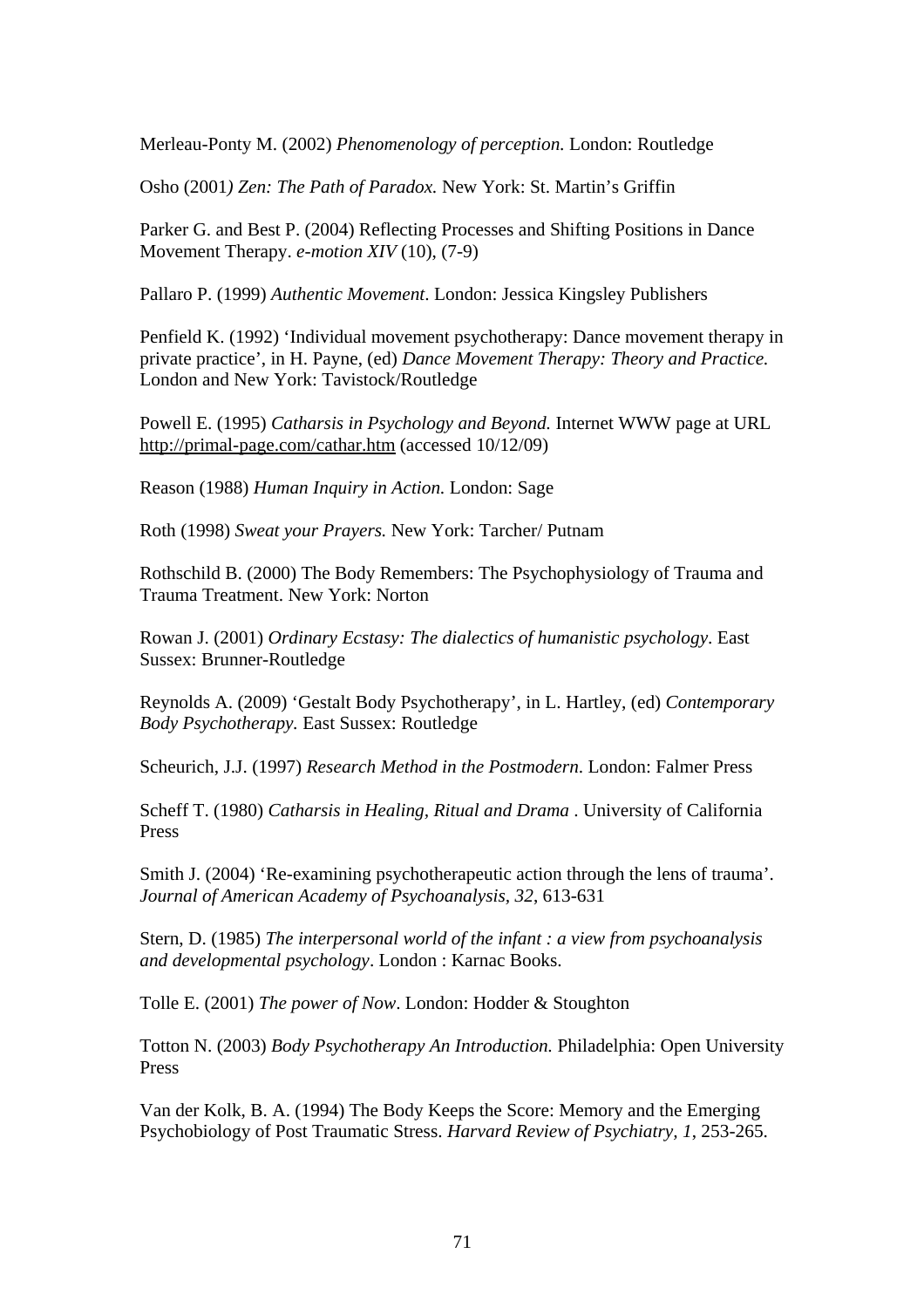Van der Kolk B. A., McFarlane A. C., & Weisaeth L. (1996) (Eds.), *Traumatic stress: The effects of overwhelming experience on mind, body, and society.* New York: Guilford.

Van der Kolk, B. A. (2002) 'The Assessment and Treatment of Complex PTSD'*.* In R. Yehuda (ed.) *Treating Trauma Survivors with PTSD*. Washington, DC: American Psychiatric Press, Inc.

Van Manen M. (1990) *Researching Lived Experience: Human Science for an Action Sensitive Pedagogy.* Ontario: The Althouse Press.

Weiss H. (2009) The use of mindfulness in psychodynamic and body oriented psychotherapy. *Body, Movement and Dance in Psychotherapy, 4*(1), 5-16

Welsh T. (2007) Primal Experience in Merleau-Ponty's Philosophy and Psychology. *Radical Psychology, 6*(1)

Whitehouse M. (1991) **'**C.G. Jung and Dance Therapy'. In P. Pallaro (ed.) *Authentic Movement.* London and Philadelphia: Jessica Kingsley Publishers.

Wilber, K. (1996) *The Atman Project*. Wheaton: Quest

Wyman-McGinty W. (1998) The Body in Analysis: Authentic Movement and Witnessing in Analytic Practice. *Journal of Analytical Psychology, 43*(2), 239-61

Zajonc R. B. (1980). Feelings and thinking: preferences need no inferences. *American Psychologist, 35*(2), 151-75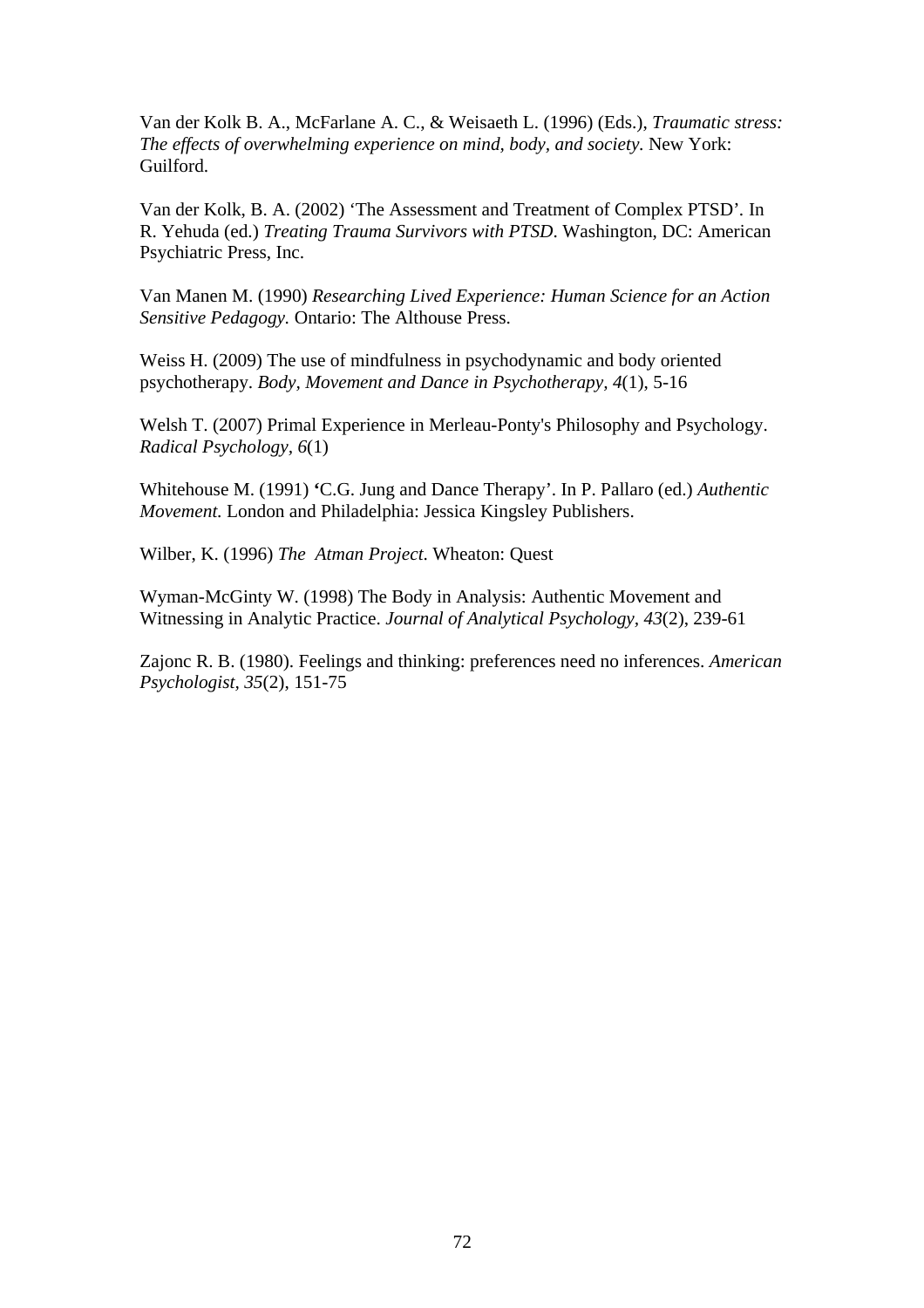### **Appendix 1**

 $\overline{\phantom{a}}$ 

 $\overline{a}$ 



to de<br>Su<br>Sa<br>th For years I fostered cathartic release over suppression as if they were the only choices. But gradually, the image of containment became clear as a third option. To contain the affects is not to suppress or deny it. And it's not to get rid of it through a cathartic purge. To contain is to feel deeply what is in us, bear the terrible discomfort, and find a way to express it symbolically. Symbolic expression holds the tension of the opposites. We maintain the full impact while at the same time maintaining a bit of observing ego. Development occurs when we contain the affect,; the therapeutic relationship is at once container and process.

JOAN CHODORROW (1991 p.37)

# Invitation

I am completing an MA in Dance Movement Psychotherapy and am writing a research dissertation titled Embodied Experiences: Investigating the relationship between catharsis and 'staying with'<sup>\*</sup> (see footnote).

My research subject is inspired both my own experiences of using catharsis and 'staying with' at different times and in different contexts on my therapeutic journey, and also by the above quote from Joan Chodorow who is a Jungian Dance Movement Psychotherapist.

As part of my research, I am looking for a small number of people to explore this theme with. Would you be willing to be interviewed about your experiences of one or both of these phenomena and what they mean to you? I have approached you as I would specifically like you to be one of my interview subjects – based on what I know about your background, your experience and my sense of your embodied presence.

Please don't be put off by the word "interview" - I anticipate us working together creatively to describe our experiences and the meanings they have for us. Your experiences may be either from group or individual work in a therapeutic context - or it may just be about experiences you have in your everyday world. The interview may be an opportunity to move together, to draw or paint, or just to sit together and see what unfolds – you don't need to have any pre-formed opinions and there are no expected or 'right' answers – in fact whatever happens will be valid from my research point of view.

I have coined the term 'staying with' to paraphrase the sense of an embodied containment process of which Chodorow speaks.

<sup>\*\*</sup> I agree to abide by Roehampton University's Ethical Guidelines (July 09) and the Association of Dance Movement Psychotherapy UK's Code of Professional Practice.